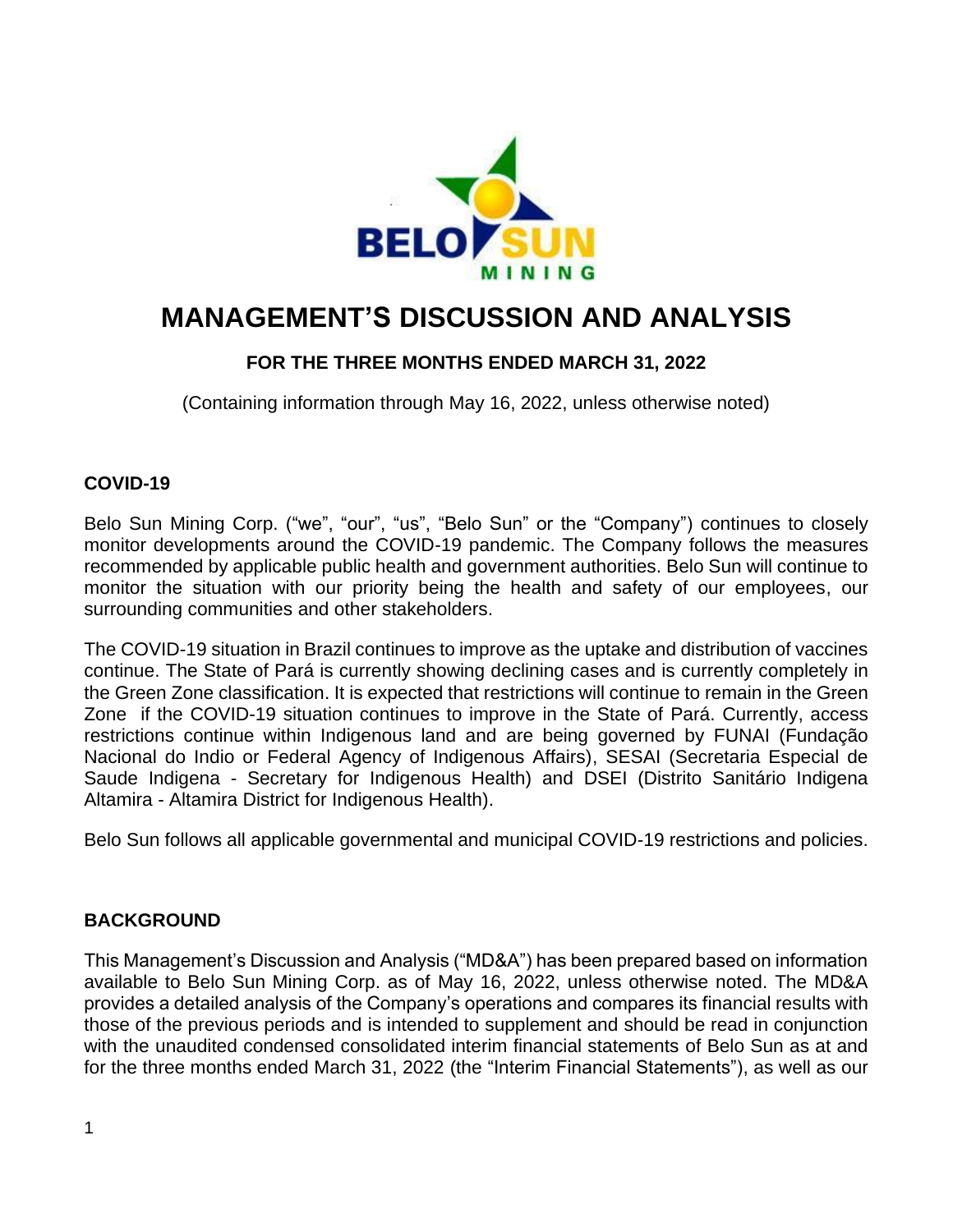audited annual consolidated financial statements (the "Annual Financial Statements") and MD&A each for the year ended December 31, 2021. The Interim Financial Statements and related notes of Belo Sun have been prepared in accordance with IAS 34, "Interim Financial Reporting", as issued by the International Accounting Standards Board ("IASB"). The Interim Financial Statements and the Annual Financial Statements have been prepared in accordance with International Financial Reporting Standards ("IFRS"), as issued by the IASB and do not reflect the adjustments that would be necessary should the Company be unable to continue as a going concern and therefore be required to realize its assets and liquidate its liabilities and commitments in other than the normal course of business and at amounts different from those in the accompanying financial statements. Certain notes to the Interim Financial Statements and the Annual Financial Statements are specifically referred to in this MD&A. Please refer to the notes of the Annual Financial Statements for disclosure of the Company's significant accounting policies.

Unless otherwise noted, all references to currency in this MD&A refer to Canadian dollars. References to US\$ refer to the United States dollar, and R\$ refer to the Brazilian Real.

### **ADDITIONAL INFORMATION**

Additional information about the Company, including the Company's annual information form dated March 18, 2022 (the "AIF"), is available on SEDAR at [www.sedar.com.](http://www.sedar.com/) Additional information relating to the Company can be found on the Belo Sun website at [www.belosun.com.](http://www.belosun.com/)

Peter Tagliamonte, P.Eng, (B. Eng; MBA), President and Chief Executive Officer of the Company, is the in-house Qualified Person under National Instrument 43-101 – *Standards of Disclosure for Mineral Projects* ("NI 43-101") for all technical materials. Stéphane Amireault, P.Eng (B.Eng; MScA), Vice-President of Exploration for Belo Sun, is the in-house Qualified Person under NI 43-101 for geology. Mr. Tagliamonte and Mr. Amireault have reviewed and approved the scientific and technical information in this MD&A.

#### **CAUTIONARY STATEMENT REGARDING FORWARD-LOOKING INFORMATION**

Except for statements of historical fact relating to Belo Sun, certain statements contained in this MD&A constitute ''forward-looking statements'' under the provisions of Canadian provincial securities laws and are referred to herein as ''forward-looking statements''. When used in this MD&A, the words ''anticipate'', ''could'', ''estimate'', ''expect'', "indicate", "intend", "scheduled", "guidance", "opportunity", ''forecast'', ''future'', ''plan'', "projected", ''possible'', ''potential'', ''will'', "study" (including, without limitation, as may be qualified by "feasibility" and "pre-feasibility"), "targets", "models", or ''believes'' and similar expressions are intended to identify forward-looking statements. Such statements include, without limitation:

Statements regarding the Company's plans to start construction, ramp up and optimize operations considering the impact of and delays related to the COVID-19 pandemic,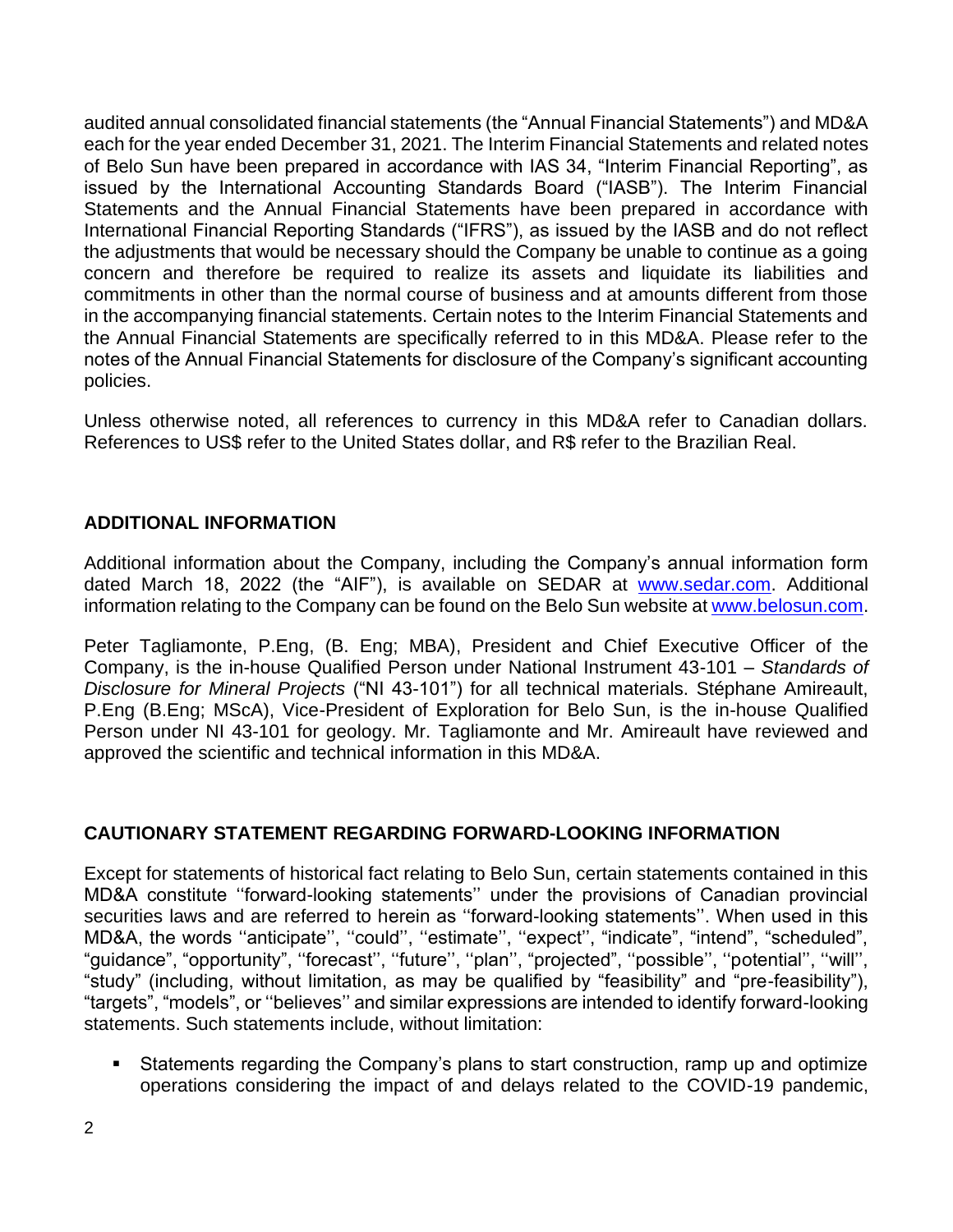including the timing thereof and impacts on anticipated start of activities and results of permitting meetings;

- Statements regarding the anticipated impact of the COVID-19 pandemic and measures taken to reduce the effect of COVID-19 on the Company's operations in Brazil and overall business;
- The Company's forward-looking production outlook, including estimated ore grades, recovery rates, project timelines, drilling results, metal production, life of mine estimates, total cash costs per ounce, all-in sustaining costs per ounce, mine site costs per tonne, other expenses, and cash flows;
- The estimated timing and conclusions of permitting activities, ECI reports and technical studies;
- Statements concerning the Company's Volta Grande Gold Project including the timing, funding, completion and commissioning thereof;
- The methods by which ore will be extracted or processed;
- Statements regarding timing and amounts of capital expenditures, other expenditures and other cash needs, financing costs and expectations as to the funding or reductions thereof;
- **Estimates of future mineral reserves, mineral resources, the effect of drill results on future** mineral reserves and mineral resources;
- The projected development of certain ore deposits, including estimates of exploration, development and production and other capital costs and estimates of the timing of such, development and production or decisions with respect to exploration, development and production;
- Statements regarding the Company's ability to obtain the necessary permits and authorizations in connection with its proposed development and mining operations and the anticipated timing thereof;
- Statements regarding the future price of gold or other minerals or mineral resources;
- Statements regarding anticipated future exploration;
- The anticipated timing of events with respect to the Company's Volta Grande Gold Project;
- Statements regarding the sufficiency of the Company's cash resources;
- Statements regarding the Company's future effective tax rate, and the influences on such tax rate;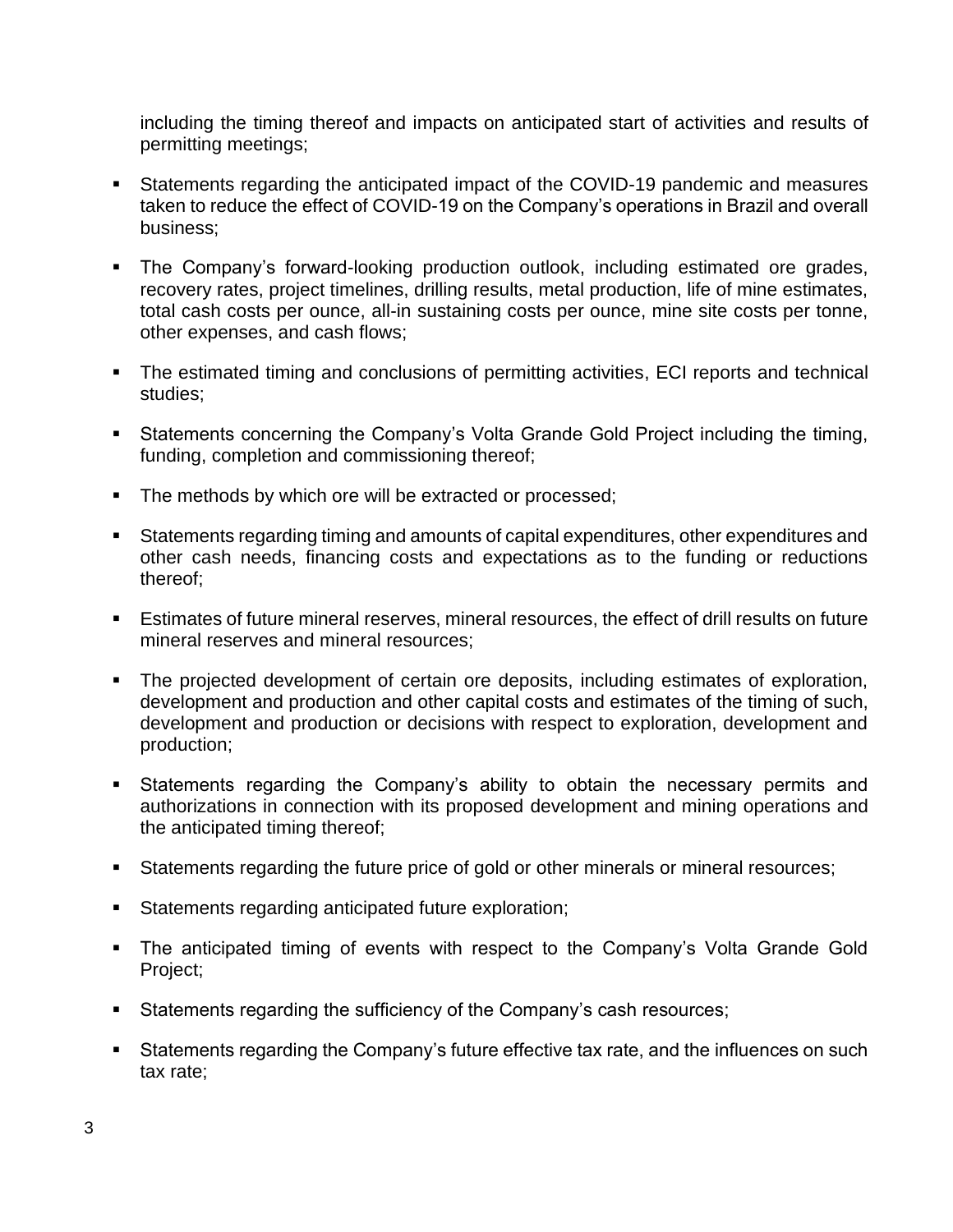- Statements regarding anticipated trends with respect to the Company's operations, exploration and the funding thereof; and
- Statements regarding the anticipated timing and outcome of various legal proceedings related to the development of the Volte Grande Gold Project, including the injunction related to the Company's construction licence (also referred to herein as a "suspension"). Please refer to the section titled "Permitting, Licensing and Legal History" and "Risks and Uncertainties" for additional risks related to legal proceedings involving the Volte Grande Gold Project.

Such statements reflect the Company's views as at the date of this MD&A and are subject to certain risks, uncertainties and assumptions, and undue reliance should not be placed on such statements. Forward-looking statements are necessarily based upon a number of factors and assumptions that, while considered reasonable by Belo Sun as of the date of this MD&A, are inherently subject to significant business, economic and competitive uncertainties and contingencies. The material factors and assumptions used in the preparation of the forwardlooking statements contained herein, which may prove to be incorrect, include, but are not limited to, the assumptions set forth herein and, in the Company's AIF filed with Canadian securities regulators. Economic analyses (including mineral reserve and mineral resource estimates) in technical reports are based on commodity prices, costs, sales, revenue and other assumptions and projections that can change significantly over short periods of time. As a result, economic information in a technical report can quickly become outdated.

Many factors, known and unknown, could cause the actual results to be materially different from those expressed or implied by such forward-looking statements. Such risks include, but are not limited to: the extent and manner to which COVID-19 and measures taken by governments, the Company or others to attempt to reduce the spread of COVID-19, may affect the Company, including whether this effect is directly on the Company or through effects on employee health, workforce productivity and availability; uncertainties with respect to the effect on the global economy associated with the COVID-19 pandemic and measures taken to reduce the spread of COVID-19, any of which could continue to negatively impact financial markets, including the trading price of the Company's shares and the price of gold, and could adversely affect the Company's ability to raise capital; uncertainty of future production, project development, capital expenditures and other costs; foreign exchange rate fluctuations; financing of additional capital requirements; community actions, lawsuits, protests or statements made, including by Indigenous communities, non-governmental organizations ("NGOs") and other groups; risks associated with foreign operations; risks associated with licensing and permitting of the Volta Grande Gold Project; governmental and environmental regulation; revocation of government approvals, authorizations and licences; foreign operations in Brazil; compliance with environmental legislation; environmental licensing; liquidity concerns; the highly speculative nature of mineral exploration; variations in mineral grade and recovery rates; uncertainties inherent in estimating mineral resources and mineral reserves; lack of revenues; commodity prices; title to properties; uninsured risks; competition; dependence on outside parties; dependence on key personnel; litigation; corruption; uncertainty with court systems and the rule of law in foreign jurisdictions where the Company operates; availability of reasonably priced raw materials and mining equipment; conflicts of interest; foreign mining tax regimes; ability to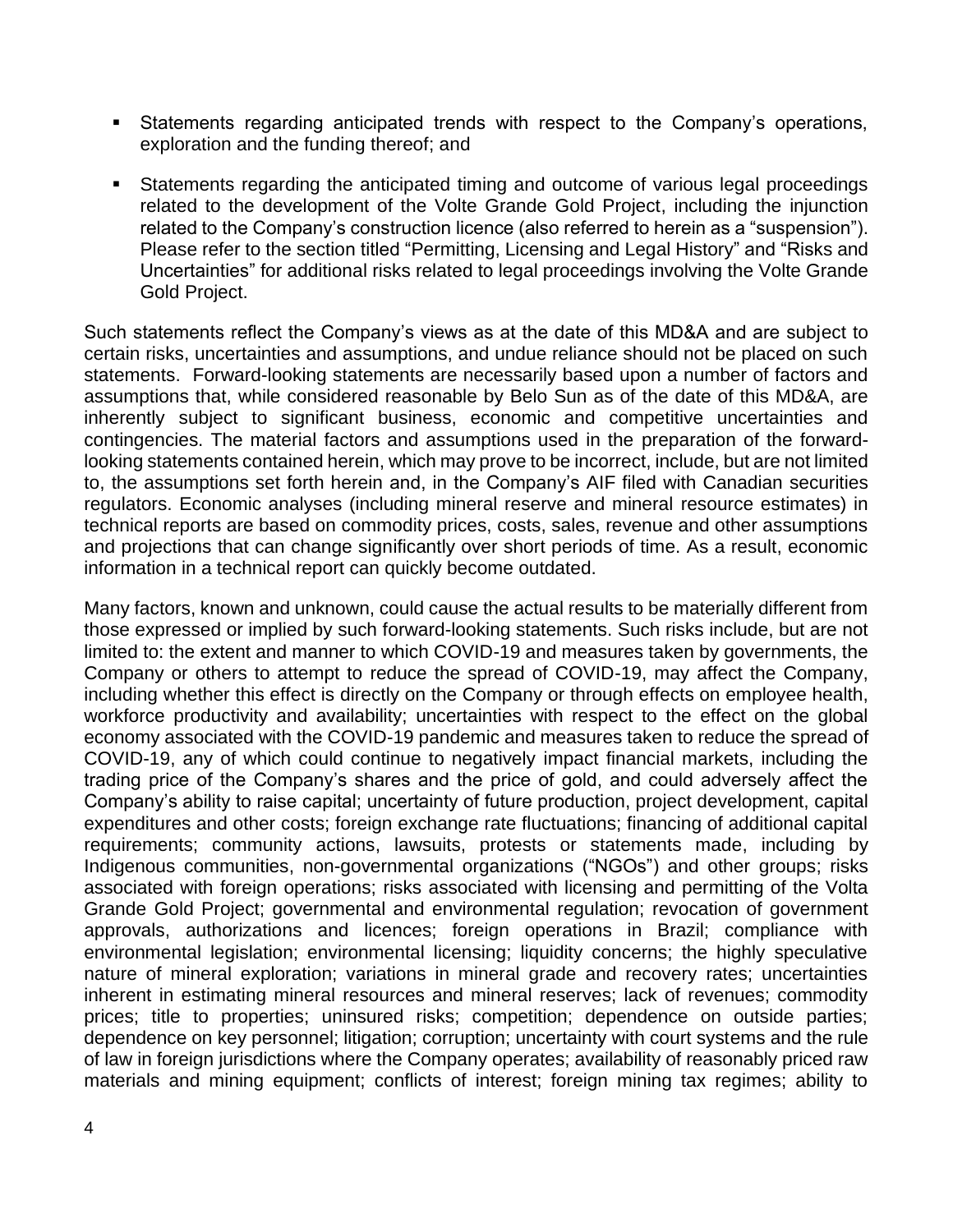finalize required agreements for operations; actual results of current exploration activities; changes in project parameters as plans continue to be refined; future mineral prices; failure of equipment or processes to operate as anticipated; accidents, labour or community disputes; and the volatility of the Company's stock price. All of the forward-looking statements made in this MD&A are qualified by these cautionary statements.

For a more detailed discussion of such risks and other factors that may affect the Company's ability to achieve the expectations set forth in the forward-looking statements contained in this MD&A, please see the risk factors identified in the section titled "Risks and Uncertainties" and elsewhere in this MD&A as well as the Company's AIF and other filings with the Canadian securities regulators. Belo Sun disclaims any intention or obligation to update or revise any forward-looking information or to explain any material difference between subsequent events and such forward-looking information, except to the extent required by applicable law and regulations. When used in this MD&A the terms ''including'' and ''such as'' mean including and such as, without limitation.

### **USE OF NON-IFRS FINANCIAL PERFORMANCE MEASURES**

We use working capital, a non-IFRS financial performance measure, in our MD&A. For a detailed description of this non-IFRS financial performance measure used in this MD&A and a detailed reconciliation to the most directly comparable measure under IFRS please refer to the section titled "Non-IFRS Financial Performance Measures" in this MD&A. The non-IFRS financial performance measures set out in this MD&A are intended to provide additional information to investors and do not have any standardized meaning under IFRS, and therefore may not be comparable to other issuers, and should not be considered in isolation or as a substitute for measures of performance prepared in accordance with IFRS.

### **NOTE TO U.S. INVESTORS CONCERNING ESTIMATES OF INDICATED AND INFERRED RESOURCES**

Disclosure regarding mineral reserve and mineral resource estimates included in this MD&A was prepared in accordance with NI 43-101. NI 43-101 is a rule developed by the Canadian Securities Administrators that establishes standards for all public disclosure an issuer makes of scientific and technical information concerning mineral projects. NI 43-101 differs significantly from the disclosure requirements of the United States Securities and Exchange Commission ("SEC") generally applicable to U.S. companies. For example, the terms "mineral reserve", "proven mineral reserve", "probable mineral reserve", "mineral resource", "measured mineral resource", "indicated mineral resource" and "inferred mineral resource" are defined in NI 43-101. These definitions differ from the definitions in the disclosure requirements promulgated by the SEC. Accordingly, information contained in this MD&A will not be comparable to similar information made public by U.S. companies reporting pursuant to SEC disclosure requirements.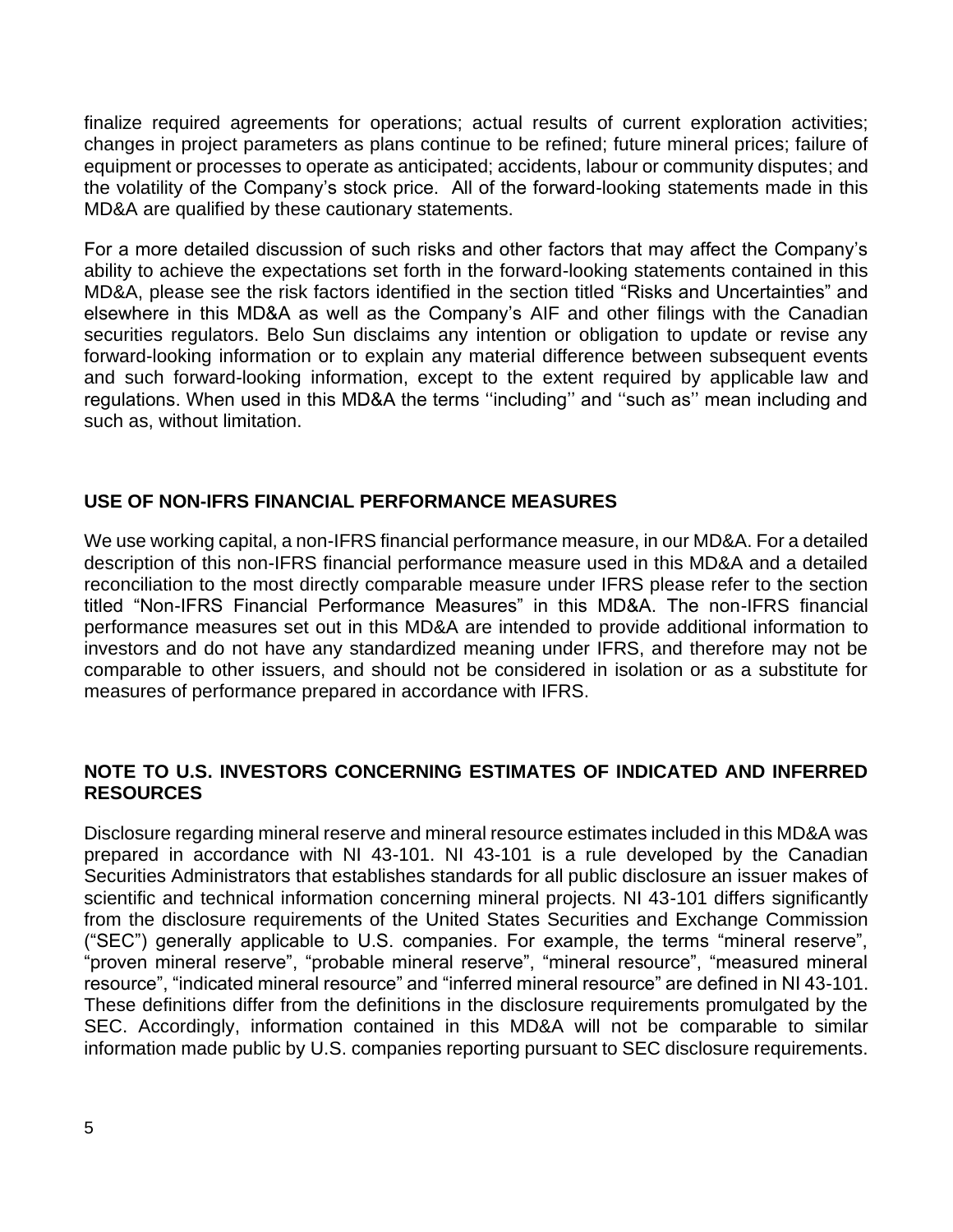### **ABBREVIATIONS AND TERMS**

The following abbreviations and terms are used throughout this MD&A:

ANM: National Mining Agency

CPRM: Companhia de Pesquisa de Recoursos Minerais

DPE: Pará State Public Defender

DPU: Brazil Public Defender of the Union

DSEI: Distrito Sanitário Indigena- Altamira - (Altamira District for Indigenous Health)

- ECI: Estudo do Componente Indígena (Indigenous Study)
- EIA: Environmental Impact Assessment

ESG: Environment / Social / Corporate Governance

Feasibility Study: the technical report entitled "Feasibility Study on the Volta Grande Project, Pará, Brazil, NI 43-101 Technical Report" dated May 8, 2015, with an effective date of March 30, 2015, and authorized by Mr. Stefan Gueorguiev, P. Eng. Ontario, Vice President Projects, Lycopodium Minerals Canada Ltd. ("Lycopodium"), Mr. Aron Cleugh, P. Eng. Ontario, Lead Process Engineer, Lycopodium, Dr. Oy Leuangthong, PhD., P.Eng. Ontario, Principal Consultant (Geostatistics), SRK Consulting (Canada) Inc. ("SRK"), Dr. Jean-François Couture, PhD, P.Geo, Corporate Consultant, SRK, Dr. Lars Weiershäuser, PhD, P.Geo, Senior Consultant (Geology), SRK, George H. Wahl, P. Geo., British Columbia, Principal Consultant, G H Wahl & Associates Geological Services, Mr. Gordon Zurowski, P.Eng. Ontario, Principal Mining Engineer, AGP Mining Consultants Inc. ("AGP"), Mr. Alexandre Luz, AusIMM, Senior Partner, L&M Assessoria Empresarial ("L&M Advisory"), Mr. Paulo Franca, Principal Consultant, AusIMM, VOGBR Recursos Hídricos & Geotecnia Ltda ("VOGBR"), Mr. Derek Chubb, P. Eng. Ontario, Senior Partner, Environmental Resources Management Inc. ("ERM")

FUNAI: Fundaçao Nacional do Indio (Brazilian Federal Ministry of Indigenous Affairs)

IBAMA: Insituto Brasileiro Do Meio Ambiente E Dos Recoursos Naturais Renovaveis (Brazilian Institue of Environment)

INCRA: Instituto Nacional de Colonização e Reforma Agrária (Brazilian National Institute of Colonization and Agrarian Reform)

JGP: Juan Gottardo Piazza Anthropology Consulting Firm

LI: Licença de Instalação in Brazil (Construction Licence)

LO: Licença de Operação in Brazil (Operation Licence)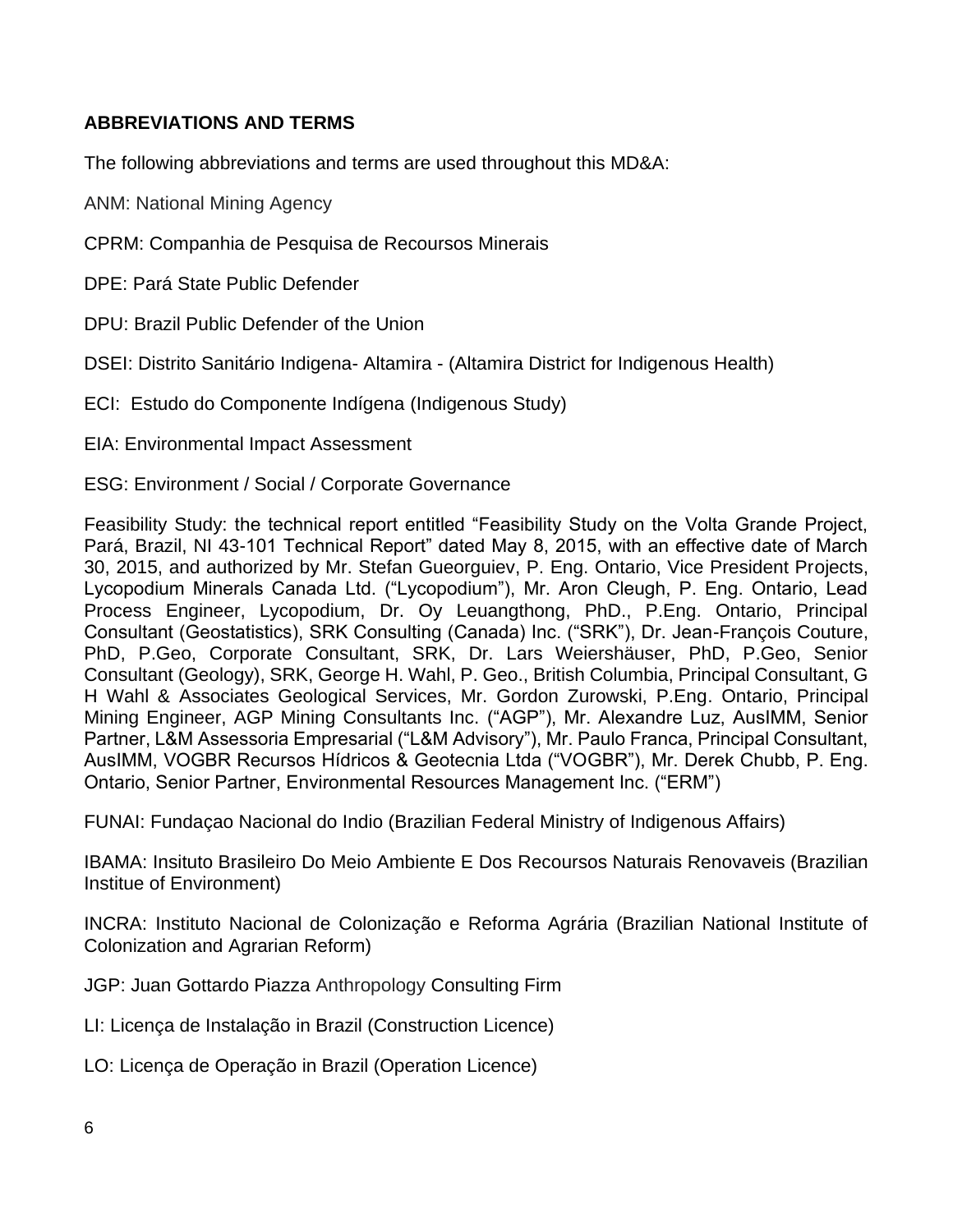LP: Licença Prévia in Brazil (Environmental Licence)

MME: Ministry of Mining and Energy

MPE: Ministério Público Estadual do Estado do Pará (Pará State Prosecution Office)

MPF: Ministério Público Federal (Brazil Federal Prosecution Service)

PBA: Plano Básico Ambiental (Basic Environmental Plan)

PPM: Programa para Licenciamento Ambiental de Projetos de Minerais Estratégicos - Pro-Minerais Estratégicos – (Pro-Minerals Policy for the Environmental Licensing of Projects for the Production of Strategic Minerals)

SEMAS: Secretaria de Estado de Meio Ambiente e Sustentabilidade (Secretariat of Environment and Sustainability of the State of Pará, Brazil)

SESAI: Secretaria Especial de Saude Indigena (Federal Secretary for Indigenous Health)

TRF1 Court: Tribunal Regional Federal da *1ª* Região

### **OVERVIEW OF THE COMPANY**

Belo Sun is a Toronto Stock Exchange ("TSX") listed and OTCQX Best Market ("OTCQX") traded development and mineral exploration mining company focused on the development of gold projects. Belo Sun's common shares (the "Common Shares") trade on the TSX under the ticker symbol "BSX" and on the OTCQX under the ticker symbol "BSXGF". Belo Sun's principal asset is the Volta Grande Gold Project ("PVG" or "Volta Grande Gold Project") located in Brazil in the State of Pará near the City of Altamira. The PVG is an open pit mining project with a large mineral resource estimated in the Feasibility Study containing 4.95 million ounces in the measured and indicated classification and 1.15 million ounces in the inferred classification. The PVG Feasibility Study shows positive economics and an estimated mineral reserve of 3.79 million ounces. Belo Sun is progressing the PVG towards construction and has successfully completed its EIA, its LP, its LI (currently subject to an injunction) and recently completed its required ECI (Indigenous Study).

Highlights for the three months ended March 31, 2022 and subsequent events include:

Belo Sun continues to closely monitor developments around the COVID-19 pandemic. The Company follows all measures recommended by public health and government authorities. Belo Sun will continue to monitor the situation with our priority being the health and safety of our employees and our surrounding communities. Currently, restrictions in the State of Pará have been lifted with the entire state in the Green Zone classification. It is expected that restrictions will continue to be lifted. Brazil has been adversely affected by the COVID-19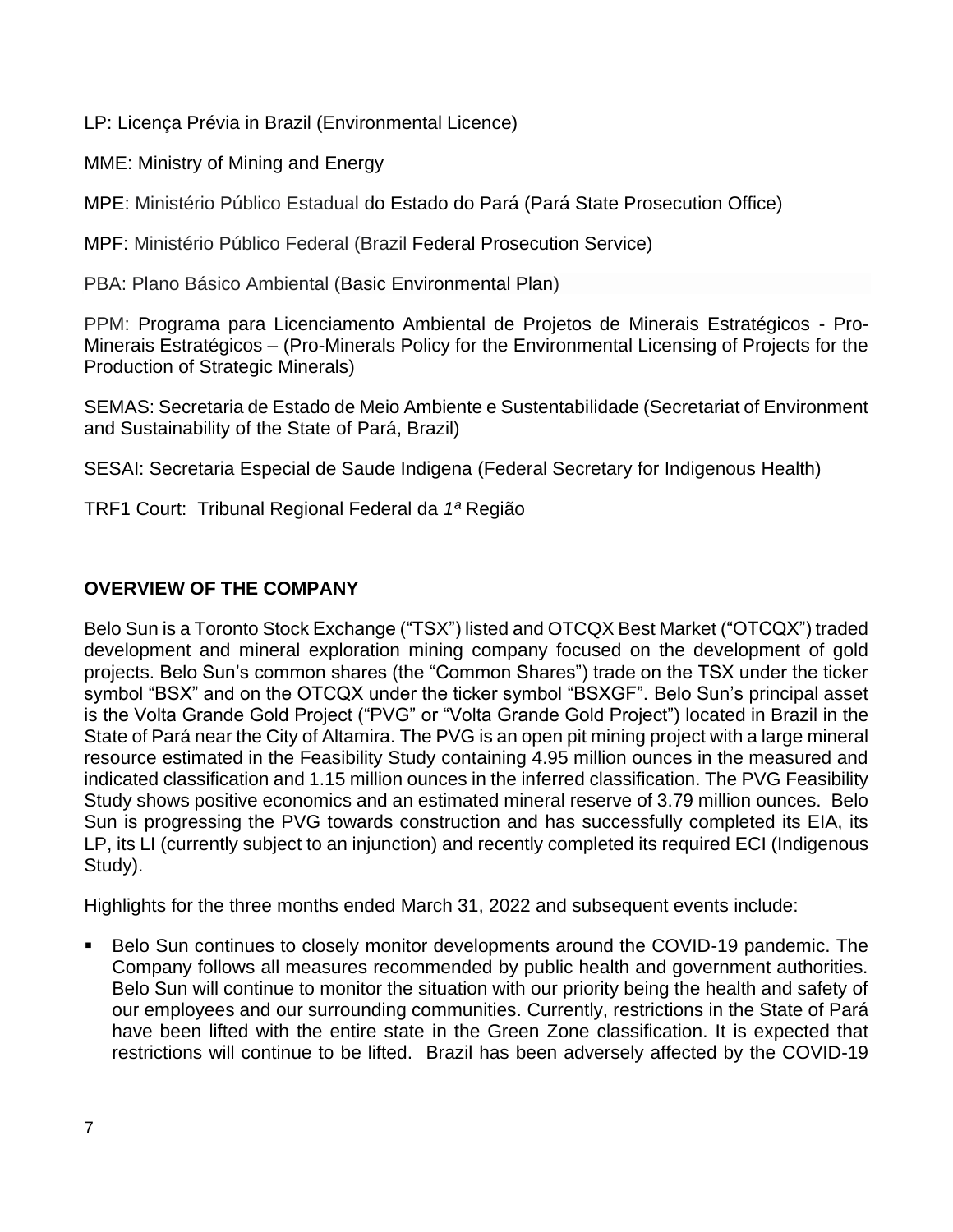virus, but recently, cases have been dropping and conditions improving as the distribution of vaccines continues.

- On April 25, 2022, the Court of Appeals of the Federal Justice in Brasilia (the "TRF1 Court") verbally advised the Company of the rulings for two cases before the TRF1 Court related to the Volta Grande Gold Project, being in respect of (i) the litigation related to the relevant authority for permitting (SEMAS or IBAMA), and (ii) the suspension order against the Volta Grande Gold Project LI (LI suspension). Regarding the TRF1 Court's decision on the LI suspension, while the Company is disappointed that the suspension was not immediately lifted, the TRF1 Court provided much needed clarity on a procedural road map for the lifting of the suspension. Regarding the TRF1 Court's decision on the competent authority for permitting, the TRF1 Court requested additional information prior to ruling on the issue, which the Company expects to provide forthwith. For further details, please see the section titled "Permitting, Licensing and Legal History".
- Belo Sun has initiated discussions and interviews with PBA consulting firms to establish mitigation and compensation to address possible impacts from the Volta Grande Gold Project that were identified in the Indigenous Study. The Company is also considering and investigating the possibility of establishing a benefit fund for the Indigenous and local communities. The fund would be funded from net profits from the Volta Grande Gold Project and would provide financial resources to assist in local community and Indigenous community projects.
- As announced in its press release of April 7, 2022, the board of the directors of Belo (the "Board of Directors") have amended the term of the loan between the Company and Mr. Tagliamonte (the "Tagliamonte Note") to extend the maturity date of the Tagliamonte Note for a further six months resulting in a new maturity date of October 23, 2022. To date, Mr. Tagliamonte has made principal and interest payments of \$760,736 under the Tagliamonte Note, reducing the outstanding principal amount thereof to \$3,916,644. The interest rate under the Tagliamonte Note remains at London Inter-Bank Offered Rate per annum. The Company has no current intentions to further extend the maturity of the Tagliamonte Note. The Company understands that Mr. Tagliamonte will be required to sell the some or all of the Common Shares acquired using the proceeds of the Tagliamonte Note to finance the repayment of amounts owing thereunder on or prior to its new maturity date.

### **OUTLOOK**

For 2022, the Company continues to focus on the advancement of the Volta Grande Gold Project with the following main objectives:

■ Belo Sun will continue to monitor the COVID-19 situation with our priority being the health and safety of our employees and our surrounding communities and following best practices.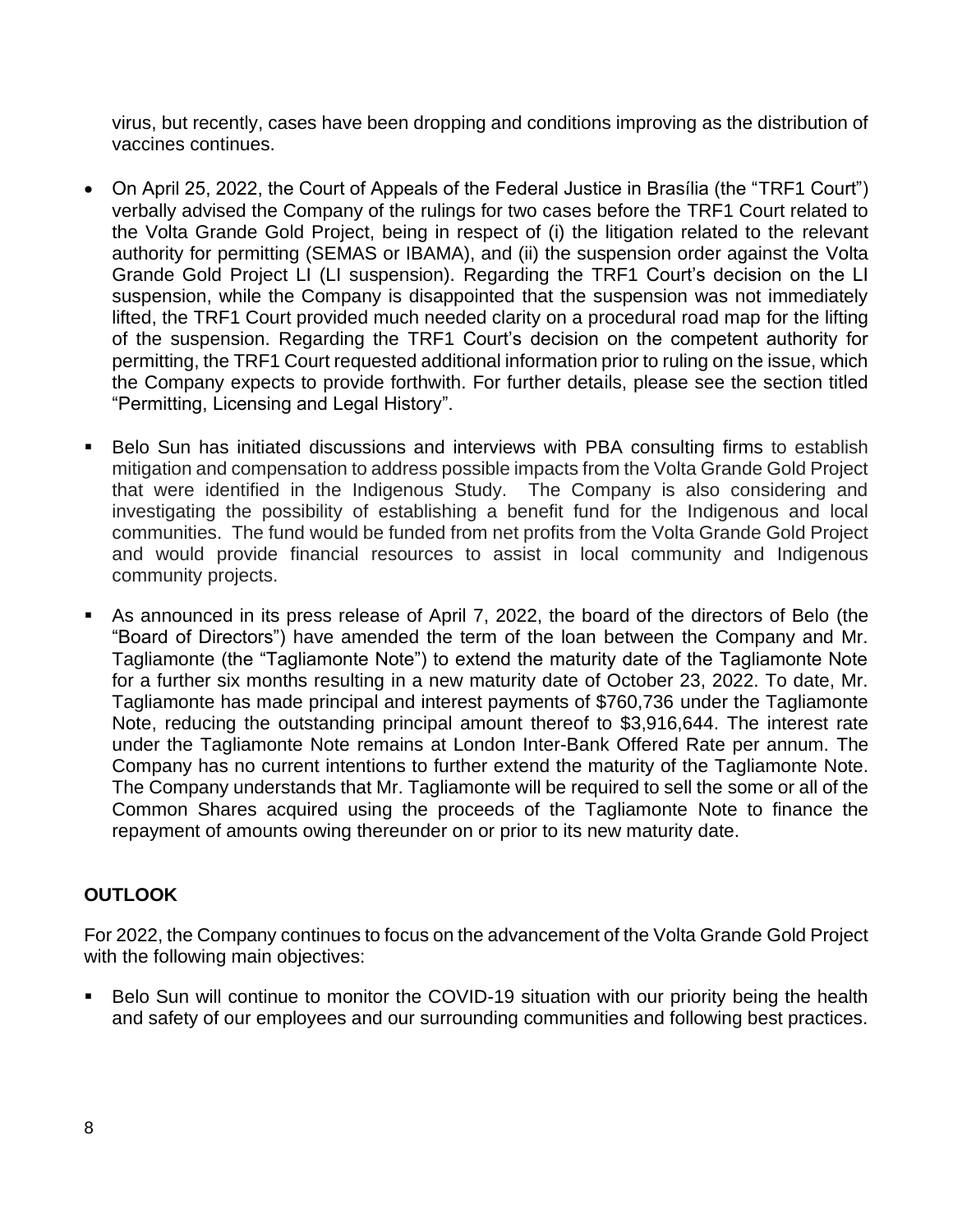- With respect to the LI suspension, the Company will continue its discussions with SEMAS and the State of Pará in order to determine whether ECI's conditions have been met, as directed by the TRF1 Court.
- With respect to the TRF1 Court's ruling on the competent authority for the environmental permitting of the Volta Grade Gold Project, the Company will present additional information to the TRF1 Court, as directed. As part of this process, the Company will review all technical data and studies to demonstrate that there would be no significant adverse impact resulting from the proximity of the Volta Grande Gold Project and the Norte Energia Belo Monte Project.
- **•** The Company will be working with various advisors to assist the Company with presenting to the various Ministries and Governmental agencies the values and benefits of the Volta Grande Gold Project to the surrounding region.
- The Company will continue to work with INCRA pursuant to the land concession agreement (the "INCRA Land Agreement") entered into between the Company and INCRA, whereby INCRA has provided the Company with access to certain INCRA designated lands for mining activities for a period of 20 years once the mining license for the Volta Grande Gold Project is granted, with the ability to further extend the term.
- The Company completed an internal update of operating costs and had a third party review the capital costs at the beginning of 2020. The Company continued to follow and discuss with its major equipment and product suppliers and will continue to monitor and evaluate price inflation and any impacts it might have on the Volta Grande Gold Project in 2022.
- The Company continues to advance and undertake engineering and technical work to meet the conditions set out in the LI, specifically related to the environment, community, operating standards and regulations and documentation.

The Company continues to advance technical work related to the Volta Grande Gold Project with the objective to reduce carbon emissions footprint, minimize noise and dust emissions, and reduce operating costs. Belo Sun has been evaluating near-pit crushing and conveyor transport of mine waste to reduce truck requirements, reduce costs and minimize carbon footprint. For mine truck haulage, the Company is evaluating the use of alternative fuels to reduce carbon footprint and lower operating costs. The incorporation of high-pressure grinding rolls) and secondary crushing rather than semi-autogenous grinding ("SAG") milling to lower power consumption reducing operating costs and the Company's carbon footprint.

- Belo Sun established an Independent Tailings Review Board in 2013 to review the development of the tailings facility through its various stages of engineering, construction and operations. In order to maintain this technical overview, the Company has strengthened the board with two new members in 2021. These individuals are renowned for their expertise in design engineering, construction and operation of tailings facilities globally.
- The Company continues to advance technical work related to the Volta Grande Gold Project to ensure optimization with engineering and operating opportunities such as enhanced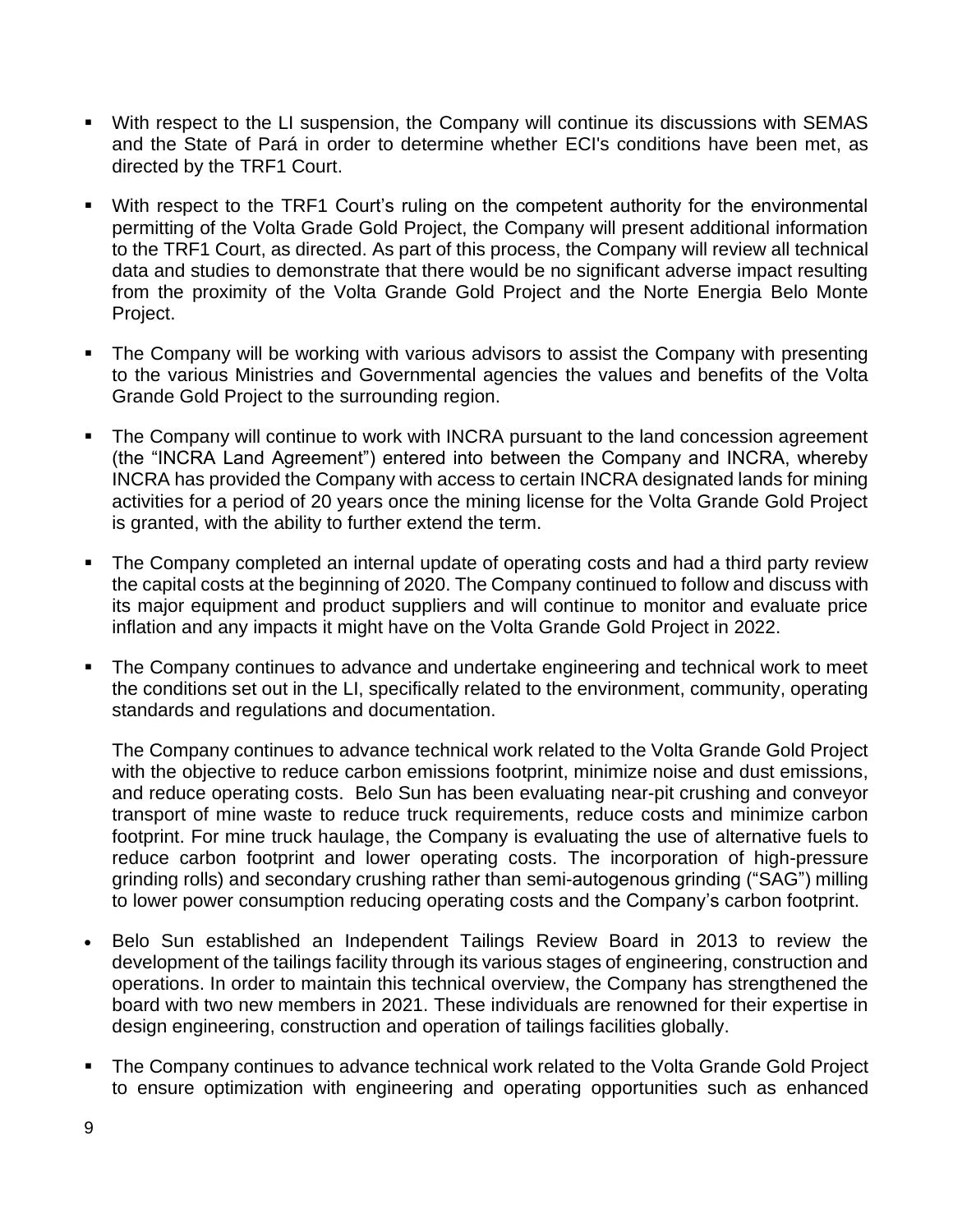environmental opportunities to potentially improve productivity and reduce emissions, geochemical characterization studies, construction planning optimization and capital and operational cost reviews.

- The Company is evaluating and discussing financing opportunities with various mining companies regarding a joint venture structure as well as evaluating debt and equity providers to advance the Volta Grande Gold Project if and when the injunction related to the LI is lifted.
- The Company continues basic near project and regional exploration activities and during the quarter acquired two additional exploration concessions. An internal review this year of inpit mineral resource conversion to reserves potential has indicated opportunities to potentially increase the in-pit mining reserves. Field work on condemnation evaluation on areas for the Volta Grande Gold Project main infrastructure locations is ongoing in preparation of the restart of activities.
- The Company will continue follow the process of selecting consulting firms for the PBA work program and consultation.
- The Company will be evaluating ESG programs and compliance standards.
- The Company continues to monitor court cases involving the Volta Grande Gold Project. Following the completion and approval of the ECI by FUNAI and the Indigenous communities and as Belo Sun moves to advance and develop the Volta Grande Gold Project, the Company anticipates additional legal claims and actions may be brought in Brazilian courts to attempt to delay the development of the Volta Grande Gold Project.
- With progress and completion of the ECI and the FUNAI documentation submission to the Court and SEMAS, Belo Sun expects and has seen reaction from various groups opposed to the Volta Grande Gold Project, as described above and below. Despite this, the Company is committed to advancing the Volta Grande Gold Project as a responsible and accountable mining project which will be environmentally sensitive and create broad economic and social benefits, making it a project worthy of support from all groups. See additional risk factors related to litigation in the section titled "Risks and Uncertainties".

### **OVERVIEW OF THE VOLTA GRANDE GOLD PROJECT**

The Volta Grande Gold Project (100% owned by Belo Sun) is located approximately 49 kilometers southeast of the town of Altamira (est. pop. 150,000) in the northern region of Pará State. Altamira is a prosperous regional center with excellent infrastructure. The development of the Volta Grande Gold Project is the Company's primary focus. The Volta Grande Gold Project is an advanced-stage development project with a completed NI 43-101 Feasibility Study showing very robust economic, long mine life and gold mineral reserves currently estimated at 3.79 million ounces.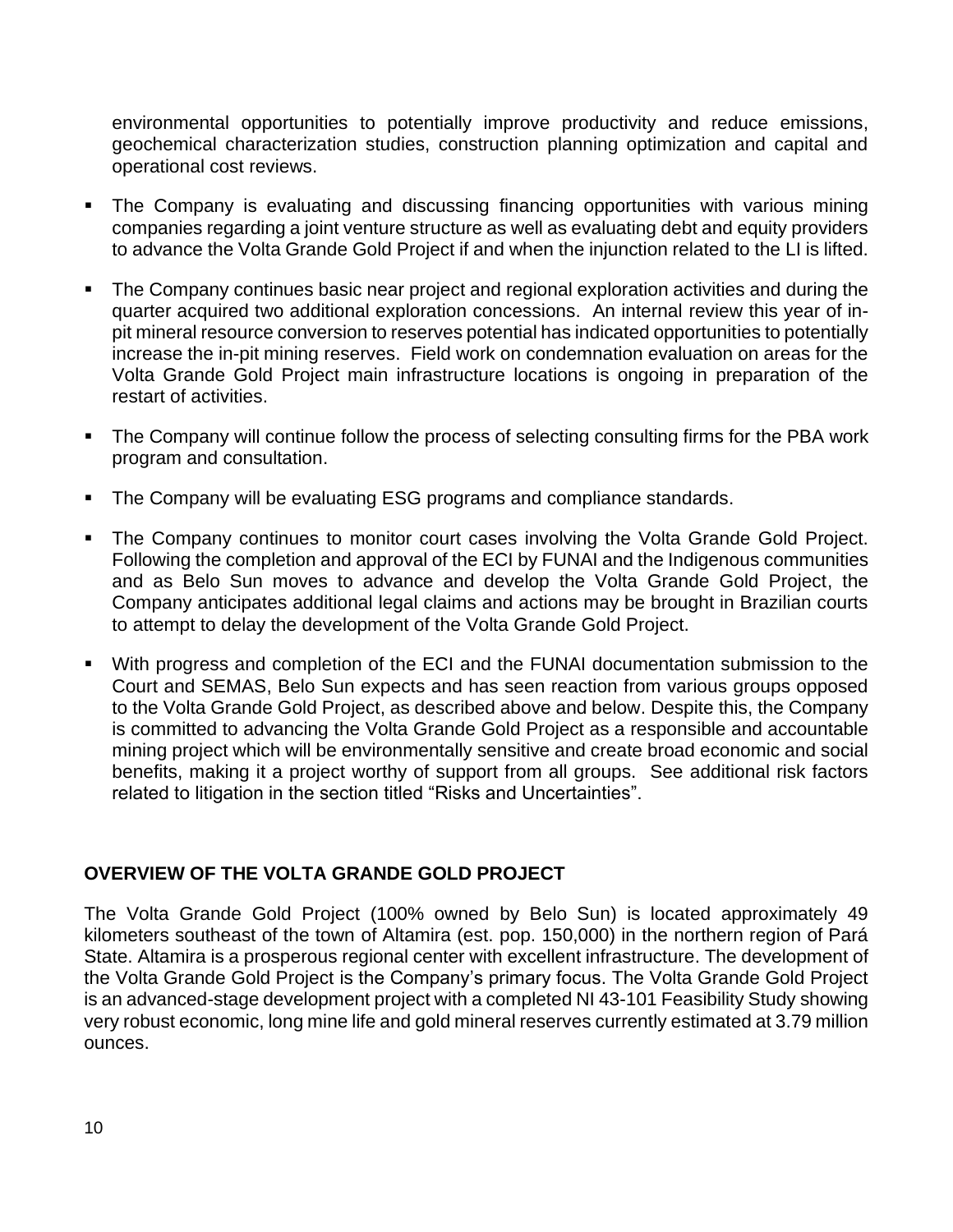Gold mineralization in the Volta Grande Gold Project area was identified at numerous sites in the 1990s by past operators TVX Gold Inc. (now part of Kinross Gold Corporation) and Battle Mountain Exploration (now part of Newmont Mining Corporation). Historical drilling by these companies included more than 27,000 meters of combined core, auger, and reverse circulation drilling and several thousand channel and soil samples. Preliminary metallurgical work indicated that Volta Grande Gold Project mineralization is amenable to conventional milling and cyanidation process methods, with gold recoveries of up to 95% in bottle roll tests.

The shear-hosted main mineral resources are currently contained in the area of the Volta Grande Gold Project called the North Block. The North Block is a string of connected deposits, comprised of Ouro Verde and Grota Seca. The Volta Grande Gold Project Feasibility Study only considered the extraction of mineral resources from the North Block. Belo Sun also has a small mineral resource in an area called Greia which is approximately 1 km from the Volta Grande Gold Project and another mineral resource called the South Block which is approximately 6km from the Volta Grande Gold Project. These mineral resources were not included in the Feasibility Study. Belo Sun also holds exploration concessions that covers most of the 120 km greenstone belt hosting the mineral reserve and resources.



en reasonity study mine plan, websured t<br>a reserves.<br>Ive been rounded to reflect the relative a<br>joid price of \$1,400/az).

Most of the mineralized areas are characterized by a large alteration envelope having numerous narrow zones of high-grade gold mineralization and have had Garimpeiros (term used for informal miners in Brazil) workings. There is geological potential at the Volta Grande Gold Project for expansion and the discovery of additional mineralized zones within the large alteration envelope in the host intrusive rocks, which have been traced for more than seven kilometers along strike in the North Block. Two types of gold mineralization are present: primary gold in intrusive rocks and secondary gold in the saprolitic zone overlying the primary mineralization.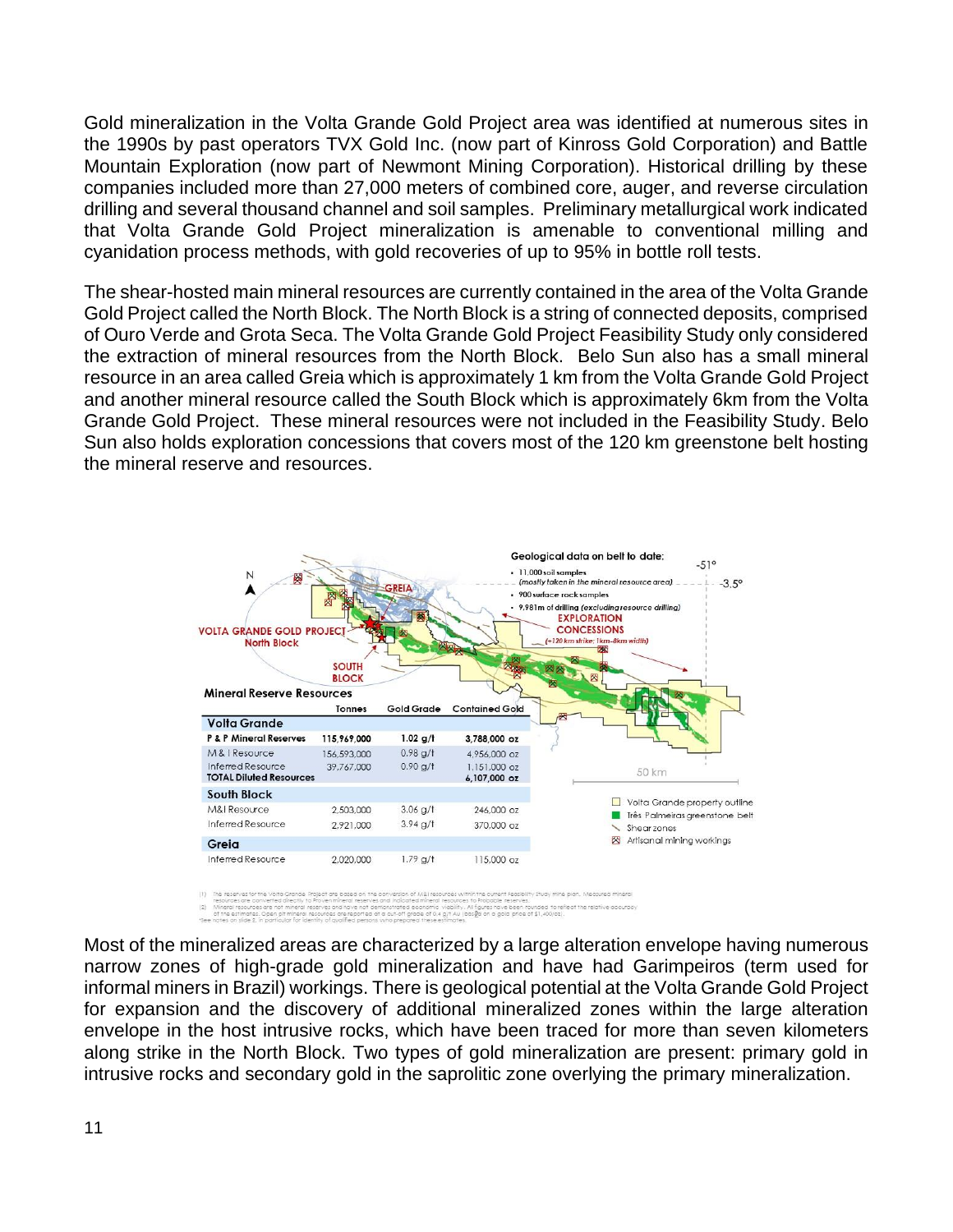In 2005, the Company signed an agreement to acquire 100 percent interest in the PVG and the exploration concessions along the Tres Palmeiras Green Stone Belt. The transaction was completed in 2006 with full payment to the vendor.

Starting in 2010, Belo Sun has carried out a large drill exploration program that consisted of over 700 drill holes for a total of over 180,000 meters drilled (mostly by diamond drilling) at Ouro Verde, Grota Seca, Greia (mostly reverse circulation drilling) and South Block. The results at the North Block outlined the initial size of the mineralized system with a pit-constrained Mineral Resource extending over 4km on strike and over 500 meters deep for Ouro Verde, Central and Grota Seca and was the mineral resources used in the development of the Volta Grande Gold Project Feasibility Study.

### **FEASIBILITY STUDY**

In March 2015, the Company completed the Feasibility Study on its Volta Grande Gold Project. The Feasibility Study was prepared by Lycopodium Minerals Canada Ltd, VOGBR Recursos Hidricos e Geotencia Ltda, SRK Consulting (Canada) Inc., Environmental Resources Management Inc., AGP Mining Consultants Inc., W.H. Wahl & Associates Consulting and L&M Assessoria Empresarial. The Feasibility Study was prepared in accordance with NI 43-101 that has been implemented by the Canadian securities regulators. Projected economics include:

- Using a gold price of US\$1,200/oz and an exchange rate of 3.1:1 (Brazil R\$3.1: US\$1), the project delivered solid production profile and strong economics:
- Post-tax Internal Rate of Return of 26%.
- Post-tax Net Present Value of US\$665 million at a 5% discount rate.
- Annual gold production of 268,000 oz averaged over the first 10 years of the mine life.
- Initial capital costs of US\$298 million, including pre-production costs and taxes.
- Average cash operating costs of US\$618/oz and all-in sustaining costs of US\$779/oz.
- Proven and Probable Mineral reserves of 3.8 million ounces of gold (see table below).

See the section titled "Cautionary Statement Regarding Forward-Looking Information" for certain cautionary statements relating to forward-looking production outlook, estimates of future mineral reserves and mineral resources, and other items identified in this section.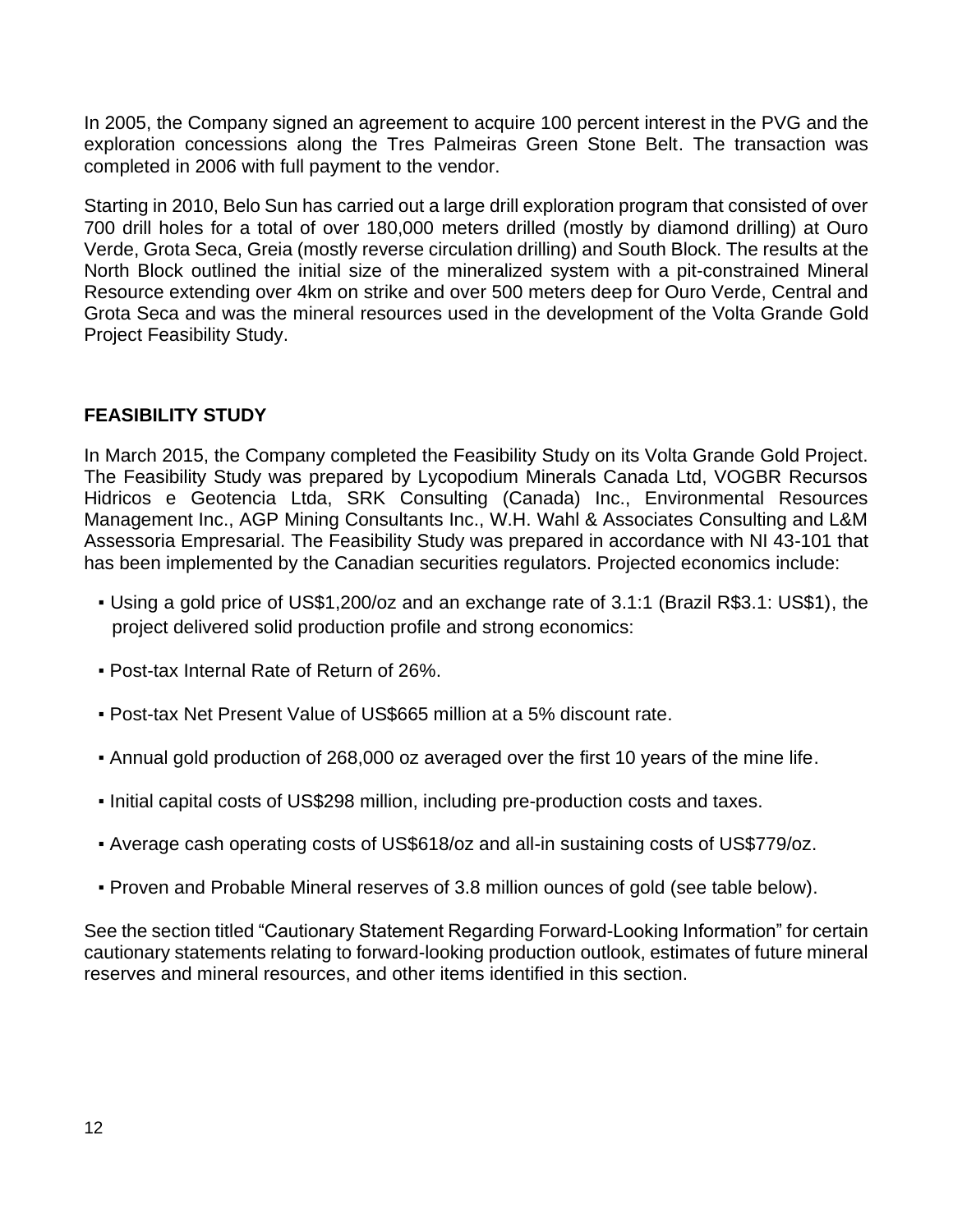| Summary of Volta Grande Economic Results by Gold Price |                 |               |               |  |  |  |
|--------------------------------------------------------|-----------------|---------------|---------------|--|--|--|
| <b>High Case</b><br><b>Base Case</b><br>Low Case       |                 |               |               |  |  |  |
| Gold Price (US\$ per oz)                               | \$1,300         | \$1,200       | \$1,100       |  |  |  |
|                                                        |                 |               |               |  |  |  |
| Pre-Tax NPV (5%)                                       | \$1,171 million | \$941 million | \$712 million |  |  |  |
| Pre-Tax IRR                                            | 43%             | 36%           | 29%           |  |  |  |
|                                                        |                 |               |               |  |  |  |
| Post-Tax NPV (5%)                                      | \$855 million   | \$665 million | \$472 million |  |  |  |
| Post-Tax IRR                                           | 32%             | 26%           | 20%           |  |  |  |

Volta Grande Project Capital Expenditures Estimate Breakdown (Post-tax)

| Initial Capital                              |                      |
|----------------------------------------------|----------------------|
| Process & Infrastructure                     | \$244 million        |
| Mining                                       | \$20 million         |
| <b>Pre-Production Costs - Process</b>        | \$3 million          |
| <b>Pre-Production Costs - Mining</b>         | \$32 million         |
| Total -- Initial Capital                     | \$298 million        |
| Total -- Expansion Capital                   | \$63 million         |
| Average Sustaining Capital over life of mine | \$7.3 million / year |

Notes:

(1) Values have been rounded to the nearest million.

The Feasibility Study capital and operating cost estimates for the Volta Grande Gold Project are summarized below.

Summary of Volta Grande Project Operating Cost Estimates Average Life-of-Mine Operating Cost

| Area                        | \$/tonne milled |
|-----------------------------|-----------------|
| Mining                      | \$10.62         |
| Processing                  | \$7.26          |
| G&A                         | \$0.84          |
| <b>Total Operating Cost</b> | \$18.72         |
| <b>Cash Operating Cost</b>  | $$618$ /oz      |
| All in Sustaining Cost      | $$779$ /oz      |

#### **Volta Grande Gold Project Mineral Reserves**

The mineral reserves for the Volta Grande Gold Project are fully diluted and are based on the conversion of measured and indicated mineral resources within the current Feasibility Study mine plan. A portion of the measured mineral resources are converted directly to proven mineral reserves and a portion of the indicated mineral resources to probable mineral reserves.

The fully diluted mineral reserves (the mining dilution has been included and considered in the grade and tonnes) for the Volta Grande Gold Project are shown below.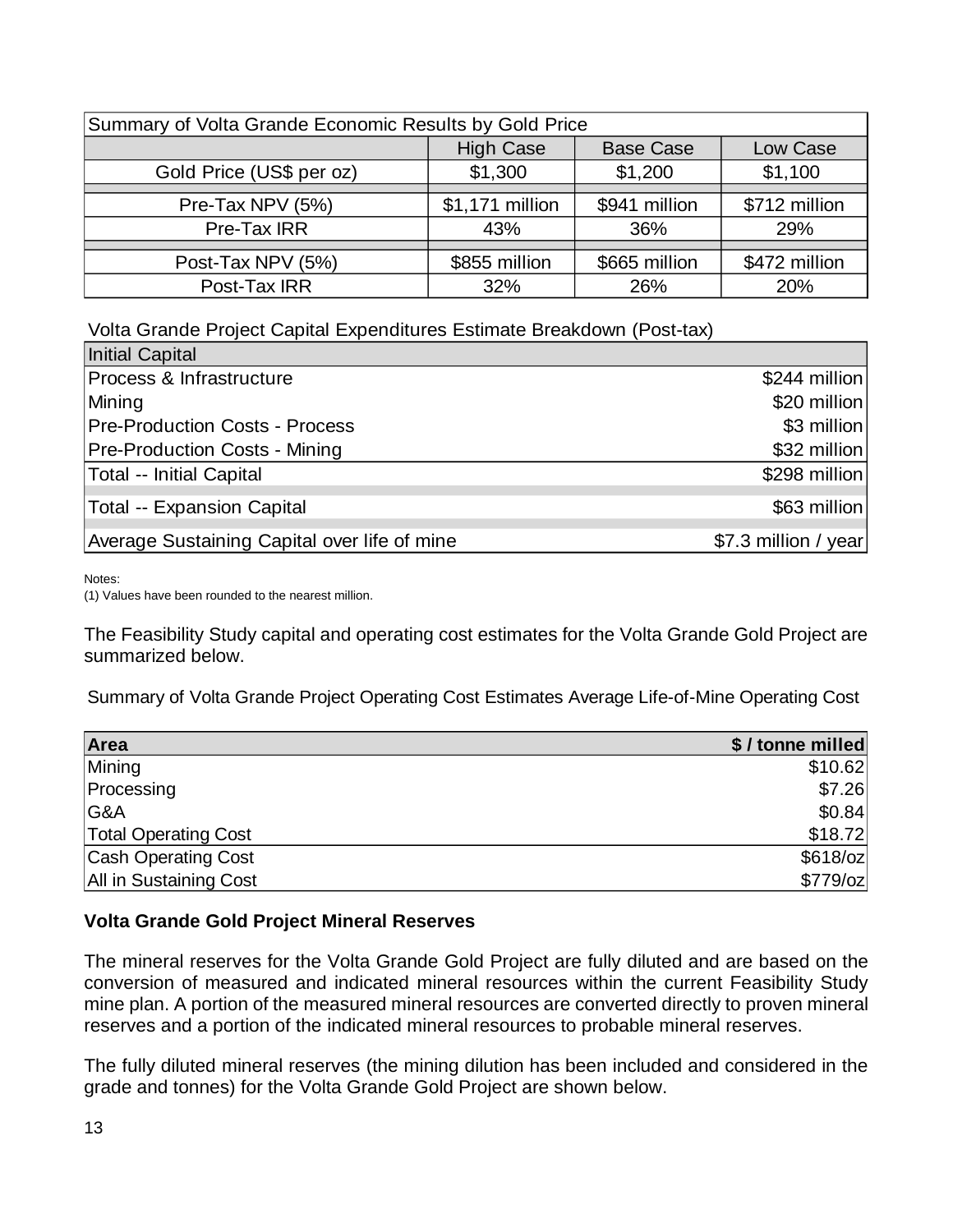| Classification    | <b>Reserves</b><br>Kt | Grade<br>g/t Au | <b>Contained Gold</b><br>Koz |
|-------------------|-----------------------|-----------------|------------------------------|
| Proven            | 41,757                | 1.07            | 1,442                        |
| Probable          | 74,212                | 0.98            | 2,346                        |
| Proven + Probable | 115,969               | 1.02            | 3,788                        |

*\*This mineral reserve estimate is as of March 25, 2015 and is based on the new mineral resource estimate dated March 2015. The mineral reserve calculation was completed under the supervision of Gordon Zurowski, P.Eng of AGP Mining Consultants Inc, who is a Qualified Person as defined under NI 43-101. Mineral reserves are stated within the final design pit based on a US\$1,020 per ounce gold price pit shell with a US\$1,200 per ounce gold price for revenue. The cutoff grade was 0.37 g/t for Ouro Verde and 0.40 g/t for Grota Seca. The mining cost averaged US\$10.90/tonne milled, processing was US\$7.25/tonne milled and general and administrative costs were US\$0.84/tonne milled. The process recovery averaged 93%. The exchange rate assumption applied was R\$3.10 equal to US\$1.00 The Feasibility Study only considers the Volta Grande open pit Mineralized zones. The Feasibility Study does not include any mineral resources from the South Block, or mineral resources from the Greia Zone (as herein defined). Mineral resources that were part of the March 2015 total mineral resource associated with South Block and underground mineral resources were not included in the scope of the Feasibility Study.* 

### **Mining**

The Feasibility Study optimizes the mine plan for the first ten years with an average delivered head grade of 1.38 g/t. The mine has been designed to deliver an initial 3.5 million tonnes per year (10,000 tonnes per day) of mill feed and to expand to 7 million tonnes per year (20,000 tonnes per day) reaching full production in the third year. Material from the last three months of pre-production stripping will be used to commission the process plant. The Feasibility Study considers open pit mining using a 100% owner operated equipment fleet including trucks, loaders and drills.

The average strip ratio for the life of the mine is estimated at 4.3:1. Open pit bench heights of 10 meters will be mined and ore hauled with 136-tonne haul trucks and matching loading equipment. Best practice grade control drilling will be done with reverse circulation drilling and rock sampling on mine benches prior to blasting. This is intended to provide flexibility for grade control during operations while maintaining reasonable mine operating costs and production capability.

### **Metallurgy**

Extensive feasibility level test work was completed by SGS Canada Inc., using representative run-of-mine composites, that confirmed the material from the Volta Grande Gold Project mineral deposit is amenable to a conventional crush, grind, gravity concentration, cyanide leach and carbon-in-pulp flow sheet with overall life of mine gold recovery of 93%.

#### **Infrastructure**

The Volta Grande Gold Project is located in Pará State, approximately 49 kilometers south-east of the city of Altamira. The Volta Grande Gold Project is accessible from both road and river. Altamira is a major regional center with a population of 150,000 and is serviced by a local airport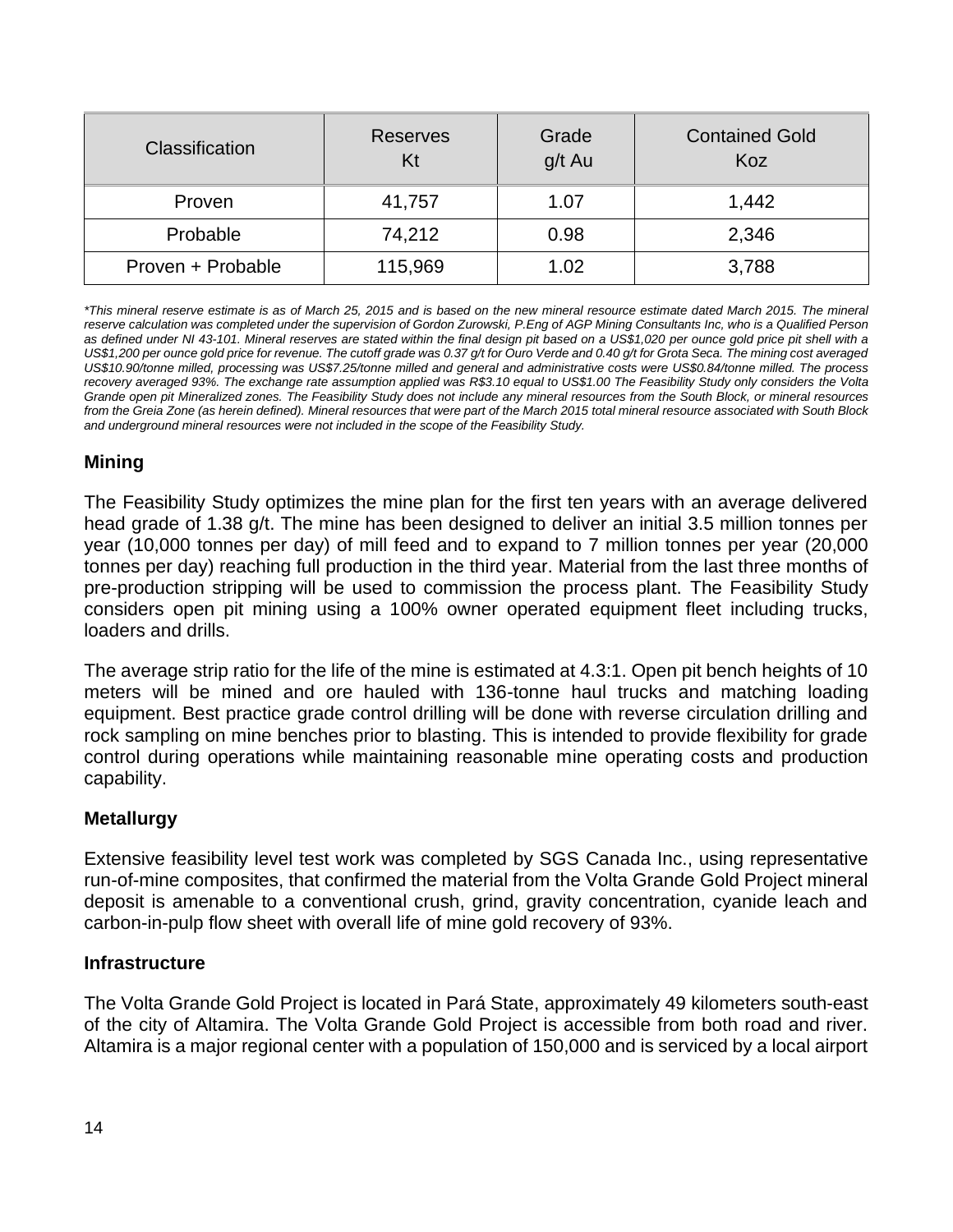and the Trans-Amazonian Highway. Altamira acts as the service center for many large industrial projects in the region.

The climate in the area of the Volta Grande Gold Project is tropical with a rainy season from January to April and a dry season from May to December. The mean temperature is constant throughout the year (25°C to 30°C) and the relative humidity ranges from 65% to 85%.

Access to the mine site from the city of Altamira can be done by road and river. Road access to the PVG site is a distance of approximately 60 km with approximately 30km of road nearest to the city of Altamira being paved, the remaining 30km of access road is gravel and is planned to be upgraded and paved during the mine operation.

Power for the PVG will be from line power coming from the nearby electrical infrastructure and will be brought to the mine project by a 230-kV power line.

Water requirements for the Volta Grande Gold Project were designed to not require the extraction of any water from the Xingu River. Water requirements will be provided by capturing precipitation and surface run-off. The water collected in storage ponds and augmented by reclaimed water from the tailings management facility will meet the operating requirements.

The scientific and technical information contained in the Feasibility Study pertaining to the Volta Grande Gold Project has been reviewed and approved by the following Qualified Persons: Mr. Stefan Gueorguiev, P. Eng. Ontario, Vice President Projects, Lycopodium Minerals Canada Ltd. ("Lycopodium"), Mr. Aron Cleugh, P. Eng. Ontario, Lead Process Engineer, Lycopodium, Dr. Oy Leuangthong, PhD., P.Eng. Ontario, Principal Consultant (Geostatistics), SRK Consulting (Canada) Inc. ("SRK"), Dr. Jean-François Couture, PhD, P.Geo, Corporate Consultant, SRK, Dr. Lars Weiershäuser, PhD, P.Geo, Senior Consultant (Geology), SRK, George H. Wahl, P. Geo., British Columbia, Principal Consultant, G H Wahl & Associates Geological Services, Mr. Gordon Zurowski, P.Eng. Ontario, Principal Mining Engineer, AGP Mining Consultants Inc. ("AGP"), Mr. Alexandre Luz, AusIMM, Senior Partner, L&M Assessoria Empresarial ("L&M Advisory"), Mr. Paulo Franca, Principal Consultant, AusIMM, VOGBR Recursos Hídricos & Geotecnia Ltda ("VOGBR"), Mr. Derek Chubb, P. Eng. Ontario, Senior Partner, Environmental Resources Management Inc. ("ERM"), each of whom are independent of Belo Sun.

The fully diluted mineral resource (the mining dilution has been included and considered in the grade and tonnes) estimate for the North Block of the Volta Grande Gold Project is outlined in the table below with an effective date of March 16, 2015.

| Deposit     | Category  | Quantity | <b>Gold Grade</b> | <b>Contained Gold</b> |
|-------------|-----------|----------|-------------------|-----------------------|
|             |           | Mt       | g/t Au            | <b>KOz</b>            |
|             |           |          |                   |                       |
|             | Measured  | 750      | 0.96              | 23                    |
| Saprolite   | Indicated |          | 0.78              | 18                    |
|             | Inferred  |          | 0.67              | 5                     |
| Unweathered | Measured  | 18,532   | 1.16              | 693                   |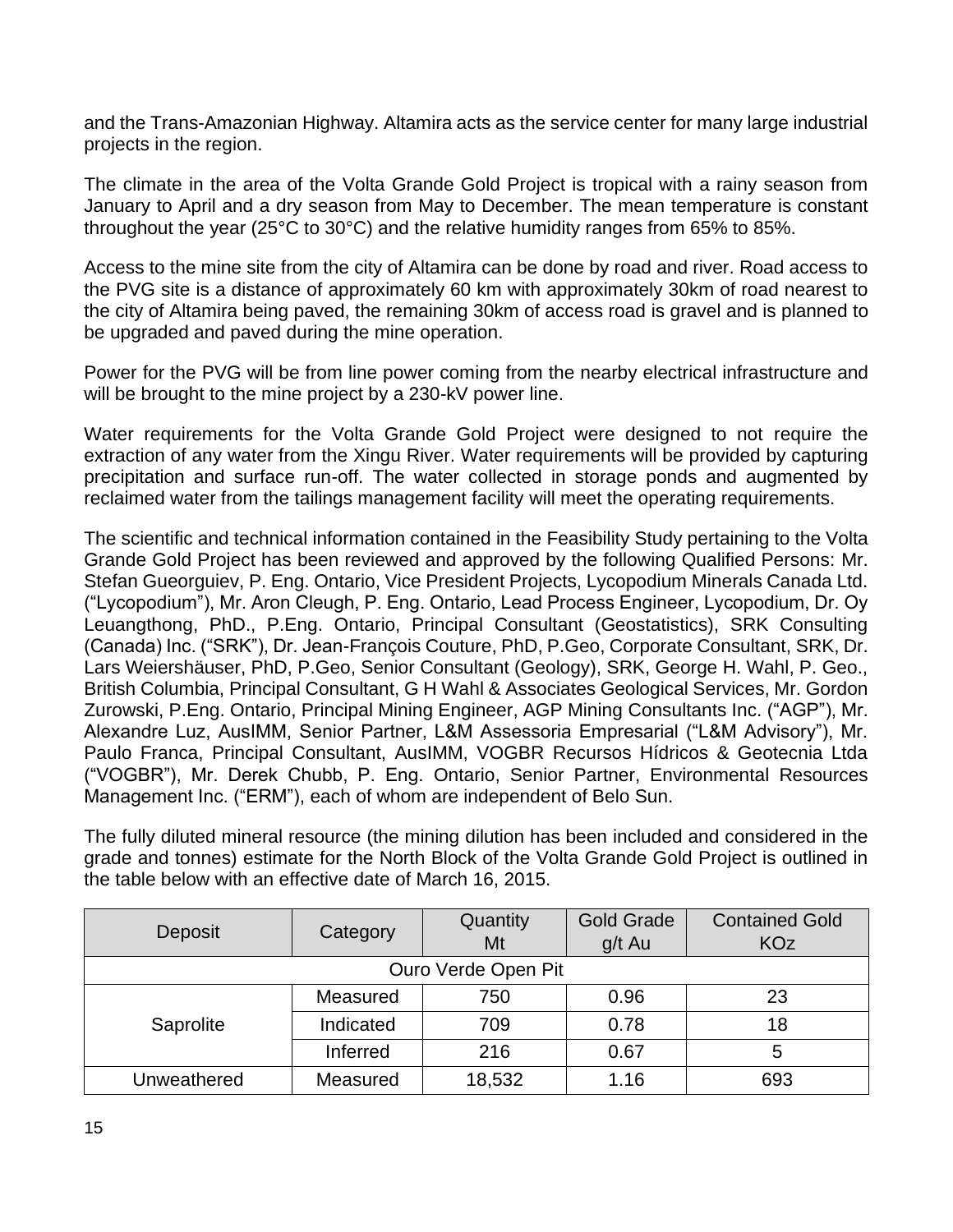|             | Indicated               | 52,647                | 1.06 | 1,796            |      |    |
|-------------|-------------------------|-----------------------|------|------------------|------|----|
|             | Inferred                | 22,576                | 0.89 | 643              |      |    |
|             |                         | Grota Seca Open Pit   |      |                  |      |    |
|             | Measured                | 249                   | 0.96 | 8                |      |    |
| Saprolite   | Indicated               | 1,386                 | 0.74 | 33               |      |    |
|             | Inferred                | 832                   | 0.61 | 16               |      |    |
|             | Measured                | 24,270                | 1.00 | 782              |      |    |
| Unweathered | Indicated               | 54,611                | 0.87 | 1,519            |      |    |
|             | Inferred                | 12,557                | 0.82 | 332              |      |    |
|             |                         | Junction Open Pit     |      |                  |      |    |
|             | Measured                | $\overline{2}$        | 1.53 | $\boldsymbol{0}$ |      |    |
| Saprolite   | Indicated               | 215                   | 0.78 | 5                |      |    |
|             | Inferred                | 82                    | 0.66 | $\overline{2}$   |      |    |
|             | Measured                | 271                   | 0.71 | $6\phantom{1}$   |      |    |
| Unweathered | Indicated               | 2,950                 | 0.77 | 73               |      |    |
|             | Inferred                | 1,491                 |      |                  | 0.75 | 36 |
|             |                         | Greia Open Pit        |      |                  |      |    |
| Saprolite   | Inferred                | 512                   | 1.06 | 17               |      |    |
| Unweathered | Inferred                | 1,503                 | 2.04 | 98               |      |    |
|             |                         | <b>Total Open Pit</b> |      |                  |      |    |
|             | Measured                | 44,075                | 1.07 | 1,512            |      |    |
|             | Indicated               | 112,518               | 0.95 | 3,444            |      |    |
|             | Measured +<br>Indicated | 156,593               | 0.98 | 4,956            |      |    |
|             | Inferred                | 39,767                | 0.90 | 1,151            |      |    |

\*Mineral resources are not mineral reserves and have not demonstrated economic viability. All figures have been rounded to reflect the relative accuracy of the estimates. Open pit mineral resources are reported at a cut-off grade of 0.4 g/t Au. The cutoff grades are based on a gold price of US \$1,400 per troy ounce and metallurgical recoveries of 94% for saprolite and 94% for unweathered material.

#### **Notes:**

(1) The 0.4 g/t Au open pit cut-off grade underlying the mineral resource estimates is based on a number of parameters and assumptions including gold price of US\$1,400 per troy ounce, pit angles set at 31 degrees for saprolite and 53 degrees for hard rock, and metallurgical gold recovery of 94% for unweathered and weathered rock. Assumed costs for the mineral resource modeling are as follow: open pit mining costs of US\$2.05/tonne of ore, process costs of US\$8.12/ tonne general and administrative costs of US\$0.99/tonne, and royalty of 1%.

(2) The quantity and grade of reported inferred mineral resources in this estimation are uncertain in nature and there has been insufficient exploration to define the inferred mineral resources as Indicated or measured mineral resources and it is uncertain if further exploration will result in upgrading them to indicated or measured mineral resource categories.

(3) The mineral resources have been classified according to the Canadian Institute of Mining, Metallurgy and Petroleum Standards for mineral resources and reserves (November 2010). The effective date of the report containing the mineral resource estimate is March 30, 2015.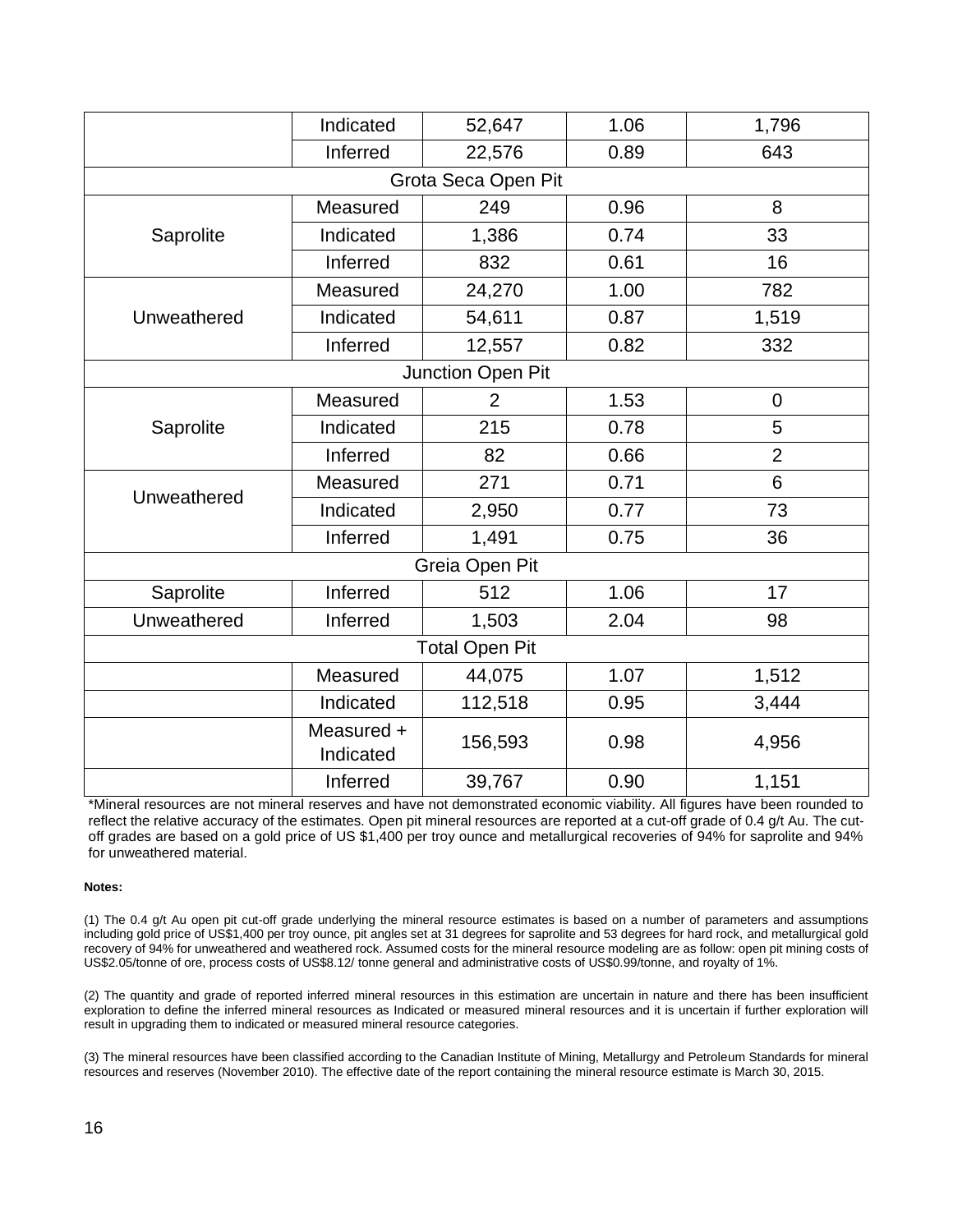(4) The mineral resource estimate was authored Dr. Oy Leuangthong, P.Eng, a Qualified Person as defined by National Instrument 43-101 and is independent of Belo Sun.

Below is a summary of the mineral resource estimation parameters pertinent to the current mineral resource estimate.

The mineral resource and reserve estimate for the Volta Grande Gold Project was prepared considering only the gold deposits located in the North Block. The North Block is a string of connected deposits that has been defined as the Ouro Verde and Grota Seca deposits.

The mineral resources for Volta Grande consist of four zones. Ouro Verde and Grota Seca (collectively the "North Block"), Greia (the "Greia Zone") and the South Block. The Greia Zone was separated from Grota Seca and consists of a near-pit target to the north of the Grota Seca deposit. The junction zone is the connection between Ouro Verde and Grota Seca. It highlights some exploration potential along strike length between the two deposits.

The database consists of a total of 33,191 meters of drilling obtained from previously reported drilling and from 180,650 meters of drilling completed and assayed by Belo Sun since April 2010, for the Ouro Verde and Grota Seca deposits.

The mineralized zones at the Ouro Verde deposit extend for about 2,200 m along strike whereas the Grota Seca extends for 2,900m along strike.

For each deposit, very low, low, medium and high-grade gold domains were modelled in hard rock as well as in saprolite. The gold mineralization thickness ranges from 2 to 70 meters.

The composite length selected was 2.0 m. Residual composite lengths of 0.5 m and longer were included in the mineral resource estimation.

Capping analysis was performed on composites for all grade domains. All domains were capped except high grade saprolite.

All estimations are based on a fully diluted block model with unitary dimension of 5 m E, 5 m N and 5 m elevation rotated -17° clockwise.

Three estimation passes with progressively relaxed parameters were used for each grade domain. The grade estimation was done using ordinary kriging interpolation. Additional restrictions were set to constrain the grade and radius of influence for the high-grade part of the mid-grade domain.

Classification was performed using the density of the informing composites. Measured blocks are informed by composites at average distances of 25m (maximum distance is 40m). Indicated blocks are informed by composites at average distances of 50m (maximum distance of 80m).

Tonnage estimates are based on rock specific gravity of 2.75 tonnes per cubic meter for the Grota Seca and Ouro Verde deposits, and 1.36 tonnes per cubic meter for saprolite.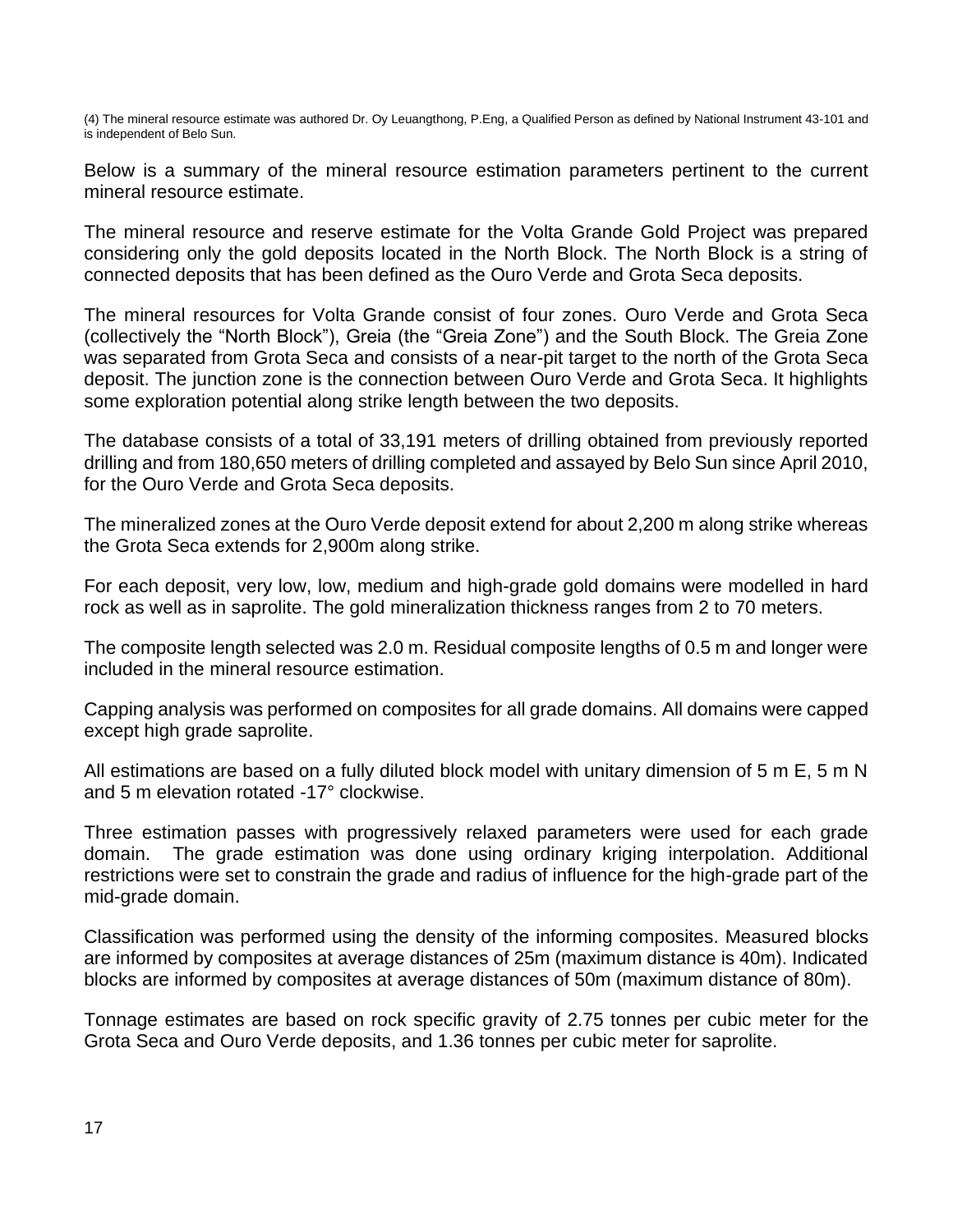#### **Community Relations**

The Company operates two information offices to improve communication between the Company and the local communities. The first is in the city of Senador José Porfírio, the municipality that hosts the Volta Grande Gold Project. The office is located in the downtown core, near the City Hall where City Council and other public institutions are located. The second office is located in the Resaca Village near the Volta Grande Gold Project.

Belo Sun is also contributing to the improved accessibility of public services such as health care and education to the local population near the Volta Grande Gold Project by assisting with the transport of doctors, nurses, dentists and teachers to the area. Among other things, these efforts promote the eradication of malaria in the Volta Grande area. Most recently, Belo Sun has been supplying basic personal protective equipment (including face masks) to the local communities.

### **PERMITTING, LICENSING AND LEGAL HISTORY**

Subsequent to receiving approval of the PVG LI, the TRF1 Court granted an interim suspension order to suspend the PVG LI, primarily because the ECI had not been presented with primary data.

There are primarily three outstanding lawsuits that relate to the PVG permitting procedureas follows:

- 1) FUNAI litigation: on the basis that the ECI had allegedly not been completed in accordance with the FUNAI protocol requirements and ILO Convention 169;
- 2) SEMAS and IBAMA litigation: on the basis that IBAMA should be considered the permitting authority rather than SEMAS; and
- 3) INCRA litigation: on the basis that there was an overlap of INCRA land and the Company's mining concession.

Each of these three lawsuits are described in greater detail below.

#### **FUNAI Litigation**

In late 2021, the ECI was approved by FUNAI and the Indigenous communities indicated in FUNAI's reference term. FUNAI has issued final documentation to the permitting authority advising that the ECI has been completed.

#### **FUNAI Litigation History**

The approval of the EIA and receipt of the LP were key milestones in the advancement of the PVG towards the construction phase. The Company received its LP in February 2014.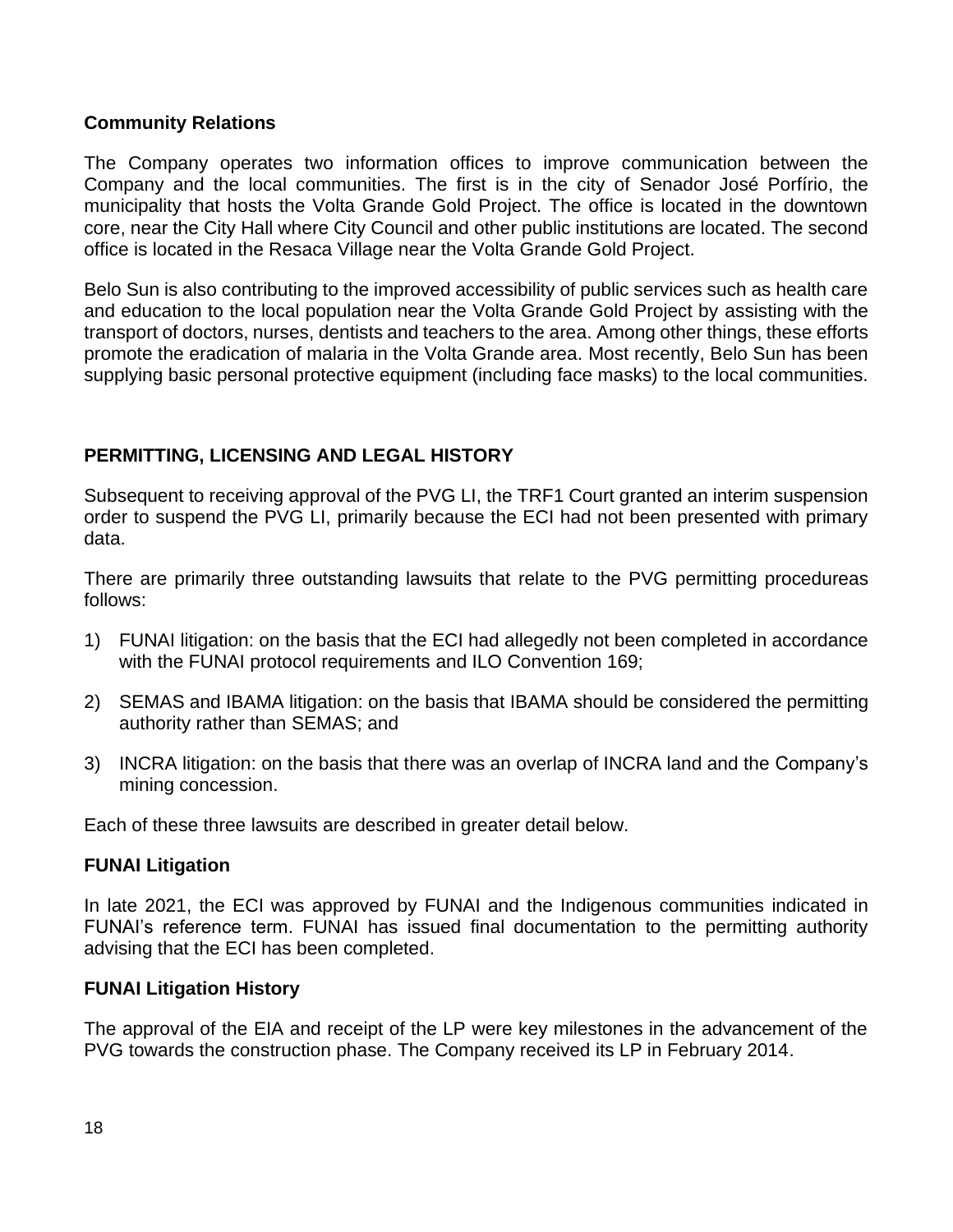According to Brazilian legislation, mining companies are required to consult with Indigenous communities within a designated distance from a proposed mining site. In the case of the Volta Grande Gold Project, there were no Indigenous communities within the prescribed area. Nonetheless, the Company and SEMAS agreed to undertake the Indigenous Study to consider Indigenous groups outside of the designated range and SEMAS included this consultation as a condition in the LP. In light of this undertaking, the TRF1 Court ruled that the commitment to consult with Indigenous groups was enforceable.

In 2016, Belo Sun completed its original ECI, covering the three nearest Indigenous communities, located 12.6 km and 16 km away from the Volta Grande Gold Project. This Indigenous Study was submitted along with the LI application to SEMAS.

In January 2017, the ECI was accepted by SEMAS, however, the Company did not receive approval for the ECI from FUNAI, primarily because the study did not include primary data. The ECI did not include primary data as a result of FUNAI not granting the Company access to Indigenous land during the period of the study. SEMAS advised the Company to continue with the ECI and to submit it with secondary data.

In February 2017, Belo Sun received the approval of the LI for the Volta Grande Gold Project and approval of the Indigenous Study from the Brazilian State Government of Pará. The LI is the final governmental approval that is required to authorize the Company to proceed with construction and development of the Volta Grande Gold Project.

In April 2017, the Company received an interim suspension order related to the LI by the TRF1. According to the order, the LI would be suspended until the Indigenous Study was completed by the Company with primary data and approved by FUNAI.

In December 2017, the TRF1 upheld the suspension of the LI until Belo Sun fulfilled the requirements of completing the ECI in accordance with the FUNAI protocol requirements and ILO Convention 169. Following the decision, the Company commenced working closely with FUNAI and anthropology consulting firms to complete the ECI in compliance with FUNAI's protocols and the TRF1 Court ruling.

At the beginning of 2020, an updated ECI was submitted to FUNAI. In addition:

- In late 2020, FUNAI approved the updated Indigenous Study ECI as accepted for final presentation to the Indigenous communities.
- In October 2021, the Company completed the presentation of the Indigenous Study to the various Indigenous Communities and received approvals from both the Juruna Indigenous Community and the Arara Indigenous Community in order to complete the FUNAI protocol requirements for the ECI and ILO Convention 169 consultation. Subsequently, FUNAI issued the final documentation advising that the ECI has been completed, and this documentation has been submitted to the TRF1 Court. There can be no assurances that the Indigenous Study will be accepted by the Federal Court or that the injunction related to the LI will be lifted. See the section titled "Risks and Uncertainties" below for more information regarding the risks related to litigation and the permitting process.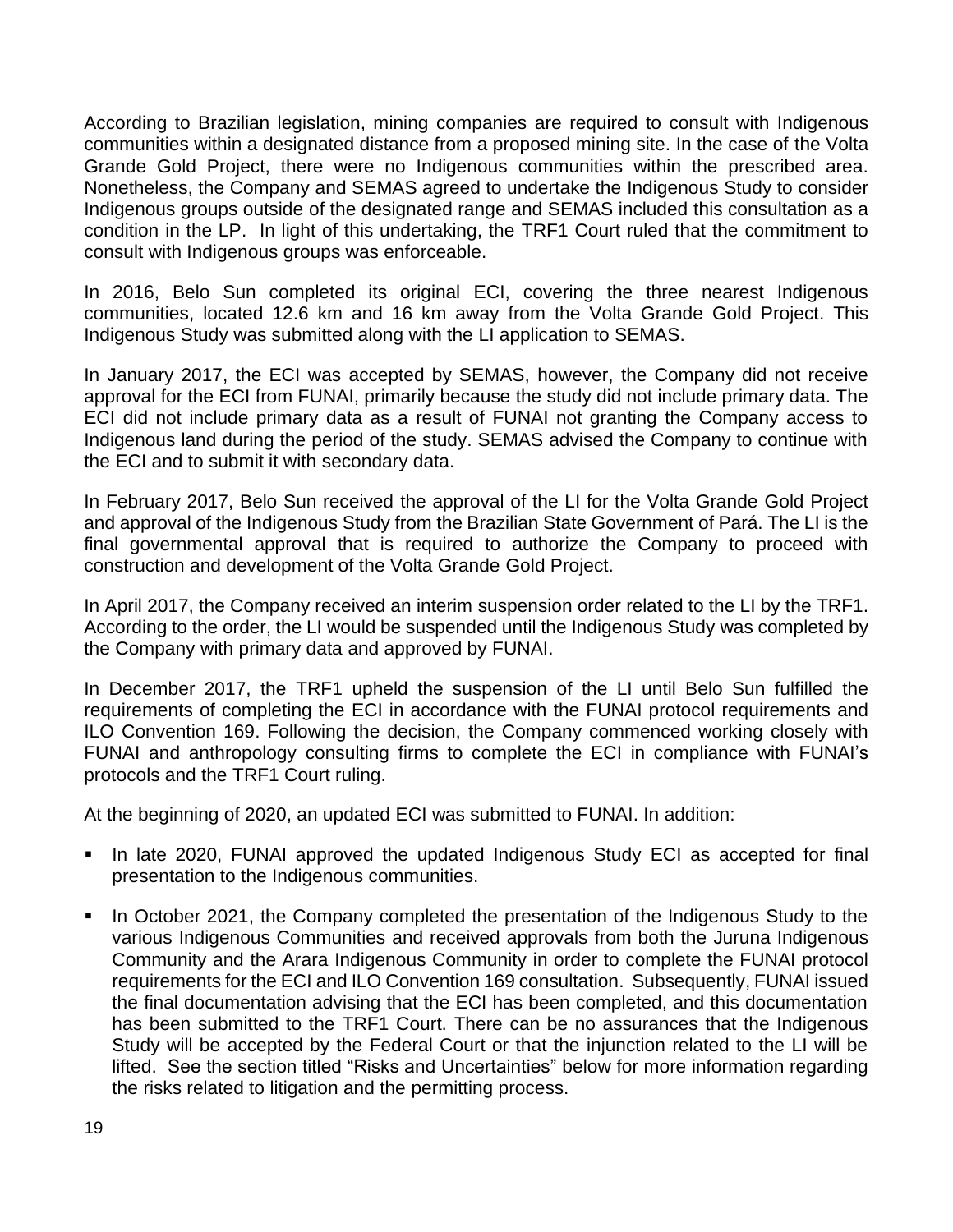### **Recent Court Decisions**

On April 25, 2022, the TRF1 Court issued a ruling related to the lifting of the injunction related to the LI following the completion and acceptance by FUNAI of the updated ECI in October 2021. Instead of lifting the injunction (as the Company had hoped), the TRF1 Court provided procedural guidance on the steps required to be taken to have the injunction removed. In effect, the TRF1 Court ruling decided that the matter is to be sent to SEMAS for review and confirmation that the ECI conditions have been met. If SEMAS determines that the ECI conditions have been met, then the matter is to be returned to the Federal Court in Altamira, which will then review and confirm whether the Company has fulfilled the conditions required in the TRF1 Court ruling issued in December 2017. If the Federal Court in Altamira agrees that all conditions have been met, it will determine what, if any, additional steps may be required to lift the injunction. The Company also understands that any decision by the Federal Court in Altamira may be subject to a right of appeal.

While the Company was disappointed that the TRF1 Court ruling did not immediately lift the injunction against the LI, the TRF1 Court ruling does provide needed procedural guidance on the steps required to accomplish this, which, in the Company's view, is a step in the right direction. The Company continues to remain positive that the injunction will eventually be lifted.

It is important to note that, even if the TRF1 Court had ruled that the conditions had been complied with, given that the LI for the Volta Grande Gold Project was granted by SEMAS in 2017, the Company would still need to go to SEMAS with the ruling and discuss with SEMAS the process and requirements for Belo Sun to move forward with the LI and what would be required to start the construction of Volta Grande Gold Project. Given regulatory and other changes since the grant of the LI in 2017, if the injunction is lifted, the Company anticipates that it may be possible that new requirements could be added to the 79 initial conditions that were attached on the original grant of the LI in 2017.

### **SEMAS and IBAMA Litigation**

In July 2019, Belo Sun received a favorable provisional ruling by a three judge panel from the TRF1 Court (for the Tutela Antecipada Antecedente), determining that SEMAS remains the competent authority for the environmental permitting of the Volta Grande Gold Project.

The PVG is permitted by the Pará State permitting authority called SEMAS. Prior to starting the permitting process, Belo Sun contacted both SEMAS and IBAMA and requested a ruling on which agency had the permitting authority for the Volta Grande Gold Project. IBAMA advised that the PVG did not have any of the parameters for Federal permitting. SEMAS confirmed that they were the correct permitting authority. However, the local MPF filed an injunction before the Federal Court in Altamira requesting that the permitting authority be changed from SEMAS to IBAMA. The history of the SEMAS and IBAMA litigation is described below.

In September 2018, the Federal Court in Altamira ruled that the past permitting for the LP and LI under SEMAS was valid, but subject to review from IBAMA. It also ruled that the permitting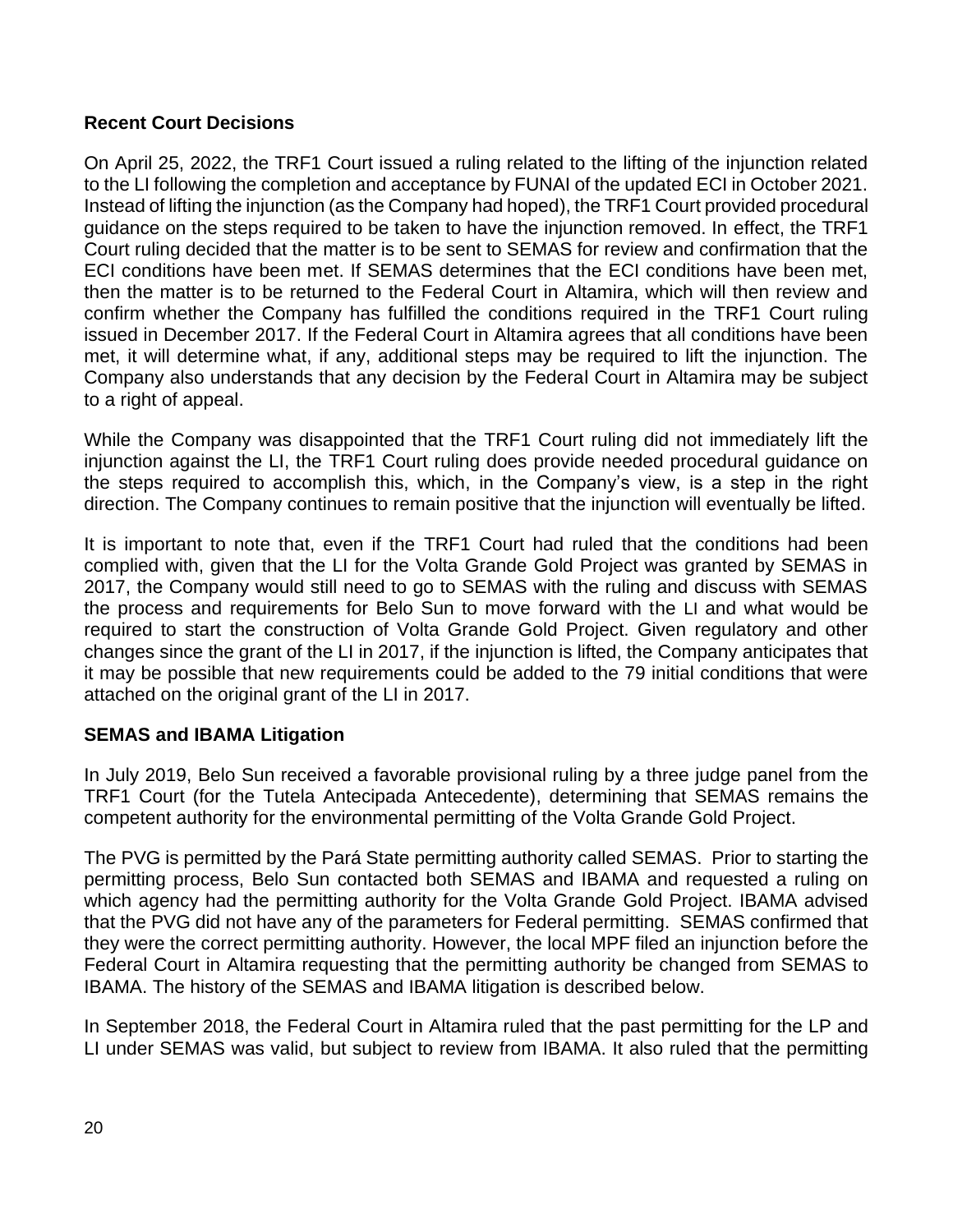authority going forward for the Volta Grande Gold Project would be IBAMA (Federal Environmental Agency) rather than SEMAS (State Agency).

In November 2018, the TRF1 Court rendered an intermediate ruling that suspended the decision of the Federal Court in Altamira and confirmed that SEMAS remained the competent permitting authority until such time as a final decision in the matter is rendered.

On April 25, 2022, the TRF1 Court issued a ruling that postponed the decision on determining the competent Brazilian permitting authority for environmental permitting at the Volta Grande Gold Project. Shortly before the trial, the prosecutors had argued that Norte Energia (responsible for the Belo Monte hydroelectric plant – the "**Belo Monte Project**") was concerned about possible adverse impacts resulting from the combined impact of their project and the Volta Grande Gold Project. IBAMA, then, requested the postponement of the ruling, so as to present information regarding these concerns. As a result, in the ruling, the TRF1 Court provided that all parties would be notified as to further requirements for additional evidence in respect of (i) the combined impact on the region of the Volta Grande Gold Project and the Norte Energia Belo Monte Project, and (ii) any other issues raised by the letter from North Energia. At this point, Belo Sun has no information on when the TRF1 Court will schedule the ruling.

As previously disclosed, the Company would be pleased and able to work with either or both of IBAMA and SEMAS in its permitting process and looks forward to a final decision in this matter so that the Company can continue to advance in the permitting process.

Until the TRF1 Court issues a ruling, SEMAS will continue to act as the competent authority for the environmental permitting of the Volta Grande Gold Project.

### **INCRA Litigation**

The Company and INCRA entered into the INCRA Land Agreement that resolves a land overlap between a small portion of INCRA-designated land and an area of land covered by Belo Sun mining concessions that will be affected by the mining operations of the Volta Grande Gold Project. Under the INCRA Land Agreement, once all the conditions have been satisfied, INCRA will provide Belo Sun access to the INCRA-designated land for mining activities for 20 years once the mining licence for the Volta Grande gold project is granted, with the ability to further extend the term. Under the INCRA Land Agreement Belo Sun will provide ongoing program support during the operation of the mine, including, among other commitments: assisting small local landholders with the proper registration of their land; assisting the municipality with road and bridge maintenance; a transfer of land outside of the project area to INCRA; and the purchase of certain equipment to assist the local INCRA office in its activities. The INCRA Land Agreement has been officially published in the Brazil Federal Gazette - Diario Oficial da Uniao.

#### **INCRA Litigation history**

The Volta Grande Gold Project exploration concessions were granted in 1974. In 1999, INCRA designated a land area for rural development. A small portion of the rural development area that was designated by INCRA involved an overlap and fell within the Company's mining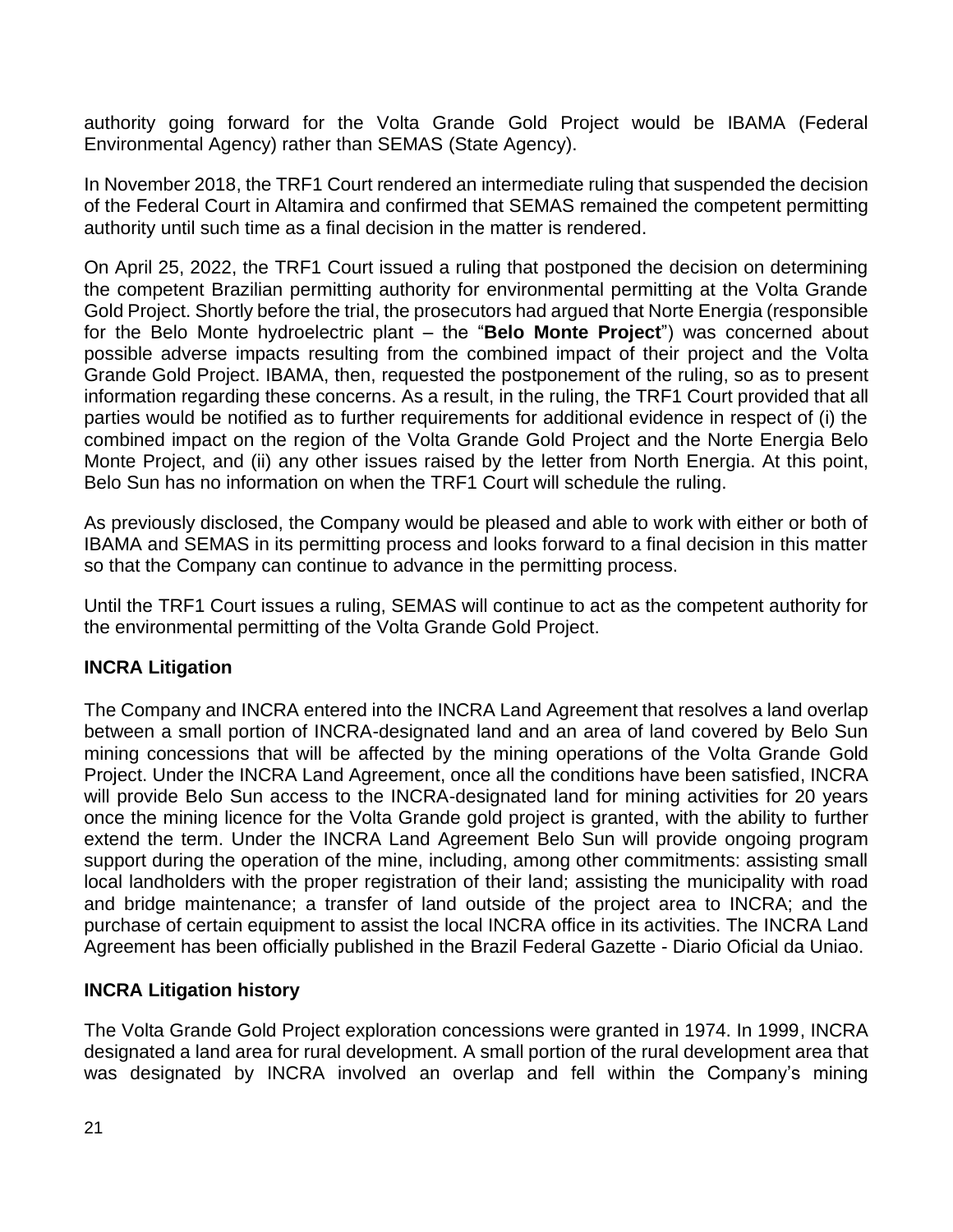concessions. The area that overlapped the PVG footprint covers some of the planned facilities, a small portion of the end of the Grota Seca pit and one of the proposed waste pile deposits.

The Company's LI included and approved a relocation plan. It allowed families in the directly impacted area the option to: a) relocate at any time during the life of the project and at any time of the families' choosing with relocation expenses covered by the Company; or b) stay where they currently live; or c) leave and receive financial compensation for their property.

After receiving the LI, however, an order from the judge of the Agrarian Court of Altamira issued a temporary 180-day injunction halting certain work related to the LI. The purpose of the injunction was to provide time for the relocation of certain families living near the PVG site and to finalize the agreement with INCRA involving the overlap of a small portion of INCRA urban development project area within the Company's mining concessions.

The Agrarian Court of Altamira lifted this injunction in June 2017.

Various changes in the INCRA administration and the Federal Government, as well as the COVID-19 pandemic, caused delays in the negotiations between the Company and INCRA. In November 2019 and January 2020, however, the Company met with the new INCRA President to discuss the land overlap issue, and the parties agreed that a legal task force would be assembled to address the issue and find available solutions.

Belo Sun entered into a memorandum of agreement with INCRA in August 2017, which was similar to the agreement that it had entered into with INCRA in 2016.

On August 23, 2019, the MPE filed an injunction request lawsuit in the Pará State Court in the City of Senador Jose Porfirio against the State of Pará and Belo Sun Mineração. In this lawsuit the MPE requested the cancelation of the environmental licenses granted to Belo Sun for the construction of the PVG and requested the grant of an injunction, on an expedited basis to suspend all permitting processes involving the PVG. The MPE requested that all of the licenses granted to the PVG be declared null. The main allegations asserted by the MPE were largely similar to those asserted in previously filed lawsuits discussed above, namely that the Indigenous Study required approval by FUNAI, that IBAMA should be the permitting authority and that there was an overlap of INCRA land and Belo Sun's mining concession.

On September 30, 2019, the State of Pará presented its response which requested the full rejection of the MPE's lawsuit. On October 3, 2019, Belo Sun presented its initial response challenging the allegations presented by the MPE.

In November 2019, the Agrarian State Judge of the Court of Altamira ruled that the Company's LI will remain suspended until the following two conditions were fulfilled: 1) a periodic update to SEMAS on the status of the relocation of certain families living in the area directly affected by the PVG; and 2) an update to SEMAS on the negotiations with INCRA involving the overlapping portion of the INCRA urban development project area within the PVG.

In January 2020, the State Court of Appeal of Pará State overturned the November 2019 court ruling by the Agrarian State Judge of the Court of Altamira.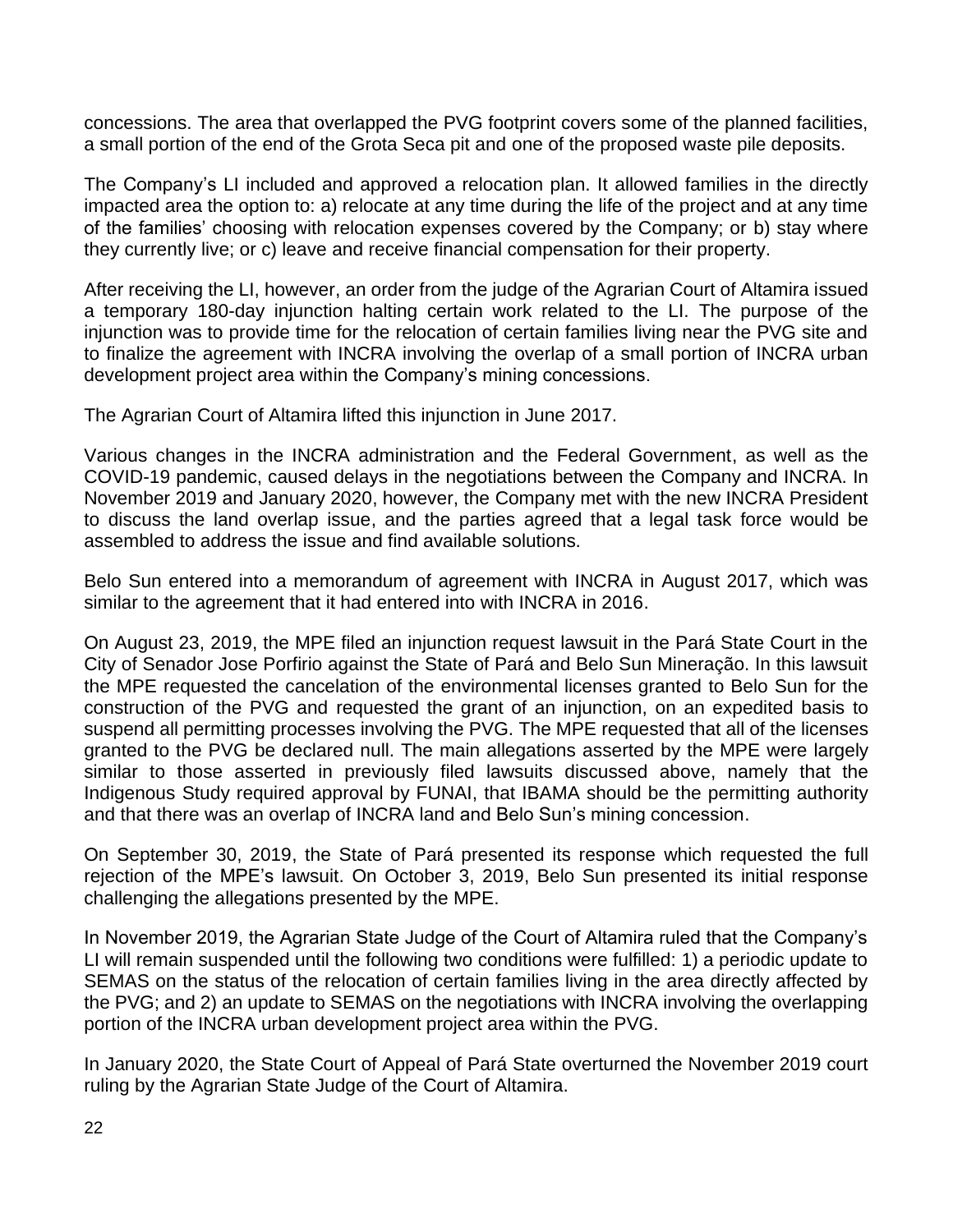In a separate ruling in November 2019, the State Court of Belem ruled to uphold the Company's LI and authorized the commencement of construction under the condition that the Company complies with the relocation plan terms as submitted by the Company to SEMAS for its Construction Licence.

On August 2020 the DPE filed a request for a preliminary injunction with a local Altamira Judge (Agrarian Court – State Circuit) against the State of Pará and Belo Sun to suspend the LI based on a report submitted by a Latin America based NGO (Association Interamericana for Environmental Development ("AIDA")) which criticized the licensing process on the grounds that people living along the Xingo river were not considered in the Volta Grande Gold Project Construction Licence that was issued by SEMAS. Belo Sun responded to this request with full documentation that all communities in the area of influence of the Volta Grande Gold Project were fully considered in the impact assessment and in the Construction Licence application. The State of Pará also contested the injunction, consistent with the defense presented by Belo Sun. The State of Pará and Belo Sun presented technical and legal evidence that the allegations that were made by AIDA are false. The Agrarian Court has not made any decision in the case. As Belo Sun moves to advance and develop the Volta Grande Gold Project, the Company anticipates that ongoing and additional legal claims and actions will be brought in Brazilian courts in order to attempt to delay or stop the Volta Grande Gold Project. Please refer to the section titled "Risks and Uncertainties" for additional disclosure of risk factors related to litigation and permitting.

In December 2021, the Company and INCRA entered the INCRA Land Agreement as described above.

|                                      | 2021                          | 2020         | 2019          |
|--------------------------------------|-------------------------------|--------------|---------------|
| Net loss                             | $$ (6,204,077)$ $$5,488,926)$ |              | (\$7,983,962) |
| Net loss per share                   | (0.01)<br>\$                  | (S0.01)      | (\$0.02)      |
| Working Capital*                     | \$26,361,525                  | \$26,580,618 | \$33,822,001  |
| <b>Total Assets</b>                  | \$48,403,525                  | \$54,467,673 | \$59,113,233  |
| <b>Total Non-current Liabilities</b> | 7.922<br>\$                   | \$24,933     | \$51,629      |

## **ANNUAL FINANCIAL RESULTS**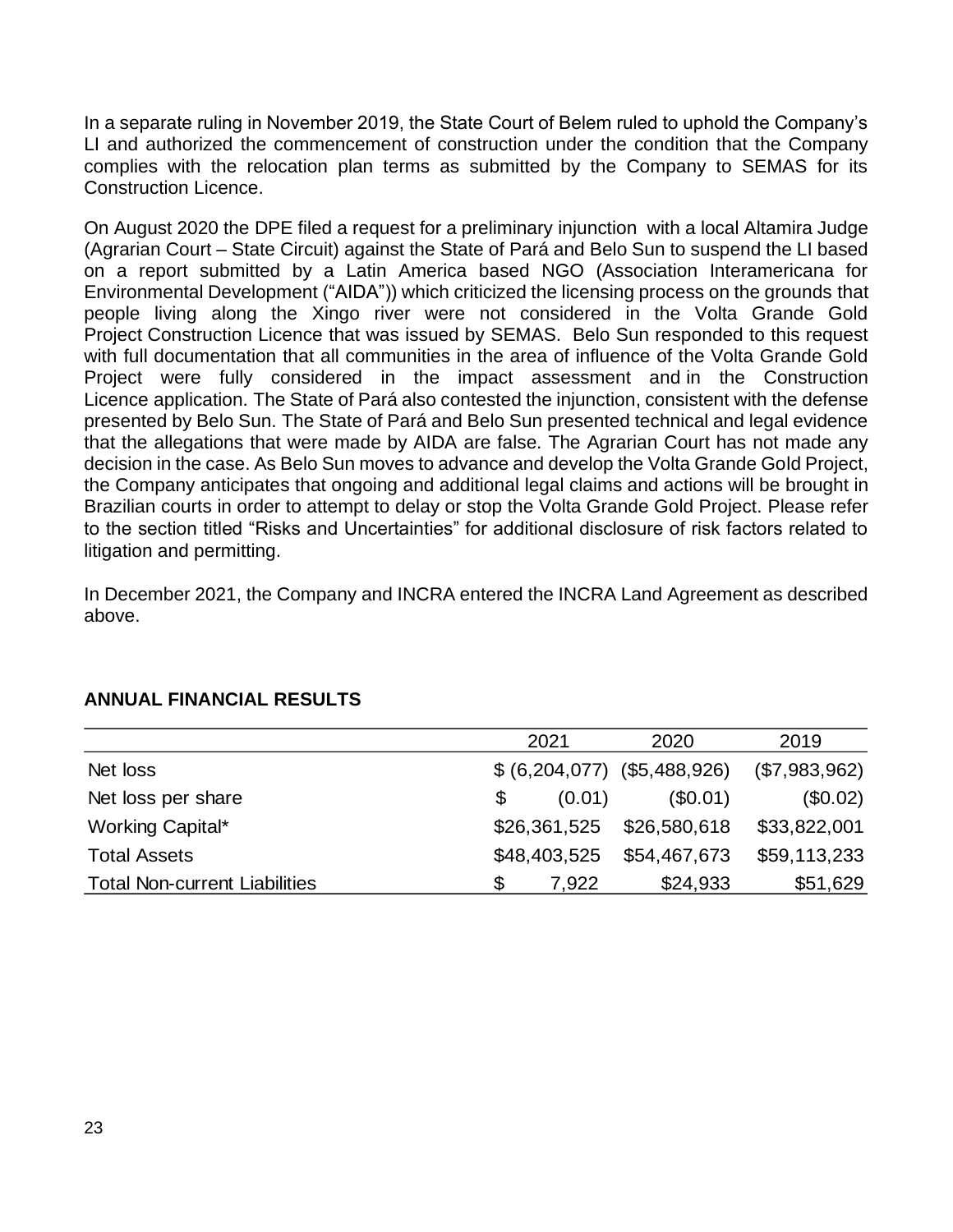### **SUMMARY OF QUARTERLY RESULTS**

The following is a summary of the Company's financial results for the eight most recently completed quarters:

|                                      | Q1-2022 |               | Q4-2021                     | Q3-2021 |                          | Q2-2021           |
|--------------------------------------|---------|---------------|-----------------------------|---------|--------------------------|-------------------|
|                                      |         | 31-Mar-22     | 31-Dec-21                   |         | 30-Sep-21                | 30-Jun-21         |
| Net loss                             |         | \$(1,681,858) |                             |         | $$40,198 \$ (1,964,900)$ | \$<br>(2,495,249) |
| Net loss per share                   | \$      | (0.00)        | \$0.00                      |         | (\$0.00)                 | $(\$0.01)$        |
| Working Capital*                     |         | \$24,923,618  | $$26,361,525$ $$25,848,856$ |         |                          | \$23,512,738      |
| <b>Total Assets</b>                  |         | \$47,008,677  | \$48,403,525                |         | \$49,875,794             | \$50,926,143      |
| <b>Total Non-current Liabilities</b> | \$      | 4,570         | $$7,922$ \$                 |         | 12,548                   | \$<br>16,936      |
|                                      |         | Q1-2021       | Q4-2020                     |         | Q3-2020                  | Q2-2020           |
|                                      |         | 31-Mar-21     | 31-Dec-20                   |         | 30-Sep-20                | 30-Jun-20         |
| Net loss                             |         | \$(1,784,126) | \$(1,964,547)               |         | (\$1,492,669)            | (\$1,057,126)     |
| Net loss per share                   |         | (\$0.00)      | (\$0.00)                    |         | (\$0.00)                 | (\$0.00)          |
| Working Capital*                     |         | \$25,414,715  | \$26,580,618                |         | \$27,799,322             | \$28,972,184      |
| <b>Total Assets</b>                  |         | \$52,724,579  | \$54,487,873                |         | \$56,749,864             | \$58,210,778      |
| <b>Total Non-current Liabilities</b> | \$      | 19,017        | \$<br>24,933                |         | \$30,214                 | \$34,973          |

Working capital is defined as current assets minus current liabilities. Working capital is a non-IFRS figure with no standardized meaning under IFRS, and therefore may not be comparable to similar measures presented by other issuers. For further information and detailed reconciliations to the most comparable IFRS measures, see the section titled "Non-IFRS Measures" in this MD&A.

#### Factors Affecting Comparability of Quarters

Results of operations can vary significantly as a result of a number of factors. The Company's level of activity and expenditures during a specific quarter are influenced by a number of factors, including the level of working capital, the availability of external financing, the time required to gather, analyze and report on geological data related to its properties and the nature of activity, and the number of personnel required to advance each individual project.

In addition, the granting of stock options and deferred share units ("DSUs") in a particular quarter gives rise to share-based compensation expense. Share-based compensation expense is dependent on vesting terms, and front-loaded accrual methods, and the value of the Company's share price which fluctuates.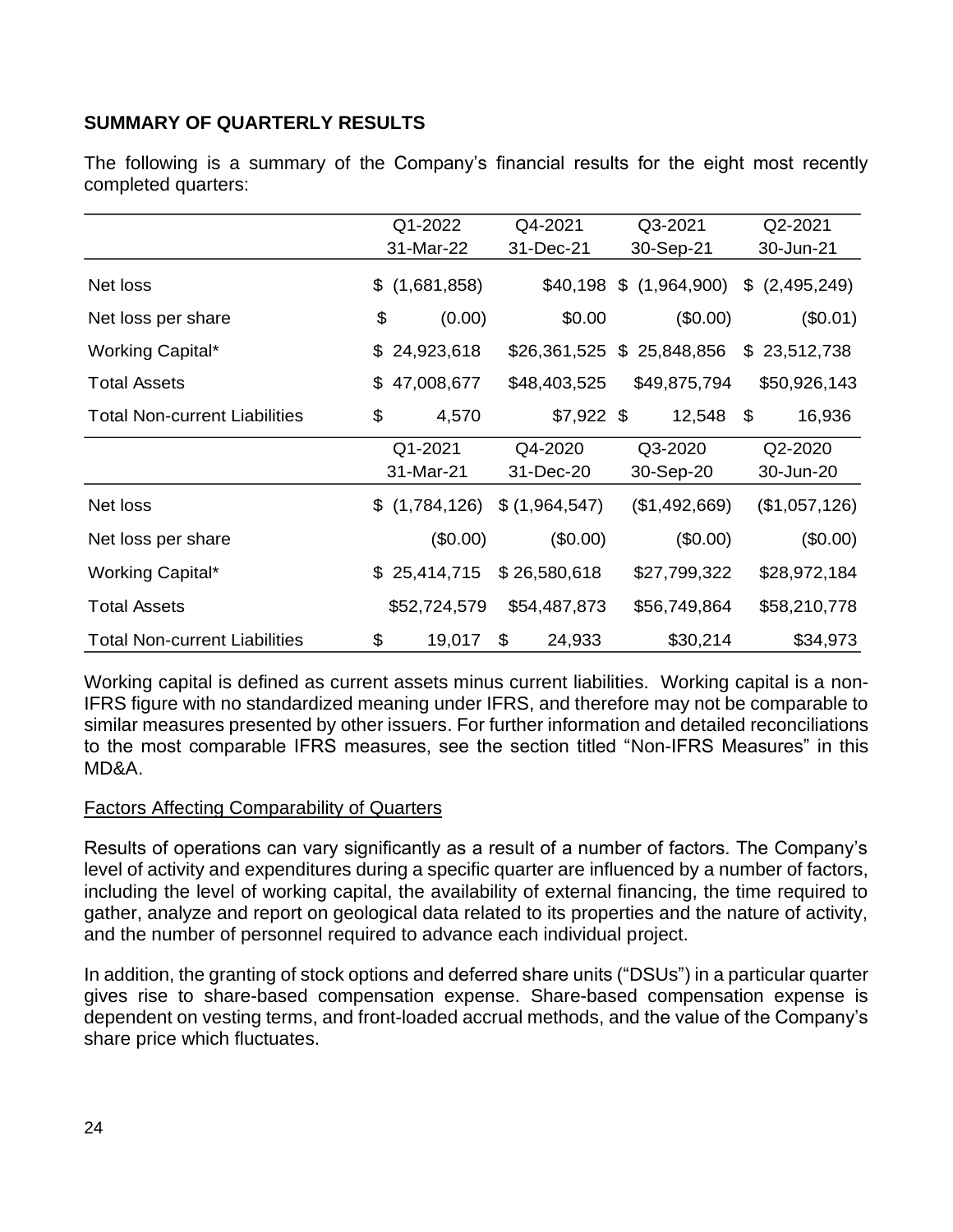During the first quarter of 2017, the Company began capitalizing development expenditures, including engineering expenses. As a result of the suspension of the LI, certain expenditures not related to development such as permitting and legal costs were expensed.

Also contributing to fluctuating quarterly net losses are changes in foreign exchange rates. The Company holds a portion of its monetary assets and liabilities in Brazil and therefore changes in the rate of exchange between the Brazilian Real, United States dollar and the Canadian dollar result in reported gains and losses on foreign currency fluctuations.

### **RESULTS OF OPERATIONS – FINANCIAL**

The following is a discussion of the results of operations of the Company for the three months ended March 31, 2022. This discussion should be read in conjunction with the Company's Interim Financial Statements for the three months ended March 31, 2022 and related notes.

|                                     | Three months ended March 31, |  |             |  |
|-------------------------------------|------------------------------|--|-------------|--|
|                                     | 2022                         |  | 2021        |  |
|                                     |                              |  |             |  |
| Net loss                            | \$<br>$(1,681,858)$ \$       |  | (1,784,126) |  |
| Interest income                     | (138, 365)                   |  | (39,766)    |  |
| Salaries, wages and consulting fees | 952,788                      |  | 602,171     |  |
| Accounting, audit and tax fees      | 36,494                       |  | 24,745      |  |
| Legal fees                          | 46,442                       |  | 64,100      |  |
| General and administration          | 241,983                      |  | 275,076     |  |
| Depreciation                        | 12,311                       |  | 27,056      |  |
| Share-based payments                | 291,259                      |  | 554,591     |  |
| Exploration and evaluation expenses | 280,462                      |  | 295,758     |  |
| Permitting costs                    | 17,501                       |  | 23,171      |  |
| Gain on foreign exchange            | (59,454)                     |  | (43,464)    |  |
| Interest expense                    | 437                          |  | 688         |  |

For the three months ended March 31, 2022, the Company recorded a net loss of \$1,681,858 (\$0.00 per share) compared to a net loss of \$1,784,126 (\$0.00 per share) for the three months ended March 31, 2021.

Interest income increased by \$98,599 in Q1-2022 compared to Q1-2021 due to increased interest rates in 2022.

Salaries, wages and consulting fees increased by \$350,617 in Q1-2022 compared to Q1-2021 due to a bonus paid in Q1-2022 compared to no bonuses paid in Q1-2021.

General and administration fees decreased by \$33,093 in Q2-2022 compared to Q1-2021 due to decreased shared office costs in 2022.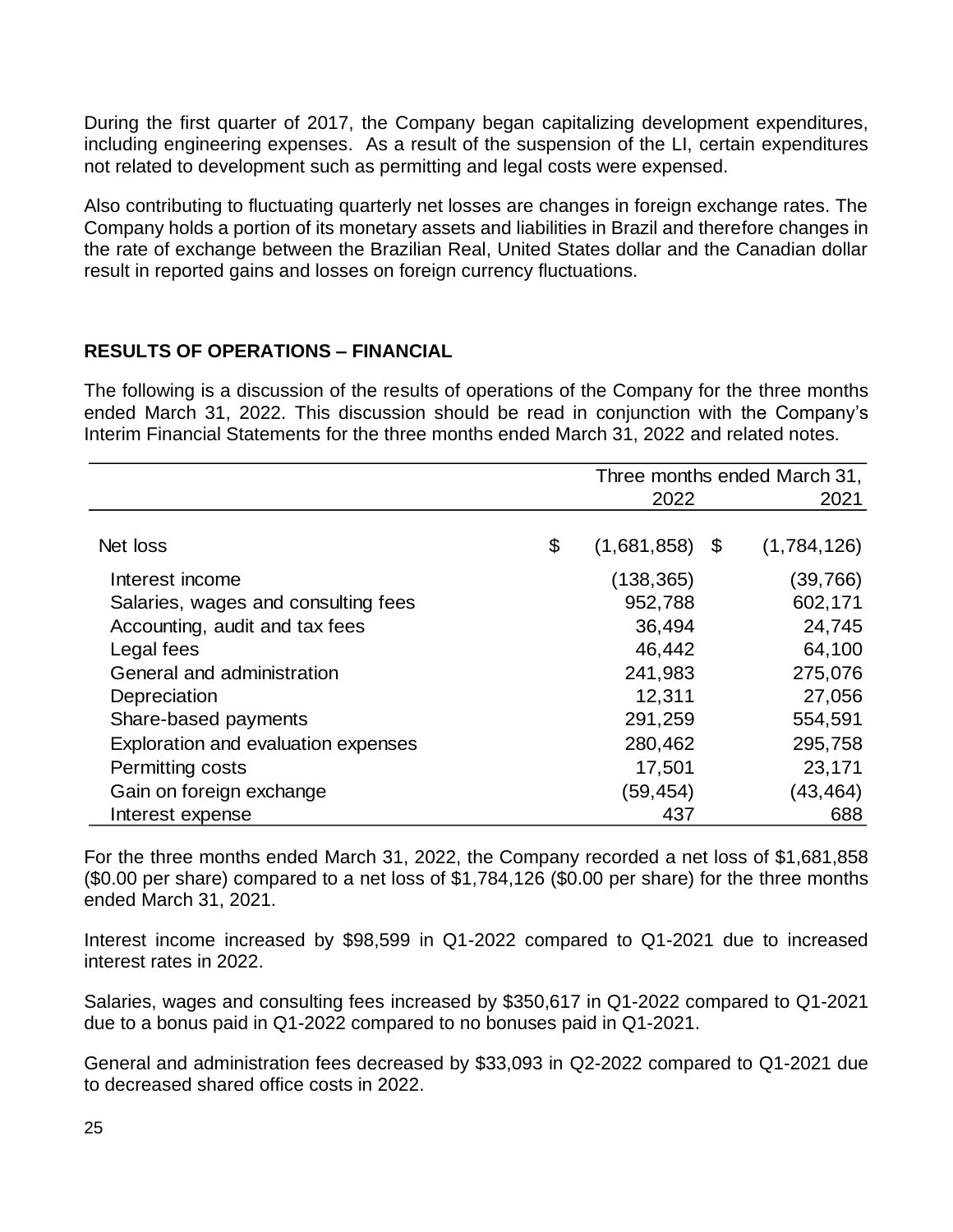The Company recorded \$291,259 in share-based payments during Q1-2022 with \$11,644 related to the value of vesting DSUs and \$279,615 related to the vesting of options granted in 2020 and 2021 (Q1-2021: \$34,292 and \$520,299, respectively).

The Company also recognized a foreign exchange gain of \$59,454 during Q1-2022 (Q1-2021: \$43,464) a result of the effect of fluctuations in the exchange rates between the Brazilian Real and the U.S. dollar.

During the three months ended March 31, 2022, the Company spent \$1,430,856 on operations (three months ended March 31, 2021: \$1,292,536. Investing activity used \$15,291 for equipment purchases (Q1-2021: \$288). Financing activity used \$4,365 for lease liability payments (Q1-2021: \$4,166).

### **LIQUIDITY AND CAPITAL RESOURCES**

Given the nature of the Company's business is to develop, construct and operate gold mining operations, the most relevant financial information relates primarily to current liquidity, solvency and planned expenditures.

The Company's financial success will be dependent upon the development of the Volta Grande Gold Project or other gold properties that lead to the production and sale of gold. Such development may take years to complete and although the Company expects to be successful and the resulting income will be positive, it is difficult to determine. Being financially successful in these objectives depends on many factors including the development of the mineral exploration properties and the extent to which it can establish economic mineral reserves and operations based on metal prices and operating costs.

The Company currently has a negative operating cash flow and finances its development and Mineral exploration activities through equity financings.

The Company had working capital (see "Non-IFRS Financial Performance Measures" below) of \$24,923,618 as at March 31, 2022 (December 31, 2021 - \$26,361,525) including cash and cash equivalents of \$22,631,382 (December 31, 2021 - \$23,964,791). None of the cash equivalents are invested in asset-backed securities.

As at March 31, 2022, the Company had a promissory note receivable totaling \$3,995,063 outstanding. The promissory note receivable, owed by Peter Tagliamonte, is due on April 23, 2022. Subsequent to March 31, 2022, the promissory note receivable was extended to October 23, 2022.

The Company has a letter of credit with a vender, FLSmidth, from a deposit on a SAG mill that is classified as a long-term deposit as a result of a renegotiation of the agreement.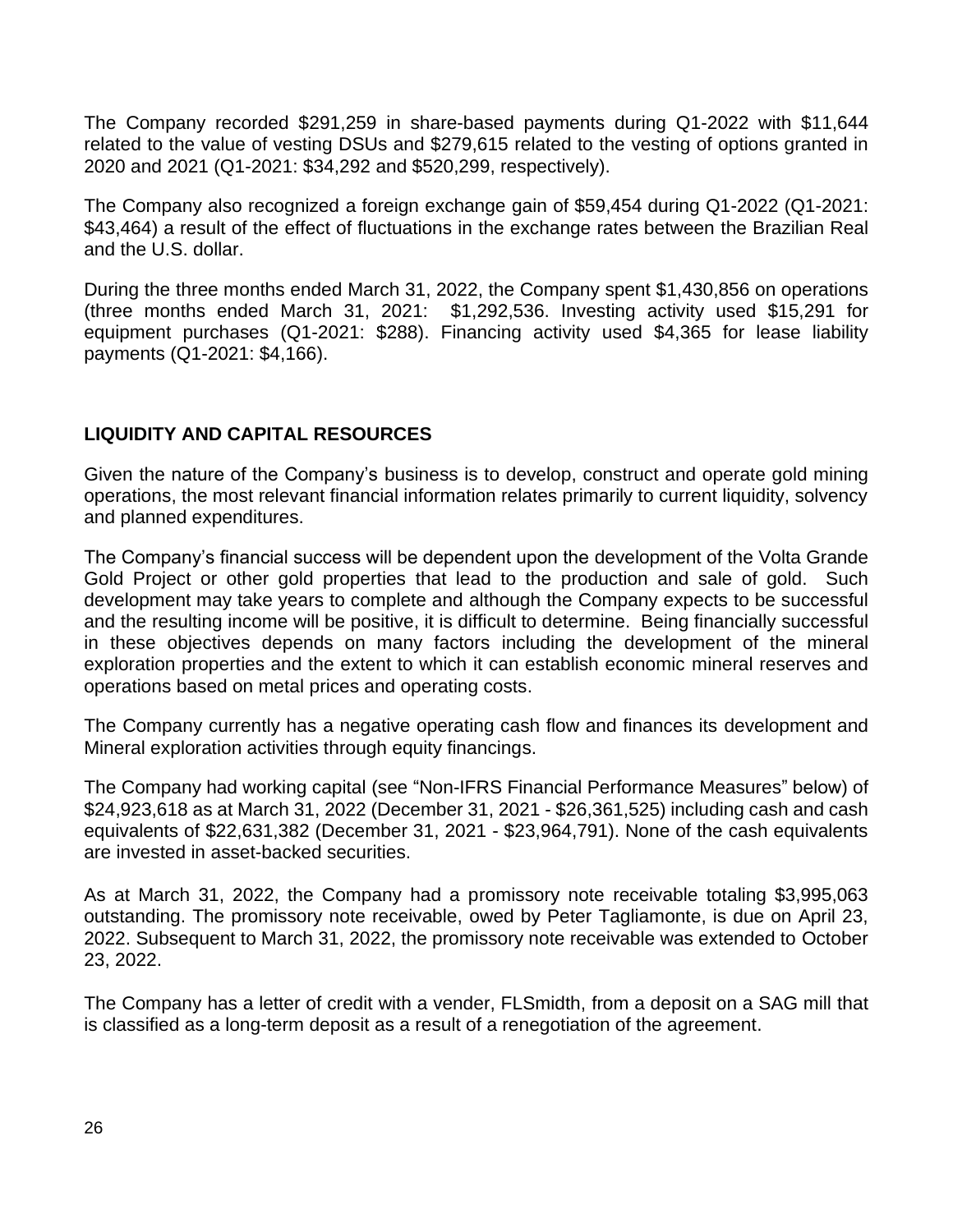#### Term Investment

The Company is carrying a term deposit with Banco do Brasil to fund potential amounts owing to CPRM. As at March 31, 2022, the balance of this deposit was R\$1,956,756 (\$515,018) (December 31, 2021: R\$1,909,125 (\$434,326)).

#### **NON-IFRS FINANCIAL PERFORMANCE MEASURES**

The Company has referred to working capital throughout this MD&A. Working capital is a Non-IFRS performance measure. In the gold mining industry, it is a common Non-IFRS performance measure but does not have a standardized meaning. The Company believes that, in addition to conventional measures prepared in accordance with IFRS, we and certain investors use this information to evaluate the Company's performance and ability to generate cash, profits and meet financial commitments. This Non-IFRS measure is intended to provide additional information and should not be considered in isolation or as a substitute for measures of performance prepared in accordance with IFRS. The following table provides a reconciliation of working capital to the Interim Financial Statements as at March 31, 2022 and the Annual Financial Statements as at December 31, 2021.

|                                          | March 31, 2022   |    | December 31, 2021 |
|------------------------------------------|------------------|----|-------------------|
| <b>Current assets</b>                    |                  |    |                   |
| Cash and cash equivalents                | \$<br>22,631,382 | \$ | 23,964,791        |
| Prepaid expenses and sundry receivables  | 373,581          |    | 309,438           |
| Promissory notes receivable              | 3,995,063        |    | 3,932,695         |
|                                          | 27,000,026       |    | 28,206,924        |
| <b>Current liabilities</b>               |                  |    |                   |
| Accounts payable and accrued liabilities | 2,058,535        |    | 1,830,236         |
| Current portion of lease liabilities     | 17,873           |    | 15,163            |
|                                          | 2,076,408        |    | 1,845,399         |
| <b>Working Capital:</b>                  |                  |    |                   |
| current assets less current liabilities  | \$<br>24,923,618 | \$ | 26,361,525        |

#### **CAPITAL RISK MANAGEMENT**

The Company includes equity, comprised of issued share capital, shares held in trust for the settlement of share-based payments, share-based payment reserve and deficit, in the definition of capital. The Company's objective when managing capital is to maintain its ability to continue as a going concern in order to provide returns for shareholders and benefits for other stakeholders.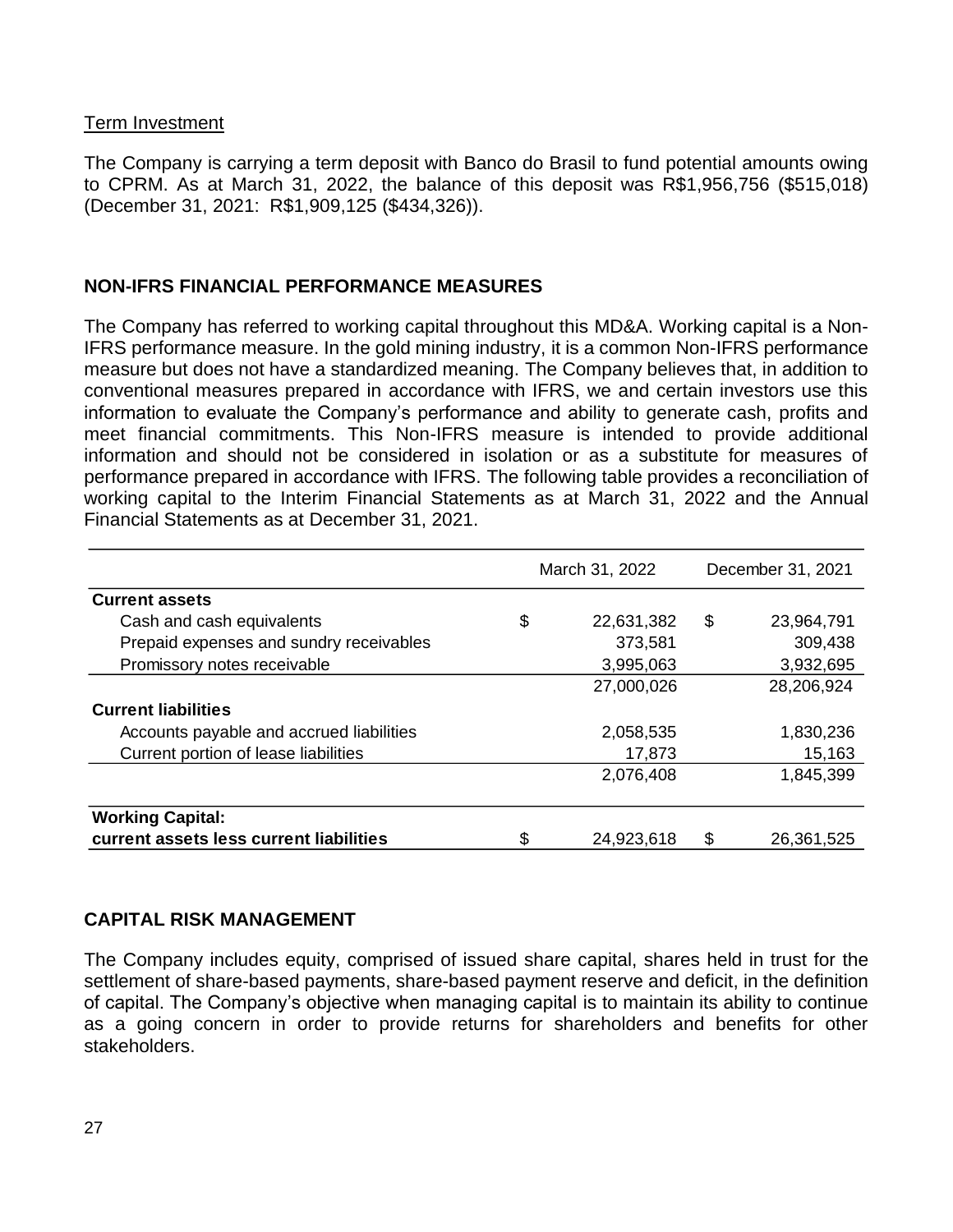The Company manages its capital structure and makes adjustments to it based on the funds available to the Company in order to support the acquisition, development and exploration of mineral properties. The Board of Directors does not establish quantitative return on capital criteria for management but rather relies on the expertise of the Company's management and consultants to sustain future development of the business.

The Company's properties are in the development stage and, accordingly, the Company is dependent upon external financings to fund activities. To carry out planned engineering, test work, advancement and development of the mining projects, and pay for administrative costs, the Company will spend working capital and expects to raise additional funds from time to time as required.

Management reviews its capital management approach on an ongoing basis and believes that this approach is reasonable given the relative size of the Company. There were no changes in the Company's approach to capital management during the three months ended March 31, 2022. The Company is not subject to externally imposed capital requirements.

### **COMMITMENTS AND CONTINGENCIES**

#### Management contract commitments

The Company is party to certain management contracts. Minimum commitments remaining under these contracts were approximately \$3,890,000 to be made if they are terminated without cause. These contracts require payments of up to \$18,838,000 be made upon the occurrence of certain events such as a change of control of the Company. The change of control commitment includes a component based on the Company's current share price. As a result of this inclusion, the change of control commitment reported increases or decreases in relation to the change in share price during the period.

#### Legal contingencies

The Company is, from time to time, involved in various claims and legal proceedings (see, for example, the claims and legal proceedings described in the sections titled "Permitting, Licensing and Legal History" and "Risks and Uncertainties"). The Company cannot reasonably predict the likelihood or outcome of these activities. As at March 31, 2022 and December 31, 2021, no amounts have been accrued related to such matters.

#### Environmental commitments

The Company's mining, development and exploration activities are subject to various federal, state and international laws and regulations governing the protection of the environment. These laws and regulations are continually changing and generally becoming more restrictive. The Company conducts its operations so as to be respectful of the culture the local communities, protect public health and the environment and believes its operations are materially in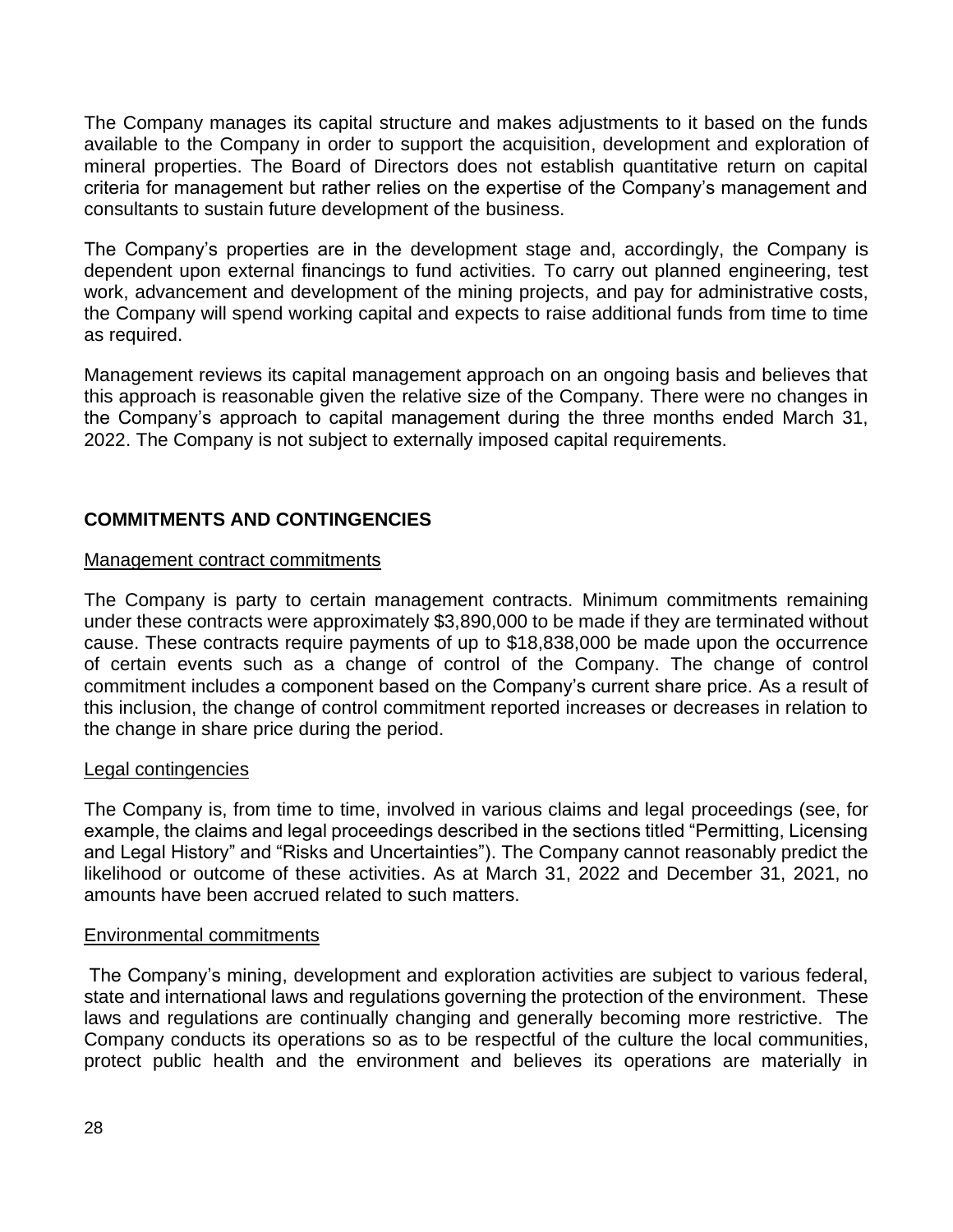compliance with all applicable laws and regulations. The Company has made, and expects to make in the future, expenditures to comply with such laws and regulations.

#### Other commitments

The Federal Constitution of Brazil has established that the states, municipalities, federal district and certain agencies of the federal administration are entitled to receive royalties for the exploitation of mineral resources by holders of mining concessions (including extraction permits). The royalty rate for gold is currently 1.5% Federal law 13,540/17) arising from the sale of the mineral product, less the sales taxes of the mineral product. No royalties are currently due.

The Volta Grande Gold Project does not have any other royalties attached to the project beyond the aforementioned 1.5% royalty to the Brazilian government.

There is a debt obligation due to CPRM as a result of a risk loan agreement, (the "CPRM Agreement"). The Company maintains a high interest saving account that covers the full amount of the debt payment. As at March 31, 2022, no payments have been paid pursuant to the CPRM Agreement.

Under a renegotiated agreement with CPRM in March 2008, the Company maintains an interestbearing term deposit to cover the future debt obligation plus applicable interest. As at March 31, 2022, no payments have been paid. In July 2021, the Company again renegotiated its agreement with CPRM. As a result of this renegotiation, it was agreed that the Company would pay CPRM R\$6,871,711 (\$1,562,925) upon the issuance of its mining license.

#### **OFF BALANCE SHEET ARRANGEMENTS**

The Company is not party to any off-balance sheet arrangements.

#### **RELATED PARTY TRANSACTIONS**

During the three months ended March 31, 2022 and 2021, the Company entered into the following transactions in the ordinary course of business with related parties that are not subsidiaries of the Company.

|                                      | Purchases of goods/services     |    |        |
|--------------------------------------|---------------------------------|----|--------|
|                                      | Three months ended<br>March 31, |    |        |
|                                      | 2022                            |    | 2021   |
| 2227929 Ontario Inc.                 | 15,000                          | \$ | 90,000 |
| Directors' promissory notes interest | 62.368                          |    |        |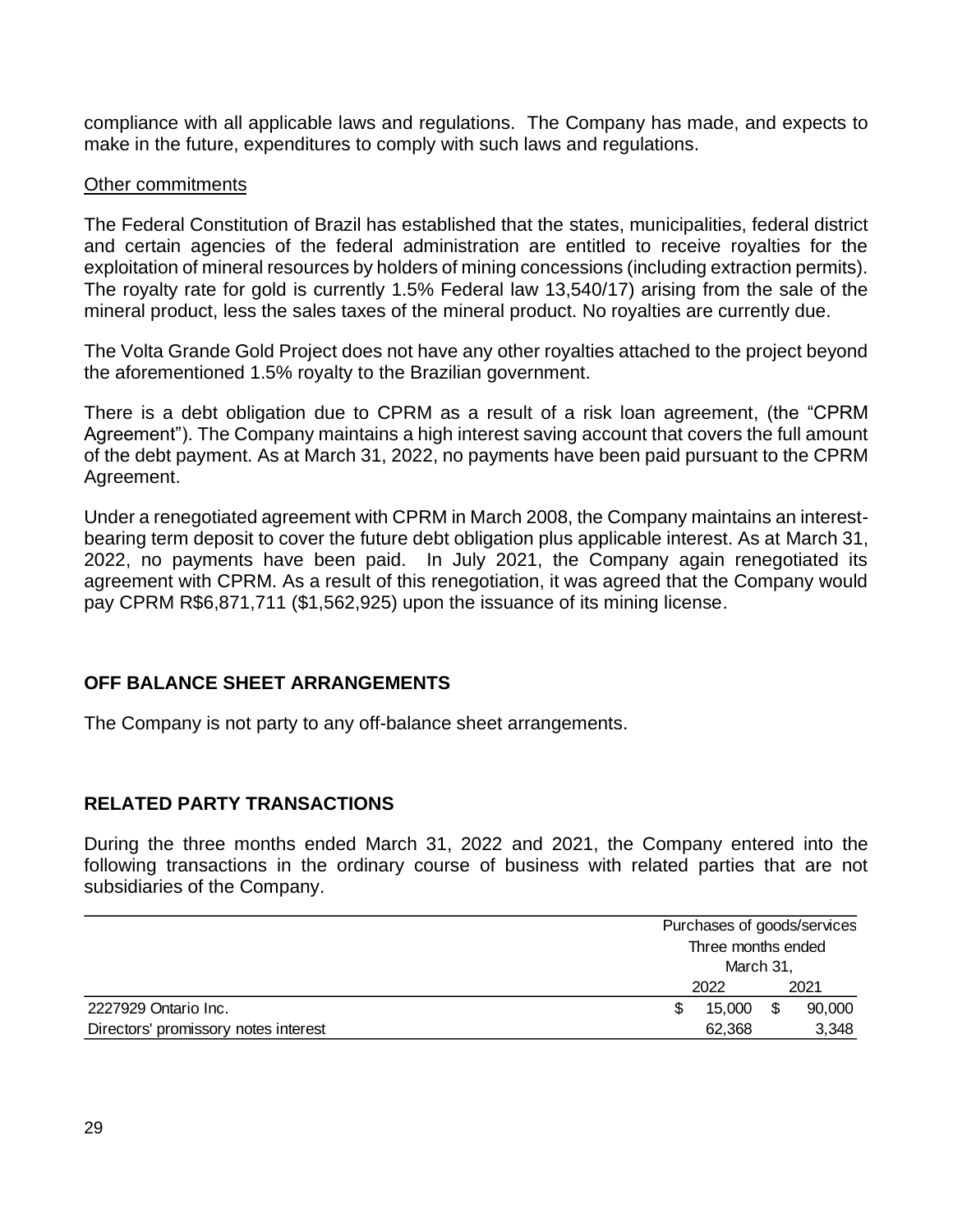The Company shares office space with other companies who may have common officers and directors. The costs associated with the use of this space, including the provision of office equipment and supplies, are administered by 2227929 Ontario Inc. to whom the Company pays a monthly fee of \$5,000.

The following balances included in the Company's accounts were outstanding at the end of the reporting period:

|                                       | Amounts owed by related<br>parties |                           |      | Amounts owed to related |      |           |  |
|---------------------------------------|------------------------------------|---------------------------|------|-------------------------|------|-----------|--|
|                                       |                                    |                           |      | parties                 |      |           |  |
|                                       | 31-Mar-22<br>31-Dec-21             |                           |      | 31-Mar-22               |      | 31-Dec-21 |  |
| Directors and officers of the Company |                                    | \$ 3,995,063 \$ 3,932,695 | - \$ | 45.220                  | - \$ | 35,959    |  |

Amounts owed by related parties reflect the promissory notes entered into with directors of the Company in April 2018 plus accrued interest.

The amounts outstanding are unsecured and will be settled in cash. No guarantees have been given or received. No expense has been recognized in the current or prior periods for bad or doubtful debts in respect of the amounts owed by related parties.

#### *Compensation of key management personnel of the Company*

The remuneration of directors and other members of key management personnel during the period were as follows:

|                      |                | Three months ended<br>March 31, |         |  |
|----------------------|----------------|---------------------------------|---------|--|
|                      | 2022           |                                 | 2021    |  |
| Short-term benefits  | 785,350<br>\$. | \$                              | 380,350 |  |
| Share-based payments | 253,423        |                                 | 275,354 |  |
| DSU expense          | 11,644         |                                 | 34,292  |  |
|                      | \$1,050,417    | \$.                             | 689,996 |  |

In accordance with IAS 24 Related Party Disclosures, key management personnel are those persons having authority and responsibility for planning, directing and controlling the activities of the Company, directly or indirectly, including any directors (executive and non-executive) of the Company.

The remuneration of directors and key executives is determined by the compensation committee having regard to the performance of individuals and market trends.

More detailed information regarding the compensation of officers and directors of the Company is disclosed in the management information circular. The most recent management information circular is available under profile of the Company on SEDAR at [www.sedar.com.](http://www.sedar.com/)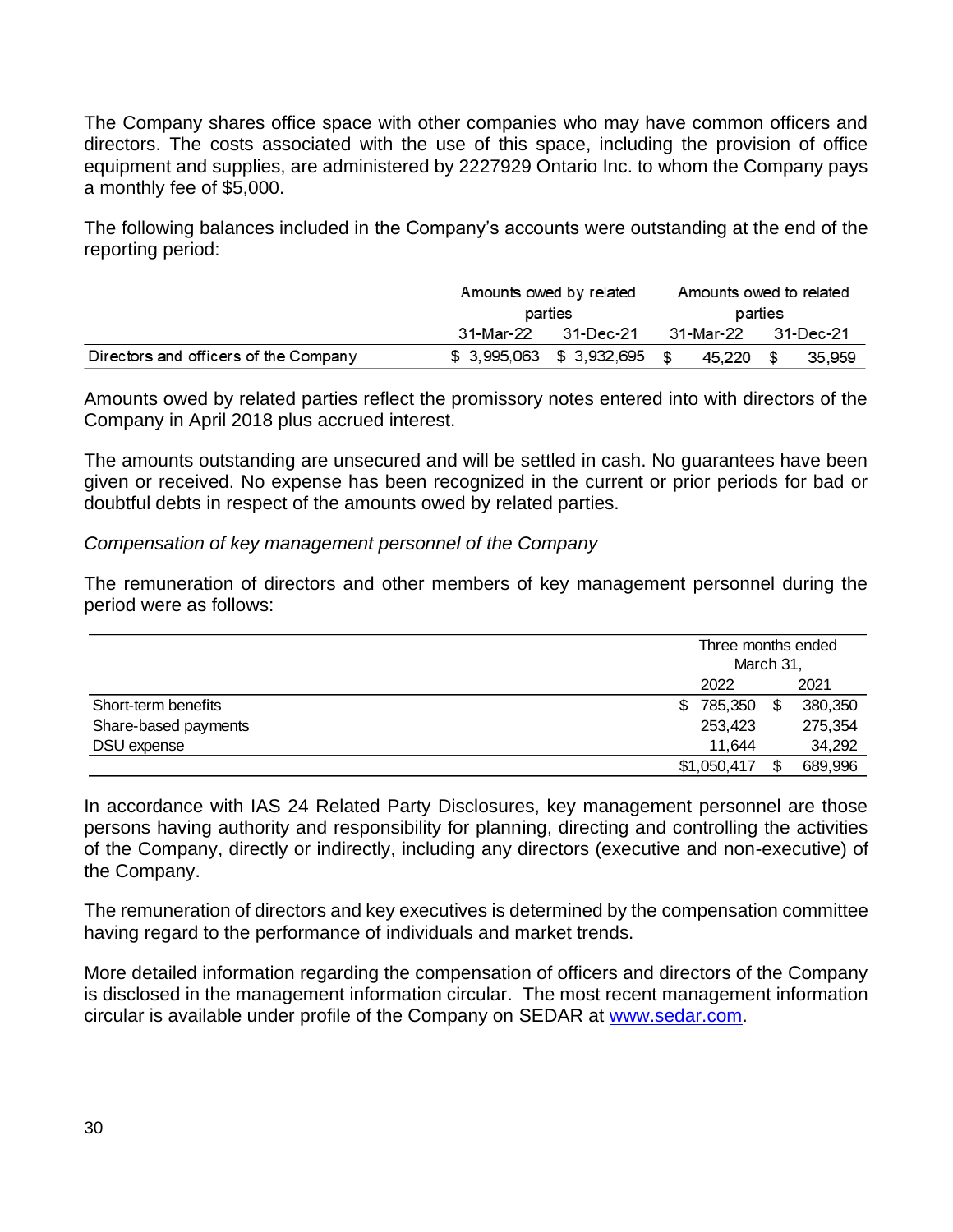### **FINANCIAL INSTRUMENTS AND OTHER INSTRUMENTS**

The carrying value of cash and cash equivalents, prepaid expenses, sundry receivable and accounts payable approximate their fair values due to the short maturity of those instruments.

The Company's risk exposures and their impacts on the Company's financial instruments are summarized below. There have been no significant changes in the risks, objectives, policies and procedures for managing risk during the three months ended March 31, 2022.

#### Credit risk

Credit risk arises from the non-performance by counterparties of contractual financial obligations. The Company's primary counterparties related to its cash and cash equivalents and term investment carry an investment grade rating as assessed by external rating agencies. The Company maintains all of its cash and cash equivalents and term investment with major Canadian and Brazilian financial institutions. Deposits held with these institutions may exceed the amount of insurance provided on such deposits. The Company's promissory note is held by a director of the Company. Management has assessed the credit risk associated with these promissory notes and based on the credit-worthiness of the parties involved, the Company has assessed the chance of loss as remote.

The Company's maximum exposure to credit risk at the statement of financial position date is the carrying value of cash and cash equivalents, promissory notes receivable and term deposits.

#### Liquidity risk

The Company manages liquidity risk by maintaining adequate cash and cash equivalent balances. The Company continuously monitors and reviews both actual and forecasted cash flows, and also matches the maturity profile of financial assets and liabilities.

As of March 31, 2022, the Company had current assets of \$27,000,026 to settle current liabilities of \$2,076,408. Approximately \$1,215,000 of the Company's financial liabilities as at March 31, 2022 have contractual maturities of less than 30 days and are subject to normal trade terms. Of these current liabilities, approximately \$571,000 has been payable for over 180 days.

Market risk

(a) Interest rate risk

The Company's cash and cash equivalents are subject to interest rate cash flow risk as they carry variable rates of interest. The Company's interest rate risk management policy is to purchase highly liquid investments with a term to maturity of one year or less on the date of purchase.

Based on cash and cash equivalents, term deposit and promissory note balances on hand at March 31, 2022, a 0.1% change in interest rates could result in a corresponding change in net loss of approximately \$26,600 (March 31, 2021 - \$32,900).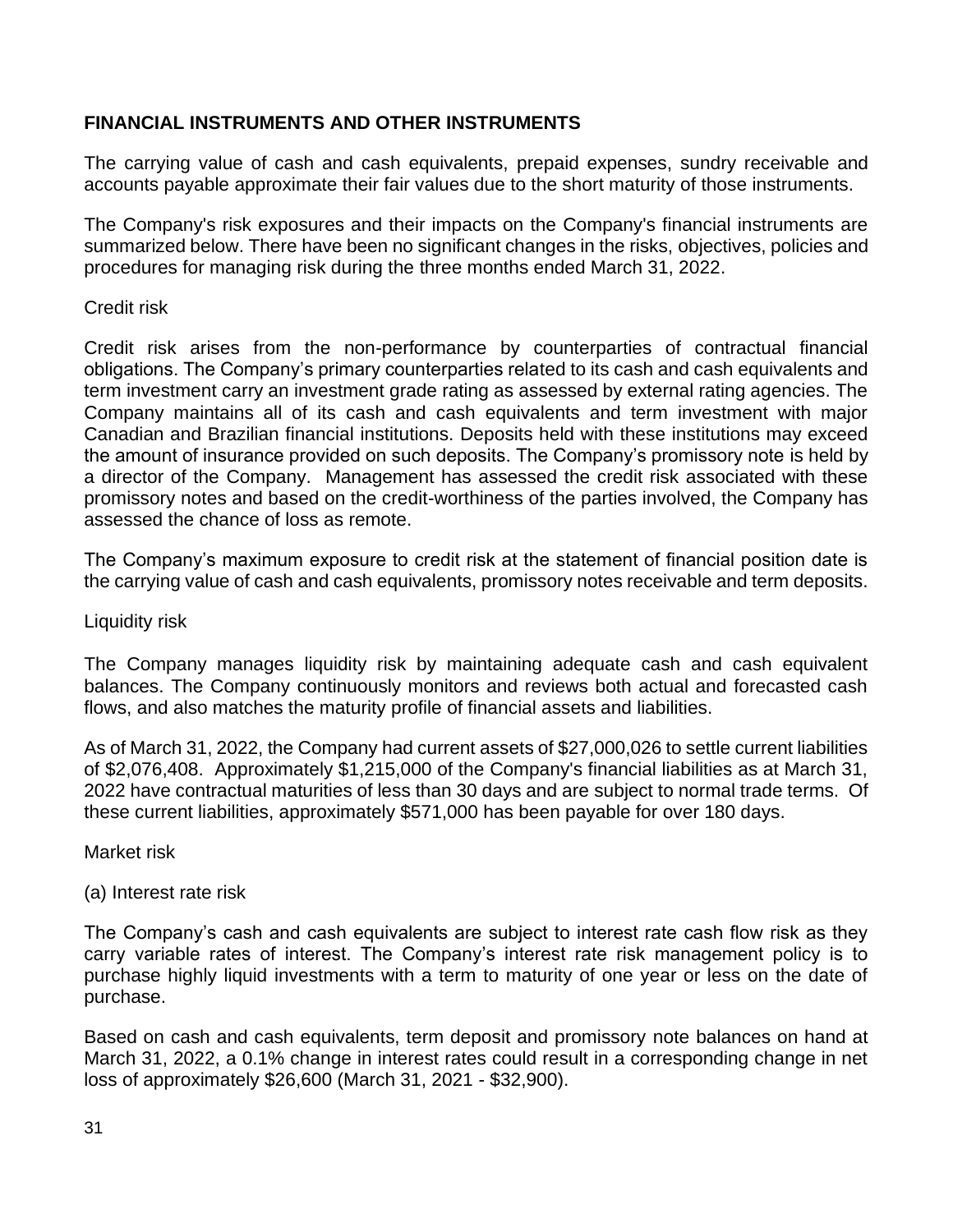#### (b) Currency risk

Foreign exchange risk exposures arise from transactions and balances denominated in foreign currencies. The Company's currency risk arises primarily with respect to the United States dollar and Brazilian Real. Fluctuations in the exchange rates between these currencies and the Canadian dollar could materially affect the Company's business, financial condition, and results of operations. The Company does not mitigate this risk with hedging activity.

A strengthening of \$0.01 in the United States dollar against the Brazilian Real would have increased net loss by approximately \$3,120 for the three months ended March 31, 2022 (three months ended March 31, 2021 - \$10,600). A strengthening of \$0.01 in the Canadian dollar against the United States dollar would have decreased other comprehensive income by approximately \$700 for the three months ended March 31, 2022 (three months ended March 31, 2021 - \$2,000).

As at March 31, 2022 the monetary balances in non-Canadian dollar currencies are as follows:

|                                          |     | <b>Brazilian</b> | <b>United States</b> |
|------------------------------------------|-----|------------------|----------------------|
|                                          |     | Reais            | <b>Dollar</b>        |
| Cash                                     | R\$ | 6,696,769        | 52                   |
| Accounts receivable and prepaid expenses |     | 626,342          |                      |
| Long term investment                     |     | 1,956,756        |                      |
| Accounts payable                         |     | (6,671,533)      |                      |
| Leases                                   |     | (85, 272)        |                      |
|                                          | R\$ | 2,523,062        | \$<br>52             |

### **OUTSTANDING SHARE DATA**

Authorized unlimited Common Shares without par value – 455,055,248 are issued and outstanding as at May 16, 2022.

Authorized unlimited special shares – zero outstanding.

Stock options outstanding as at May 16, 2022 are as follows:

| Number of stock options outstanding | Exercise price | Expiry date |
|-------------------------------------|----------------|-------------|
| 200,000                             | \$<br>0.23     | 15-Jun-23   |
| 4,850,000                           | \$<br>0.80     | 27-Jul-25   |
| 2,500,000                           | \$<br>0.97     | 4-Jan-26    |
| 7,550,000                           | 0.84           |             |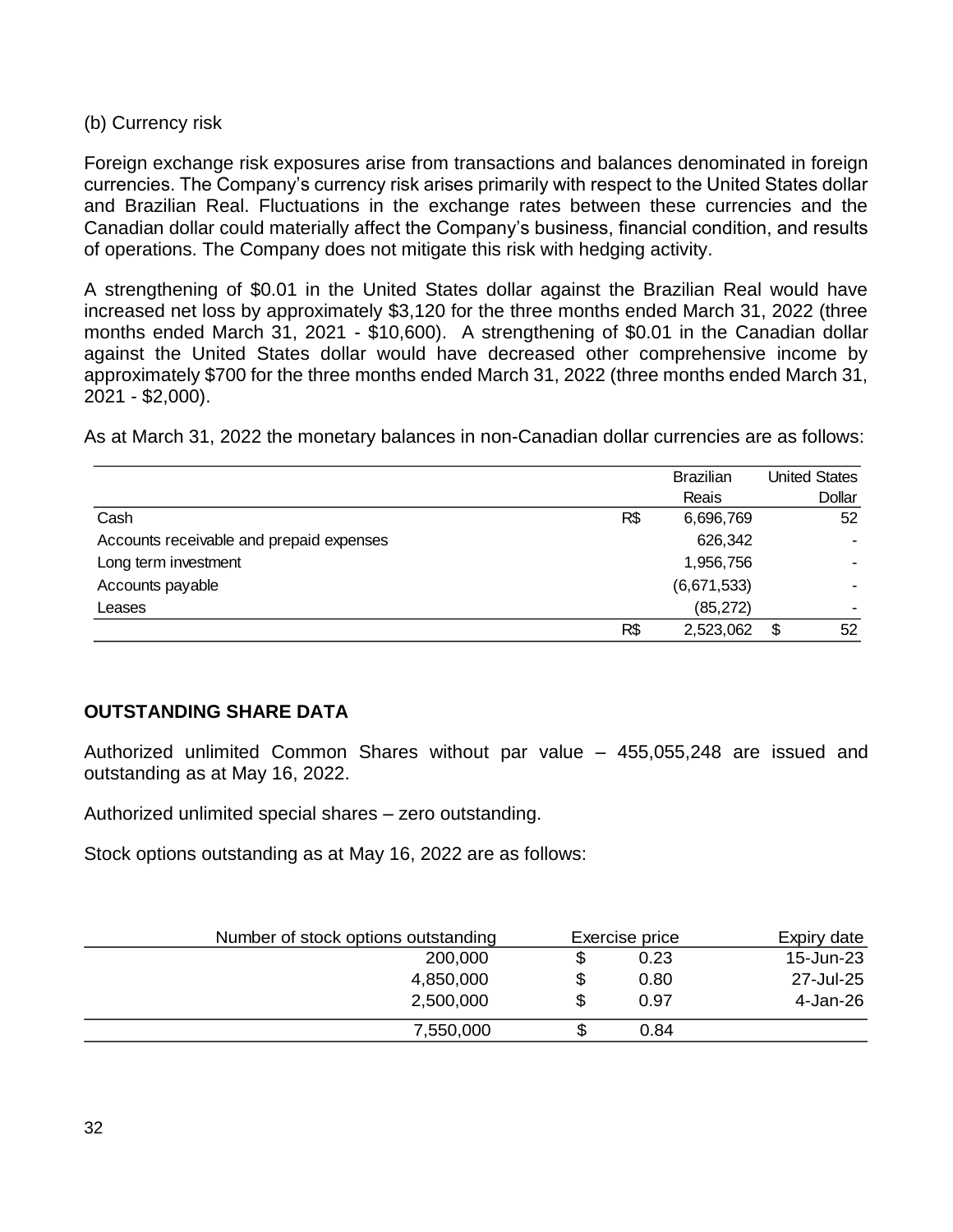As at May 16, 2022, there were 17,064,750 DSU's outstanding, of which 16,981,416 have vested at May 16, 2022.

### **RISKS AND UNCERTAINTIES**

The operations of the Company are speculative due to the high-risk nature of its business, which are the acquisition, financing, development and exploration of mining properties. These risk factors could materially affect the Company's future operating results and could cause actual events to differ materially from those described in forward–looking information relating to the Company. Please refer to the Company's AIF filed on SEDAR for a full description of the Company's risks in addition to those highlighted below.

#### Coronavirus (COVID-19)

On January 30, 2020, the World Health Organization declared the coronavirus outbreak (COVID-19) a "Public Health Emergency of International Concern" and on March 11, 2020, declared COVID-19 a pandemic. The current COVID-19 pandemic is significantly impacting the global economy and commodity and financial markets. The full extent and impact of the COVID-19 pandemic is unknown and to date has included extreme volatility in financial markets, a slowdown in economic activity, extreme volatility in commodity prices and has raised the prospect of an extended global recession. As well, as efforts are undertaken to slow the spread of the COVID-19 pandemic, the operation and development of projects may be impacted as governments have declared a state of emergency or taken other actions. If the operation or development of one or more of the operations or projects of the Company is suspended, it may have a material adverse impact on the Company's profitability, results of operations, and financial condition. The broader impact of the COVID-19 pandemic on investors, businesses, the global economy or financial and commodity markets may also have a material adverse impact on the Company's profitability, results of operations and financial conditions. On March 20, 2020, Brazil declared a state of emergency, freeing up funds for the federal government to fight the coronavirus. The extent to which the coronavirus impacts the Company's results will depend on future developments, which are highly uncertain and cannot be predicted, including new information which may emerge concerning the severity of the coronavirus and actions taken to contain the coronavirus or its impact, among others.

#### Nature of Mining, Mineral Exploration and Development Projects

Development projects have no operating history upon which to base estimates of future capital and operating costs. For development projects, mineral resource estimates and estimates of operating costs are, to a large extent, based upon the interpretation of geologic data obtained from drill holes and other sampling techniques, and feasibility studies, which derive estimates of capital and operating costs based upon anticipated tonnage and grades of ore to be mined and processed, ground conditions, the configuration of the mineral deposit, expected recovery rates of minerals from ore, estimated operating costs, and other factors. As a result, actual production, cash operating costs and economic returns could differ significantly from those estimated. It is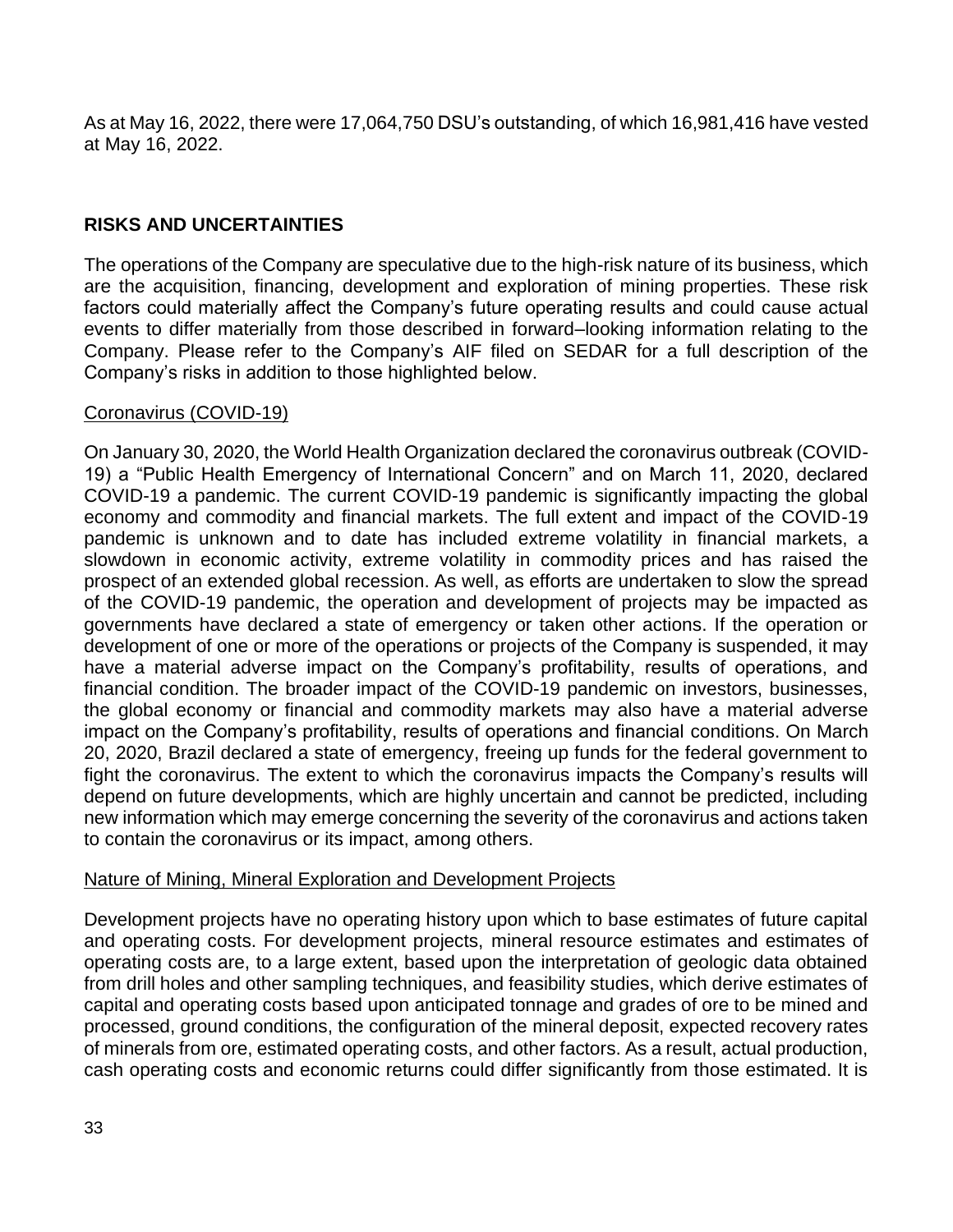not unusual for new mining operations to experience problems during the start-up phase, and delays in the commencement of production often can occur.

Mineral exploration is highly speculative in nature. There is no assurance that exploration efforts will be successful. Even when mineralization is discovered, it may take several years until production is possible, during which time the economic feasibility of production may change. Substantial expenditures are required to establish measured, indicated and inferred mineral resources through drilling. Upon completion of a feasibility study, with an accompanying economic analysis, proven and probable mineral reserves may be estimated. Because of these uncertainties, no assurance can be given that exploration programs will result in the expansion of mineral resources or the establishment of mineral reserves. There is no certainty that the expenditures made towards the search and evaluation of mineral deposits will result in discoveries or development of commercial quantities of ore.

Mine development capital cost estimates are vulnerable to market forces, cost escalations and reductions, exchange rate fluctuations and supplier price changes. These factors can affect capital cost estimates.

A change in metal prices to a lower value could have a significant negative impact on the value of the securities of the Company.

A change to any of the Brazilian Federal / State / Municipal governments and administrations could have a significant impact on Brazilian governmental policies and regulations. Federal and State elections are planned for October 2022. Investors should be aware that the bureaucratic processes may slow down before the elections and possibly after a change in government and a change in government could have a positive or negative impact on the development of mining projects, including PVG, and/or impact the value of the securities of the Company. For additional risks relating to Belo Sun's mining, mineral exploration and development projects, see below.

#### Licences and Permits, Laws and Regulations

Belo Sun is currently a company with its main value arising from a single asset referred to as the Volta Grande Gold Project. The Volta Grande Gold Project has been the focus of opposition from various NGO's and other government organizations opposed to the development of the project. The Volta Grande Gold Project has been the focus of legal proceedings from several parties, including the DPU, DPE, MPE and MPF, which has resulted in three injunctions against the Company's Volta Grande Gold Project (including its Construction Licence). See section titled "Permitting , Licensing and Legal History".

The Volta Grande Gold Project has also been highlighted in the media in a negative manner, and has been the subject of complaints by various NGOs (including to the Ontario Securities Commission concerning disclosure-related issues). Investors should also be aware and cautious as negative media could have a significant negative impact on the value of the Company's securities and future operations.

New injunctions, legal actions and/or compliance (including regulatory compliance) filed against Belo Sun and the Volta Grande Gold Project represent a significant and real risk. Investors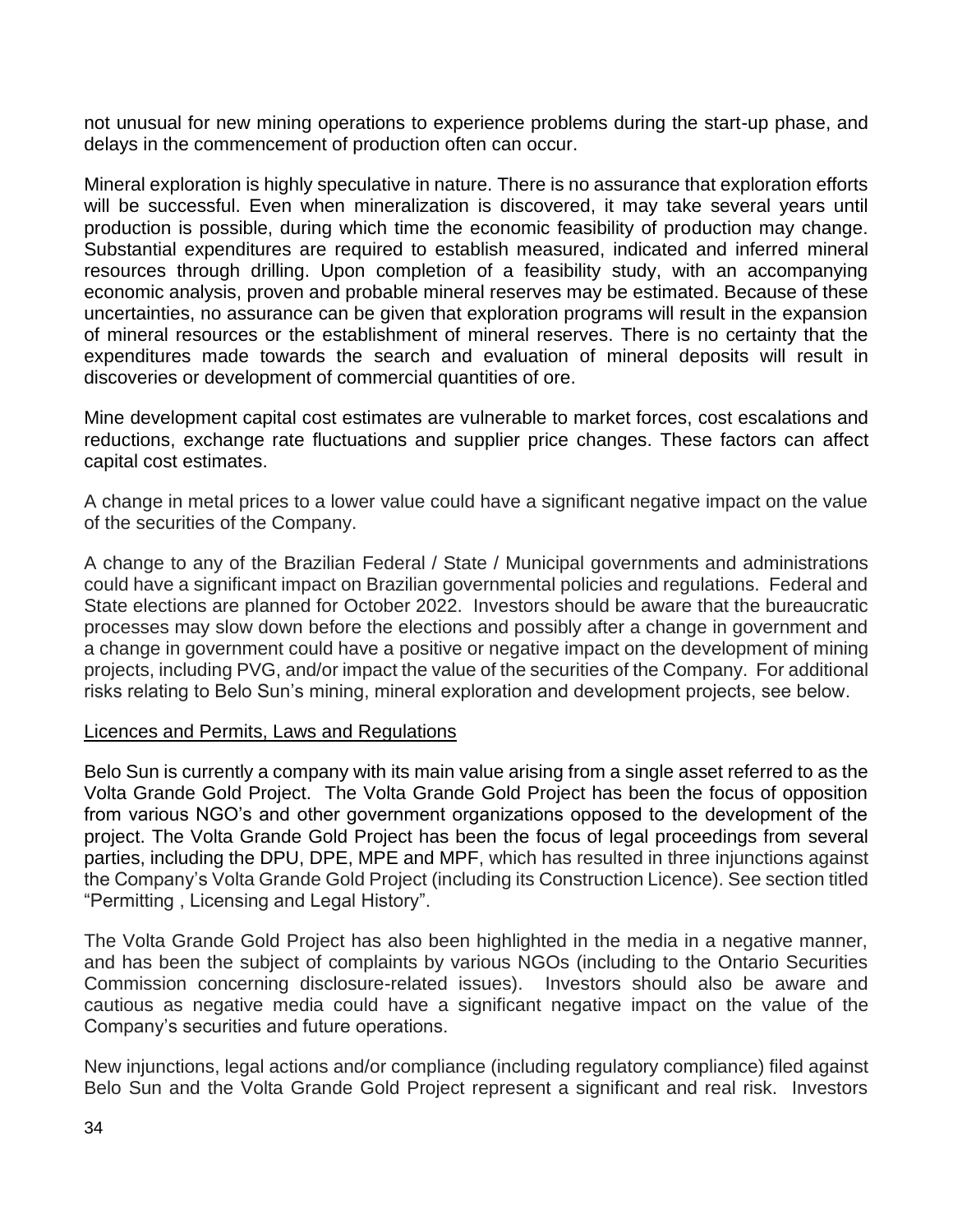should be aware and cautious as new legal challenges and proceedings (including civil and regulatory proceeding) could have a significant negative impact on the value of the Company's share price and future operations.

The Company's development and exploration activities, including mine, mill and infrastructure facilities, require permits and approvals from various government authorities, and are subject to extensive federal, state and local laws and regulations governing prospecting, development, production, transportation, exports, taxes, labour standards, occupational health and safety, mine safety and other matters. Such laws and regulations are subject to change, can become more stringent and compliance can therefore become more time consuming and costly. Indigenous land demarcation can change and expand. New protected land can be established and expanded. In addition, the Company may be required to compensate those suffering loss or damage by reason of its activities. There can be no assurance that the Company will be able to secure or maintain or obtain all necessary licences, permits and approvals that may be required to explore and develop its properties, commence construction or to operate its mining facilities.

The costs and potential delays associated with obtaining or maintaining the necessary authorizations and licences and complying with these authorizations, licences and applicable laws and regulations could stop or materially delay or restrict the Company from proceeding with the development of the Volta Grande Gold Project. The recent litigation process with the Agrarian Court of Altamira, and other claims and injunctions brought against the Company are examples of legal claims that affect, and may continue to affect, the Volta Grande Gold Project. Any failure to comply with applicable laws, regulations, authorizations or licences, even if inadvertent, could result in interruption or termination of exploration, development or mining operations or logistics operations, or material fines, penalties or other liabilities that could have a material adverse effect on the Company's business, reputation, properties, results of operations, financial condition, prospects or community relations. Claims, lawsuits and injunctions may be brought by parties looking to prevent the Company from advancing its projects. The Company can make no assurance that it will be able to maintain or obtain all of the required Mineral licences and authorizations on a timely basis, if at all. There is no assurance that it will obtain the corresponding mining concessions, or that if they are granted, that the process will not be heavily contested and thus costly and time consuming to the Company. In addition, it may not obtain one or more licences. Any such failure may have a material adverse effect on the Company's business, results of operations and financial condition.

The Volta Grande LI outlined a timeframe to complete construction of the PVG within a threeyear period. As a result of the delays arising from the court ruling requiring Belo Sun to undertake a new Indigenous Study, the Company engaged SEMAS in discussions regarding this issue. SEMAS has confirmed with the Company that the time schedule of the LI was suspended with the judicial court ruling received on April 2017 and that once the LI is re-instated the time for completion of the LI will commence.

Political elections are scheduled for October 2022 in Brazil and changes in Government, Ministries, and administrations can result in changes to policies, regulations and permitting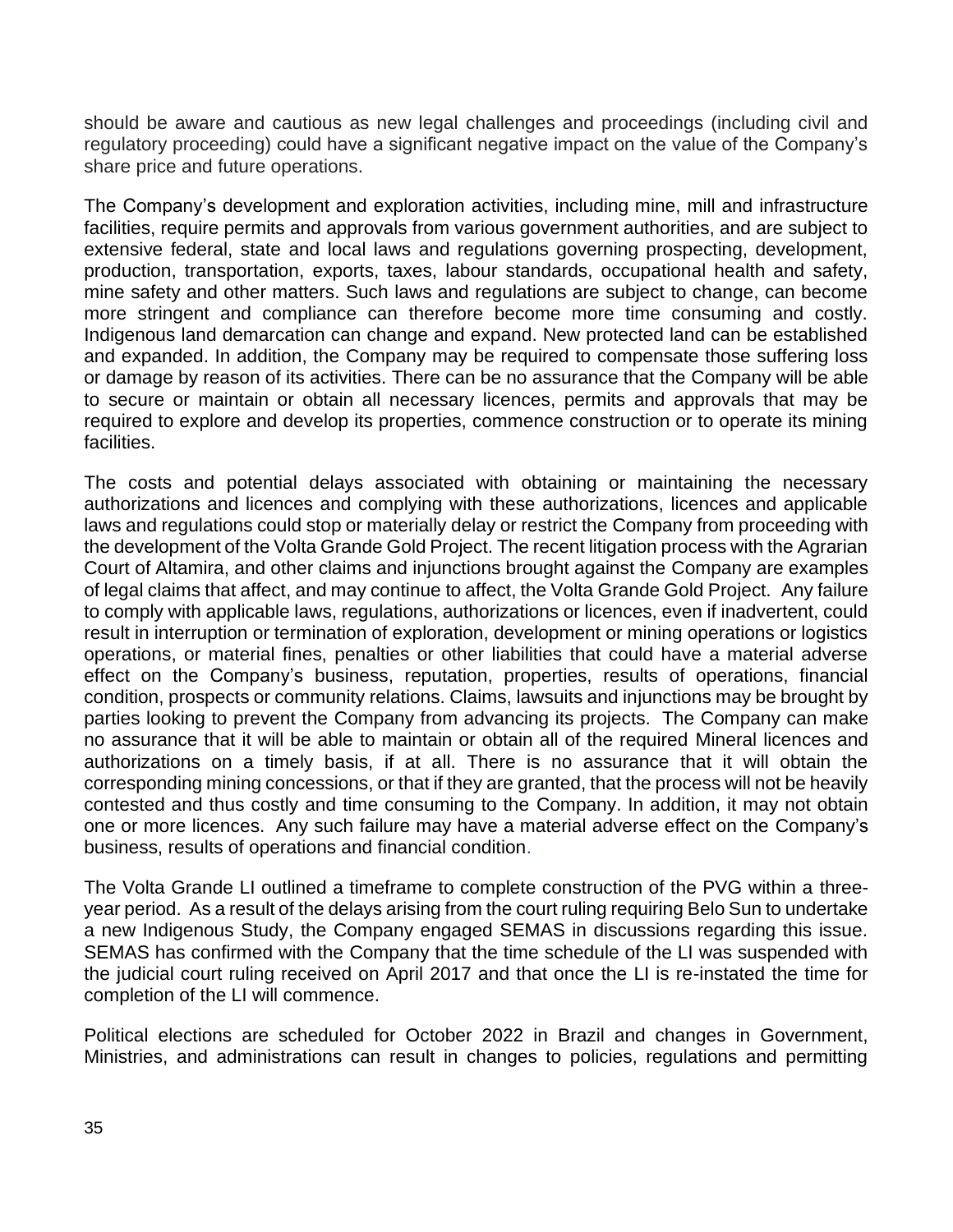requirements. These could have an adverse and negative impact on the Company and its development projects and a negative impact on the value of the securities of the Company.

#### Mineral Resource and Mineral Reserve Estimates May be Inaccurate

There are numerous uncertainties inherent in estimating mineral resources and reserves, including many factors beyond the control of the Company. Such estimates are a subjective process, and the accuracy of any mineral resource or reserve estimate is a function of the quantity and quality of available data and of the assumptions made and judgments used in geological interpretation. These amounts are estimates only and the actual level of recovery of minerals from such deposits may be different. Differences between management's assumptions, including economic assumptions such as metal prices, market conditions and actual events could have a material adverse effect on the Company's mineral resource and reserve estimates, financial position and results of operations.

#### Uncertainty Relating to Mineral resources

Mineral resources that are not mineral reserves do not have demonstrated economic viability. Due to the uncertainty that may attach to mineral resources, there is no assurance that mineral resources will be upgraded to mineral reserves.

#### Foreign Operations

At present, the mineral properties of Belo Sun are located in Brazil. As a result, the operations of the Company are exposed to various levels of political, economic and other risks and uncertainties associated with operating in a foreign jurisdiction. These risks and uncertainties include, but are not limited to, currency exchange rates; price controls; import or export controls; currency remittance; high rates of inflation; labour unrest; renegotiation or nullification of existing permits, applications and contracts; tax disputes; changes in tax policies; restrictions on foreign exchange; changing political conditions; community relations; Indigenous relations; NGO activity; currency controls; and governmental regulations and legislation that may require the awarding of contracts of local contractors or require foreign contractors to employ citizens of, or purchase supplies from, a particular jurisdiction. Changes, if any, in mining or investment policies or shifts in political attitudes in Brazil or other countries in which Belo Sun may conduct business, may adversely affect the operations of the Company. The Company may become subject to local political unrest or poor community relations that could have a debilitating impact on operations and, at its extreme, could result in damage and injury to personnel and site infrastructure.

Failure to comply with applicable laws and regulations may result in enforcement actions and include corrective measures requiring capital expenditures, installing of additional equipment or remedial actions. Parties engaged in mining operations may be required to compensate those suffering loss or damage by reason of mining activities and may have civil or criminal fines or penalties imposed for violations of applicable laws or regulations.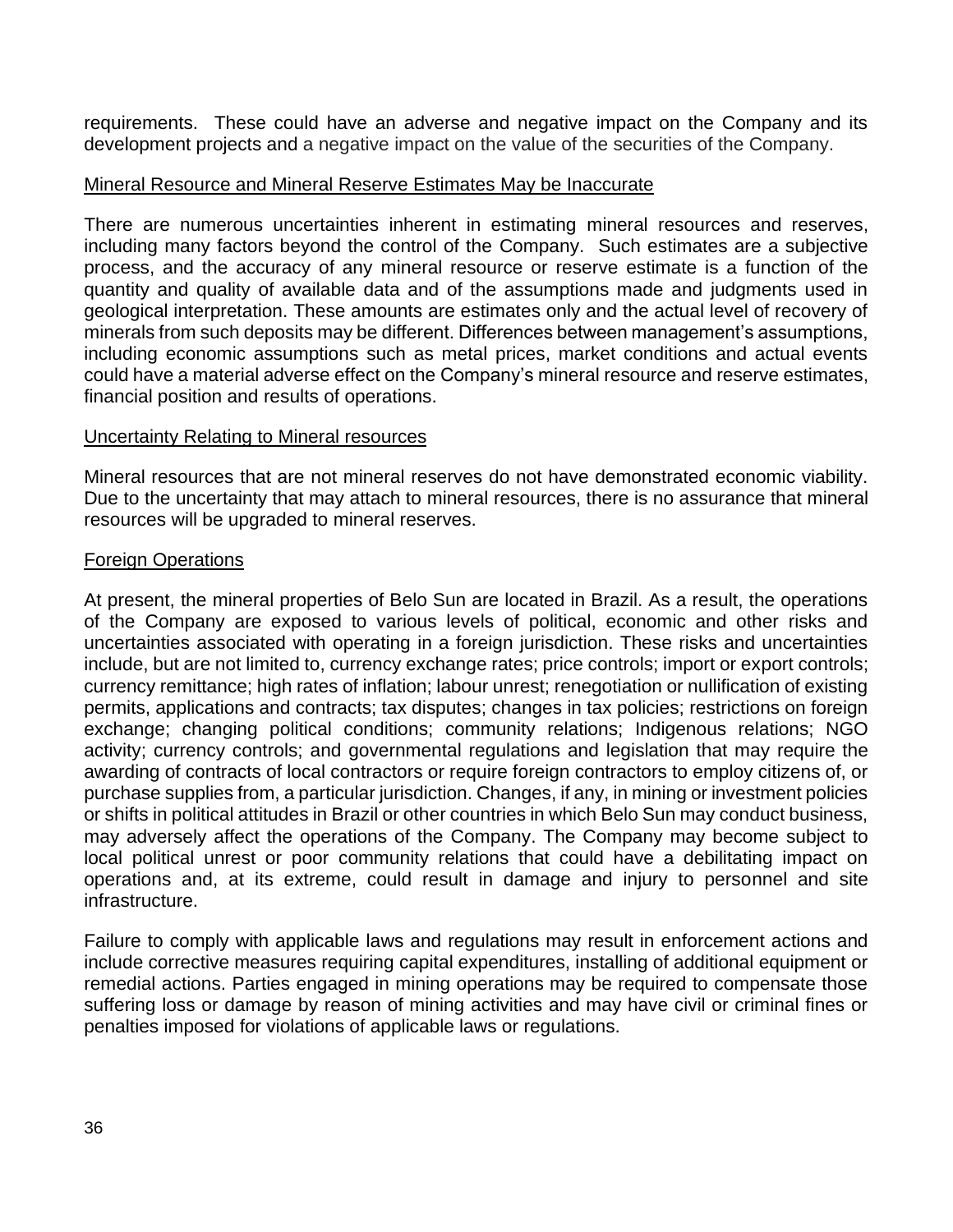### **Environmental**

The Company's activities are subject to extensive federal, state and local laws and regulations governing environmental protection and employee health and safety. Environmental legislation is evolving in a manner that is creating stricter standards, while enforcement, fines and penalties for non-compliance are more stringent. The cost of compliance with changes in governmental regulations has the potential to reduce the profitability of operations. Furthermore, any failure to comply fully with all applicable laws and regulations could have significant adverse effects on the Company, including the suspension or cessation of operations.

The current and future operations of the Company, including development and mining activities, are subject to extensive federal, state and local laws and regulations governing environmental protection, including protection and remediation of the environment and other matters. Activities at the Company's properties may give rise to environmental damage and create liability for the Company for any such damage or any violation of applicable environmental laws. To the extent the Company is subject to environmental liabilities, the payment of such liabilities or the costs that the Company may incur to remedy environmental pollution would reduce otherwise available funds and could have a material adverse effect on the Company. If the Company is unable to fully remedy an environmental problem, it might be required to suspend operations or enter into interim compliance measures pending completion of the required remedy. The potential exposure may be significant and could have a material adverse effect. The Company intends to minimize risks by taking steps to ensure compliance with environmental, health and safety laws and regulations and operating to applicable environmental standards.

Many of the local, state and federal environmental laws and regulations require the Company to obtain licences for its activities. The Company must update and review its licences from time to time, and is subject to environmental impact analyses and public review processes prior to approval of new activities. In particular, the Company's mineral project is located in the Volta Grande do Xingu region, in the area proximal to the Belo Monte hydroelectric plant, on the Xingu River, which is one of the Amazon's most important rivers. Due to the existence of communities of Indigenous peoples and the region's biodiversity, the environmental licensing process of the Belo Monte dam has attracted a great deal of attention from the local communities, NGOs, the Federal Public Prosecutor Office, the Brazilian Institute of Environment and Renewable Natural Resources, and other Brazilian and foreign institutions. Therefore, environmental licensing of the Volta Grande Gold Project and relations with local communities and local Indigenous communities may be more challenging and time consuming and subject to greater scrutiny as compared to the environmental licensing process and community and social relations for other mineral projects conducted in Brazil. Belo Sun can make no assurance that it will be able to maintain or obtain all of the required environmental and social licences on a timely basis, if at all.

In addition, it is possible that future changes in applicable laws, regulations and authorizations or changes in enforcement or regulatory interpretation could have a significant impact on the Company's activities. Those risks include, but are not limited to, the risk that regulatory authorities may increase bonding requirements beyond the Company's or its subsidiaries' financial capabilities. Developments elsewhere in the Brazilian mining industry or in relation to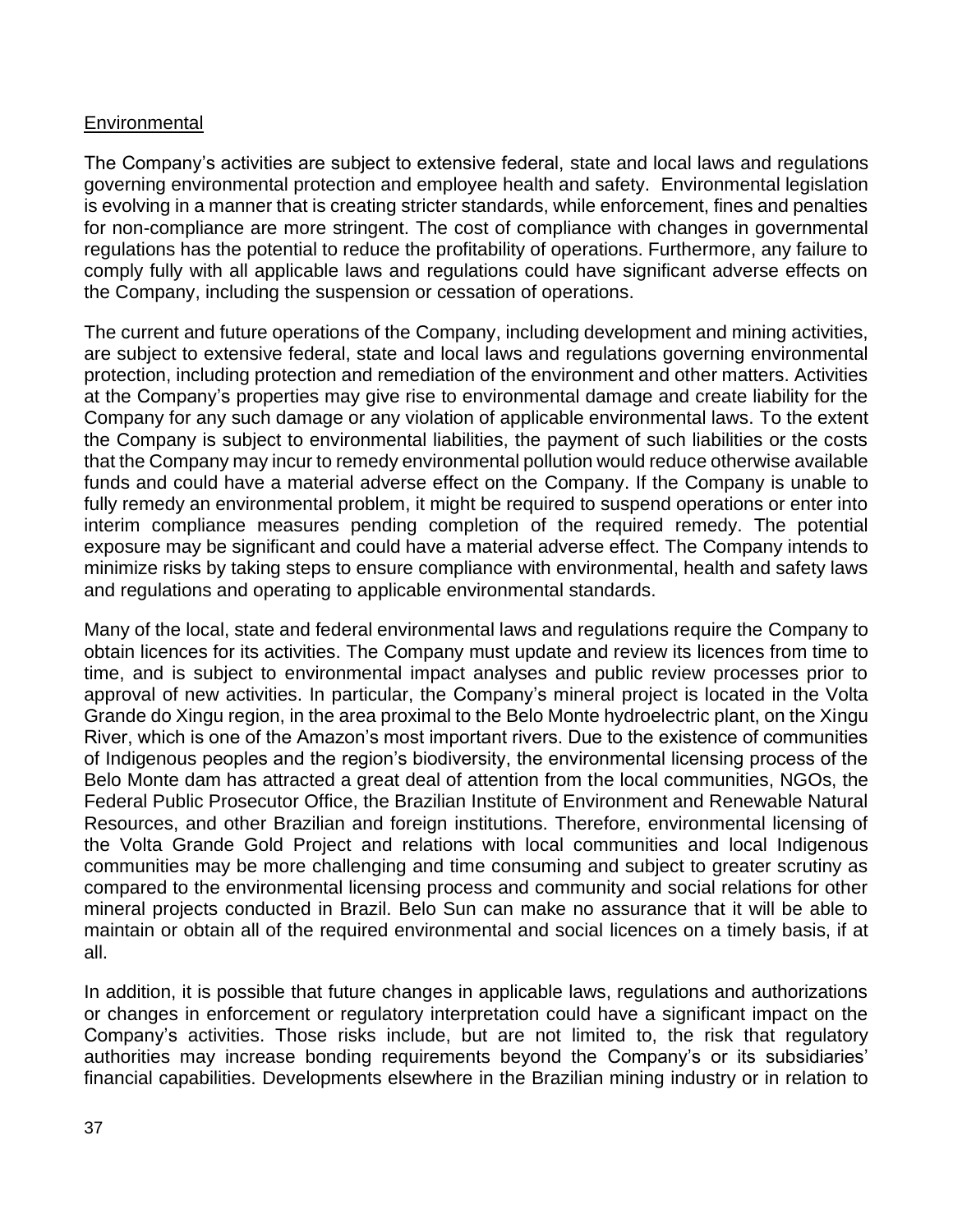Brazilian mining legislation may add to regulatory processes and requirements, including additional scrutiny of all current permitting applications.

### Liquidity Concerns and Future Financings

The Company will require significant capital and operating expenditures in connection with the development of the Volta Grande Gold Project. There can be no assurance that the Company will be successful in obtaining the required financing as and when needed. Volatile markets may make it difficult or impossible for the Company to obtain debt or equity financing on favourable terms, if at all. Failure to obtain additional financing on a timely basis may cause the Company to postpone or slow down its development plans, forfeit rights in some or all of the Company's properties or reduce or terminate some or all of its activities. In the event that the Company completes an equity financing, such financing could be extremely dilutive to current shareholders who invested in the Company at higher share prices and dilutive as compared to the Company's estimated net asset value per share and mineral resource or reserve ounces per share.

### Title to Properties

The acquisition of title to mineral resource properties is a very detailed and time-consuming process. The Company holds its interest in its properties indirectly through mining concession rights, exploration permits and exploration applications. Title to, and the area of, the permits may be disputed, or applications may lapse. There may be area overlaps as in the case with INCRA. There is no guarantee that such title will not be challenged or impaired. There may be challenges to the title of the properties in which the Company may have an interest, which, if successful, could result in the loss or reduction of the Company's interest in the properties. There are garimpeiros (informal miners) operating from time to time within the Company's property, and there may be issues and difficulties that could arise, including title disputes and the risk of the garimpeiros encroaching onto active areas of the Volta Grande Gold Project. The Company always advises the proper authorities of any illegal garimpeiro mining activity on its properties.

The Corporation may need to acquire title to additional surface rights and property interests to further development and exploration activities. There can be no assurances that the Corporation will be able to acquire such additional surface rights. To the extent additional surface rights are available, they may only be acquired at significantly increased prices, potentially adversely affecting financial performance of the Corporation.

#### Project Development Costs

The Company plans to and expects to successfully develop its Volta Grande Gold Project within the current budget expectations. There can be however no assurance that this project will be fully developed in accordance with the Company's current plans or completed on time or to budget, or at all.

#### Other Potential Litigation

In addition to the litigation described above, Belo Sun has entered into legal binding agreements with various third parties on a consulting and partnership basis. The rights and obligations that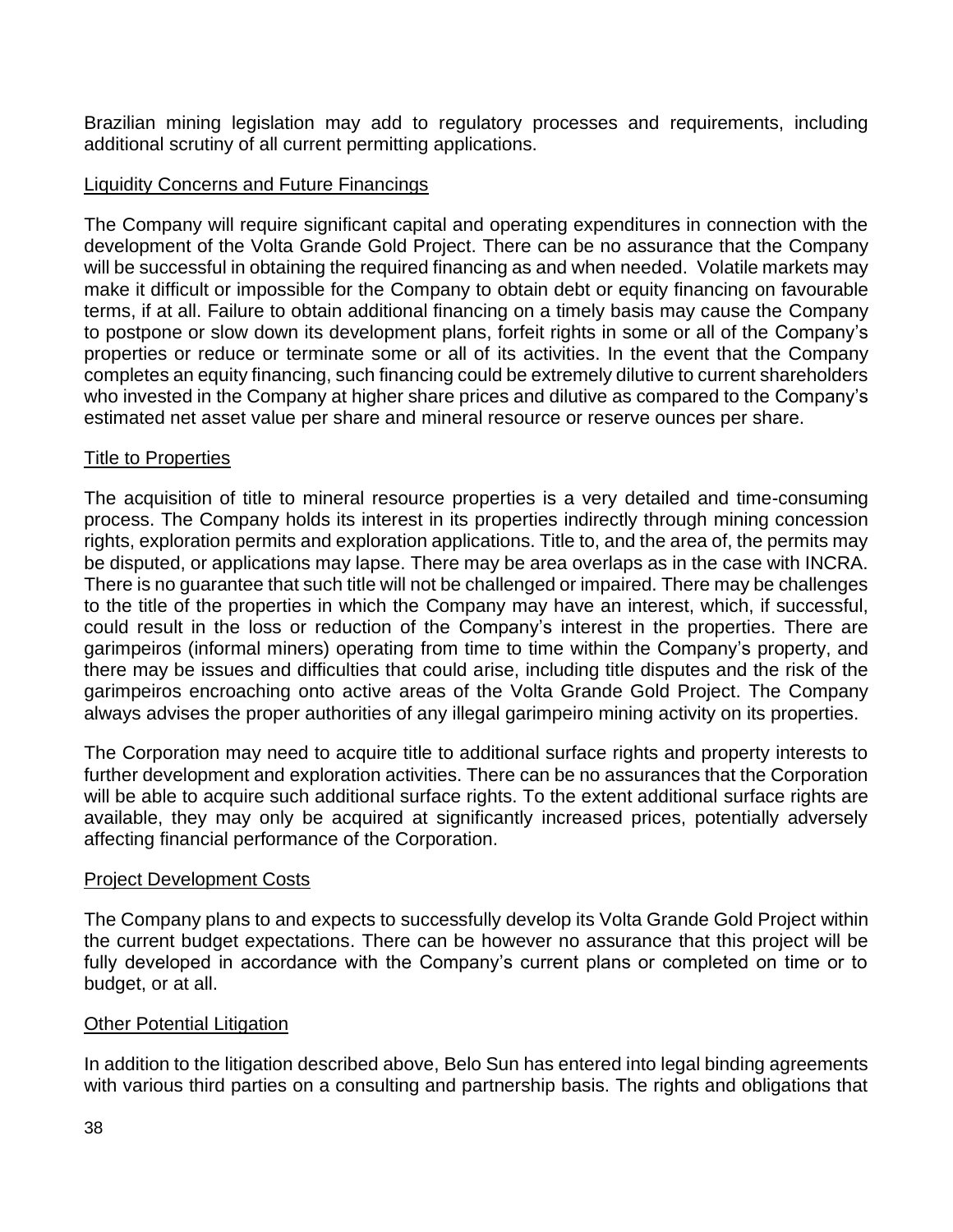arise from such agreements are open to interpretation and Belo Sun may disagree with the position taken by the various other parties resulting in a dispute that could potentially initiate litigation and cause Belo Sun to incur legal costs in the future. Given the speculative and unpredictable nature of litigation, the outcome of any current or future disputes could have a material adverse effect on Belo Sun.

#### Dependence on Key Personnel

The success of the Company is dependent upon the efforts and abilities of its senior management and Board of Directors. The loss of any member of the management team or Board of Directors should not but could have a material adverse effect upon the business and prospects of the Company. In such event, the Company will seek satisfactory replacements but there can be no guarantee that appropriate personnel will be found.

#### Conflicts of Interest

Certain of the directors and officers of the Company may serve from time to time as directors, officers, promoters and members of management of other companies involved in mining or natural Resource development and exploration and therefore it is possible that a conflict may arise between their duties as a director or officers of the Company and their duties as a director, officer, promoter or member of management of such other companies.

The directors and officers of the Company are aware of the existence of laws governing accountability of directors and officers for corporate opportunity and requiring disclosures by directors of conflicts of interest and the Company will rely upon such laws in respect of any directors' and officers' conflicts of interest or in respect of any breaches of duty by any of its directors or officers. All such conflicts will be disclosed by such directors or officers in accordance with applicable laws and the directors and officers will govern themselves in respect thereof to the best of their ability in accordance with the obligations imposed upon them by law.

### **DISCLOSURE CONTROLS AND PROCEDURES**

Management of the Company is responsible for establishing and maintaining disclosure controls and procedures. Management has designed such disclosure controls and procedures, or caused them to be designed under its supervision, to provide reasonable assurance that material information relating to the Company, including its consolidated subsidiaries, is made known to the Chief Executive Officer and the Chief Financial Officer by others within those entities.

The Chief Executive Officer and Chief Financial Officer of the Company have evaluated (or caused to be evaluated under their supervision) the effectiveness of the Company's disclosure controls and procedures as at March 31, 2022. Based upon the results of that evaluation, the Chief Executive Officer and Chief Financial Officer of the Company have concluded that as at March 31, 2022, the Company's disclosure controls and procedures were effective.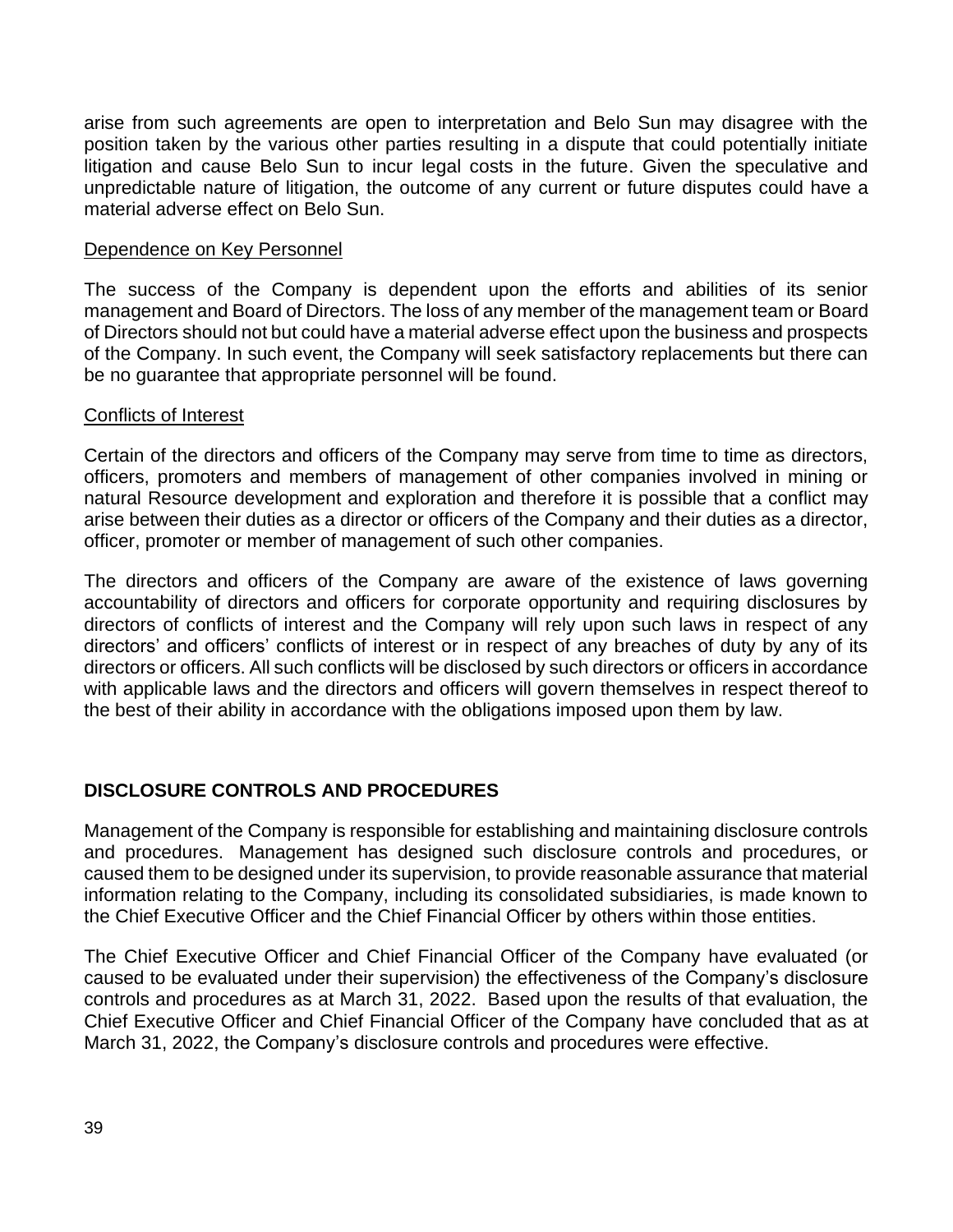### Internal Control Over Financial Reporting

Management, including the Chief Executive Officer and Chief Financial Officer of the Company, is responsible for establishing and maintaining adequate internal control over financial reporting. Under their supervision, the Company's internal control over financial reporting is a process designed to provide reasonable assurance regarding the reliability of financial reporting and the preparation of financial statements for external purposes in accordance with IFRS. The Company's internal control over financial reporting includes policies and procedures that:

▪ pertain to the maintenance of records that, in reasonable detail, accurately and fairly reflect the transactions, acquisitions and dispositions of the assets of the Company;

▪ provide reasonable assurance regarding the prevention or timely detection of unauthorized acquisition, use or disposition of the Company's assets that could have a material effect on the annual or interim financial statements.

Management used the criteria set forth by the Committee of Sponsoring Organizations of the Treadway Commission on Internal Control (COSO - 1992) Framework to design the Company's internal control over financial reporting.

The Chief Executive Officer and Chief Financial Officer of the Company have evaluated (or caused to be evaluated under their supervision) the Company's internal control over financial reporting as at March 31, 2022. Based on this assessment, the Chief Executive Officer and Chief Financial Officer of the Company have concluded that the Company's internal control over financial reporting was effective as at March 31, 2022.

There has been no change in the Company's internal control over financial reporting during the three months ended March 31, 2022 that has materially affected, or is reasonably likely to materially affect, the Company's internal control over financial reporting.

#### Limitations of Controls and Procedures

The Company's management, including the Chief Executive Officer and Chief Financial Officer, believe that disclosure controls and procedures and internal control over financial reporting, no matter how well conceived and operated, can provide only reasonable, not absolute, assurance that the objectives of the control system are met. Further, the design of a control system must reflect the fact that there are resource constraints, and the benefits of controls must be considered relative to their costs. Because of the inherent limitations in all control systems, they cannot provide absolute assurance that all control issues and instances of fraud, if any, within the Company have been prevented or detected. These inherent limitations include the realities that judgments in decision-making can be faulty, and that breakdowns can occur because of simple error or mistake. Additionally, controls can be circumvented by the individual acts of some persons, by collusion of two or more people, or by unauthorized override of the controls. The design of any control system also is based in part upon certain assumptions about the likelihood of future events, and there can be no assurance that any design will succeed in achieving its stated goals under all potential future conditions. Accordingly, because of the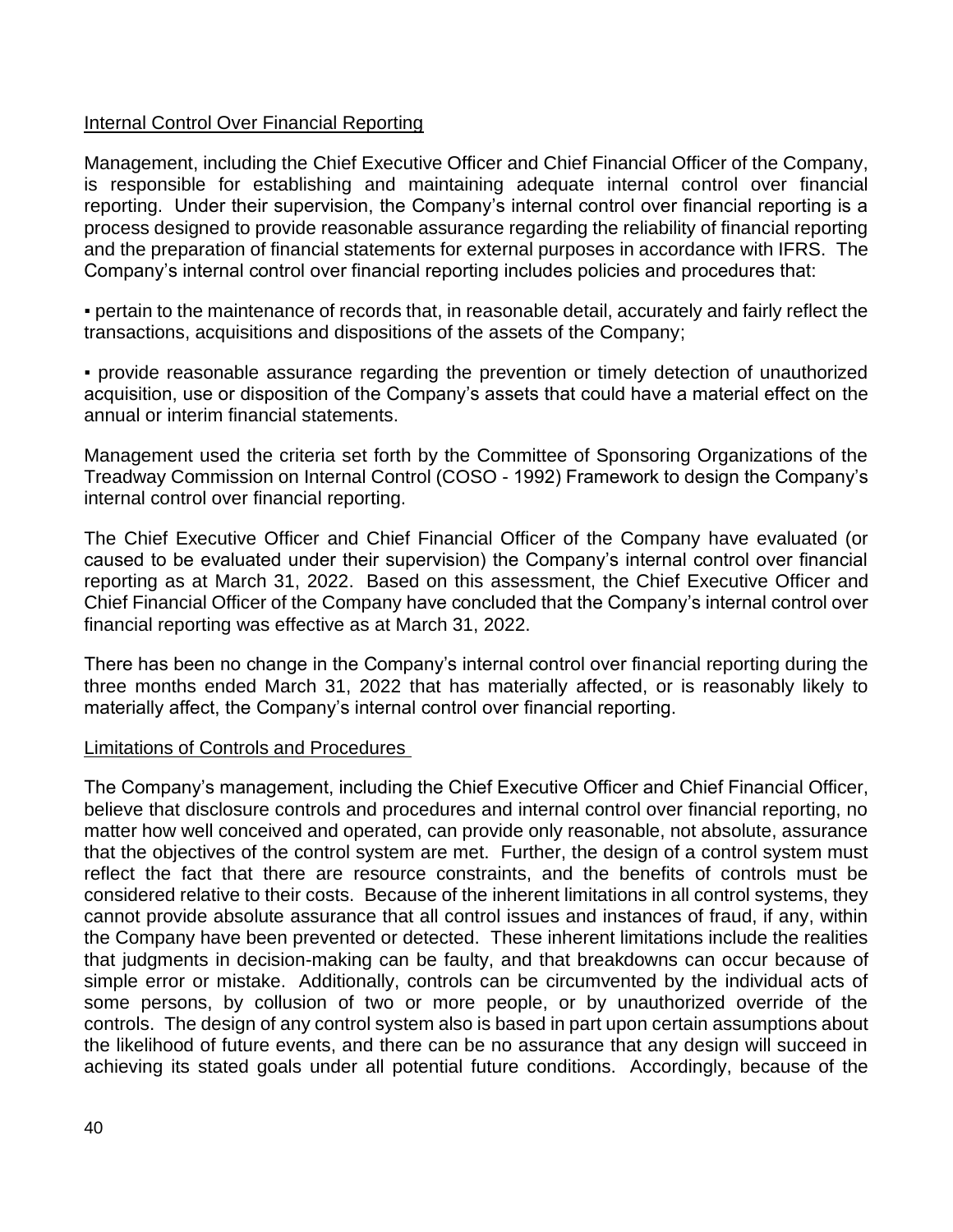inherent limitations in a cost-effective control system, misstatements due to error or fraud may occur and not be detected.

### **SIGNIFICANT ACCOUNTING POLICIES**

The Company's significant accounting policies can be found in Note 2 of its Annual Financial Statements for the year ended December 31, 2021.

#### New and Future Accounting Pronouncements

Certain pronouncements were issued by the IASB or the International Financial Reporting Interpretations Committee that are mandatory for accounting periods on or after January 1, 2023 or later periods. Many are not applicable or do not have a significant impact to the Company and have been excluded. The following amendments were adopted by the Company on January 1, 2022. The adoption of these amendments had no significant impact on the Company's financial statements.

#### IAS 16, Property, Plant and Equipment

The IASB issued an amendment to IAS 16, Property, Plant and Equipment to prohibit the deducting from property, plant and equipment amounts received from selling items produced while preparing an asset for its intended use. Instead, sales proceeds and its related costs must be recognized in profit or loss. The amendment will require companies to distinguish between costs associated with producing and selling items before the item of property, plant and equipment is available for use and costs associated with making the item of property, plant and equipment available for its intended use.

#### IFRS 9 – Financial Instruments

The IASB has issued an amendment to IFRS 9 Financial Instruments clarifying which fees to include in the test in assessing whether to derecognize a financial liability. Only those fees paid or received between the borrower and the lender, including fees paid or received by either the entity or the lender on the other's behalf are included.

#### *New accounting standards issued but not effective:*

#### IAS 1 – Presentation of Financial Statements

The IASB has issued an amendment to IAS 1 Presentation of Financial Statements providing a more general approach to the classification of liabilities. The amendment clarifies that the classification of liabilities as current or non-current depends on the rights existing at the end of the reporting period as opposed to the expectations of exercising the right for settlement of the liability. The amendments further clarify that settlement refers to the transfer of cash, equity instruments, other assets, or services to the counterparty.